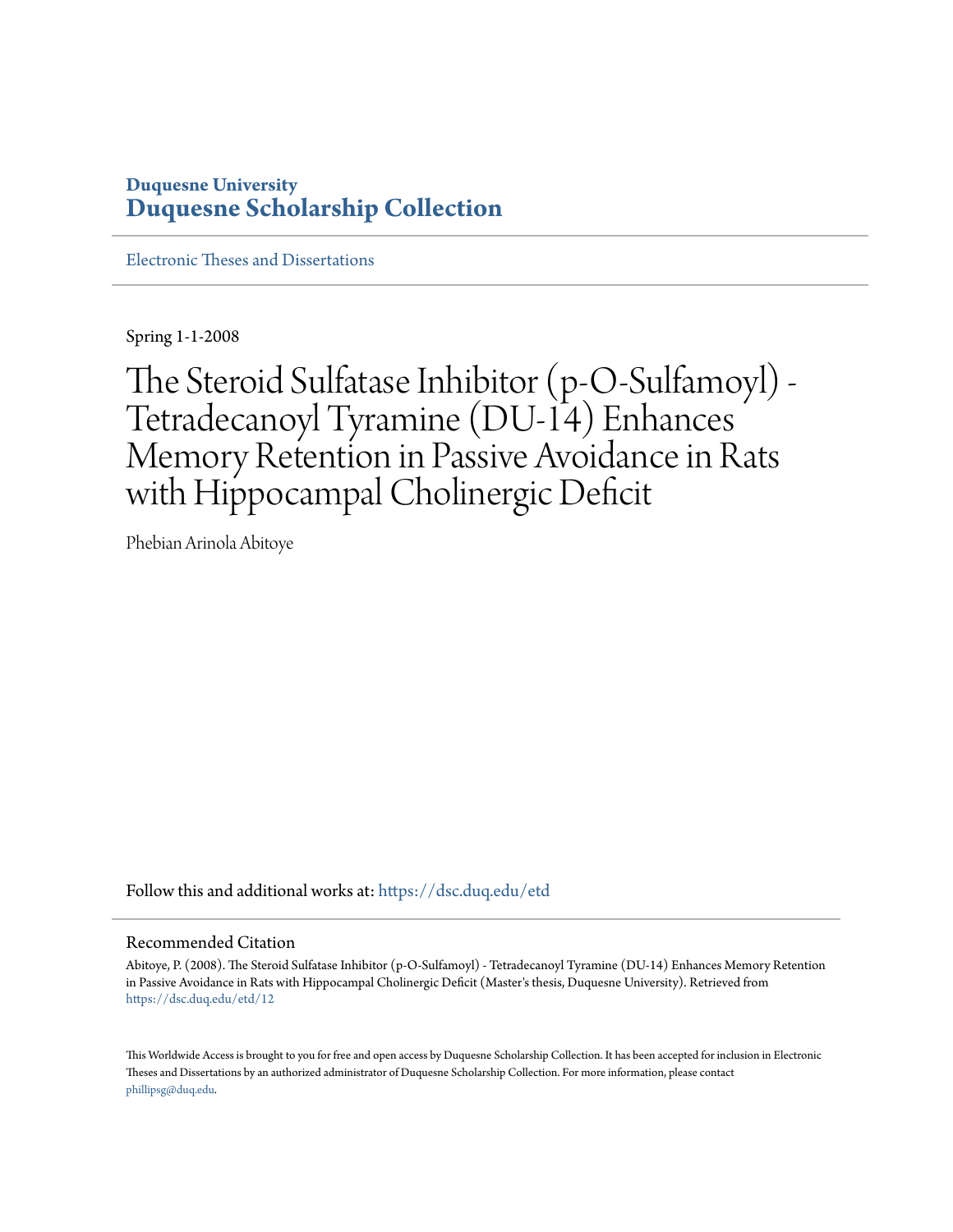# THE STEROID SULFATASE INHIBITOR (p-O-SULFAMOYL) – TETRADECANOYL TYRAMINE (DU-14) ENHANCES MEMORY RETENTION IN PASSIVE AVOIDANCE IN RATS WITH HIPPOCAMPAL CHOLINERGIC DEFICIT

A Thesis

Presented to the Graduate School of Pharmaceutical Sciences

Duquesne University

In Partial Fulfillment of the requirements for

the degree of Master of Science

(Pharmacology/Toxicology)

By

Phebian Arinola Abitoye

March 10, 2008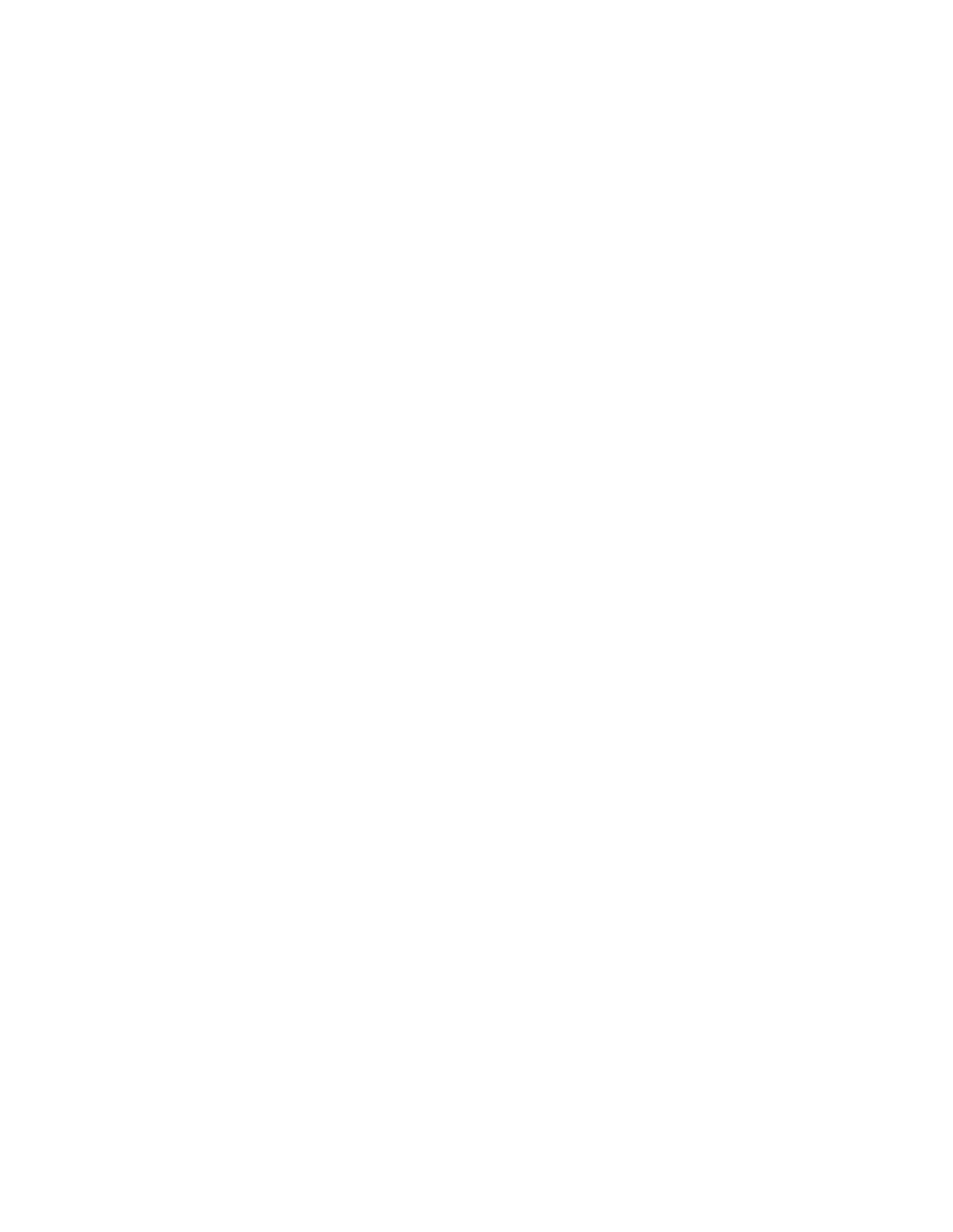# THE STEROID SULFATASE INHIBITOR (p-O-SULFAMOYL) – TETRADECANOYL TYRAMINE (DU-14) ENHANCES MEMORY RETENTION IN PASSIVE AVOIDANCE IN RATS WITH HIPPOCAMPAL CHOLINERGIC DEFICIT

By

#### Phebian Arinola Abitoye

Approved March 10, 2008

David A. Johnson, PhD. Thesis Chairperson Associate Professor of Pharmacology Graduate School of Pharmaceutical Sciences Duquesne University, Pittsburgh, PA

\_\_\_\_\_\_\_\_\_\_\_\_\_\_\_\_\_\_\_\_\_\_\_\_\_\_\_\_\_\_\_\_

Robert B. Gibbs, PhD. Professor of Pharmaceutical Sciences School of Pharmacy University of Pittsburgh, Pittsburgh, PA

\_\_\_\_\_\_\_\_\_\_\_\_\_\_\_\_\_\_\_\_\_\_\_\_\_\_\_\_\_\_\_\_\_

Christopher K. Surratt, PhD. Associate Professor of Pharmacology Graduate School of Pharmaceutical Sciences Duquesne University, Pittsburgh, PA

\_\_\_\_\_\_\_\_\_\_\_\_\_\_\_\_\_\_\_\_\_\_\_\_\_\_\_\_\_\_\_

James K. Drennen, III, Ph.D. Associate Dean for Graduate Programs and Research Associate Professor of Pharmaceutics Duquesne University, Pittsburgh, PA

\_\_\_\_\_\_\_\_\_\_\_\_\_\_\_\_\_\_\_\_\_\_\_\_\_\_\_\_\_\_\_\_\_

J. Douglas Bricker, Ph.D. Dean, Mylan School of Pharmacy and the Graduate School of Pharmaceutical Sciences Duquesne University, Pittsburgh, PA

\_\_\_\_\_\_\_\_\_\_\_\_\_\_\_\_\_\_\_\_\_\_\_\_\_\_\_\_\_\_\_\_\_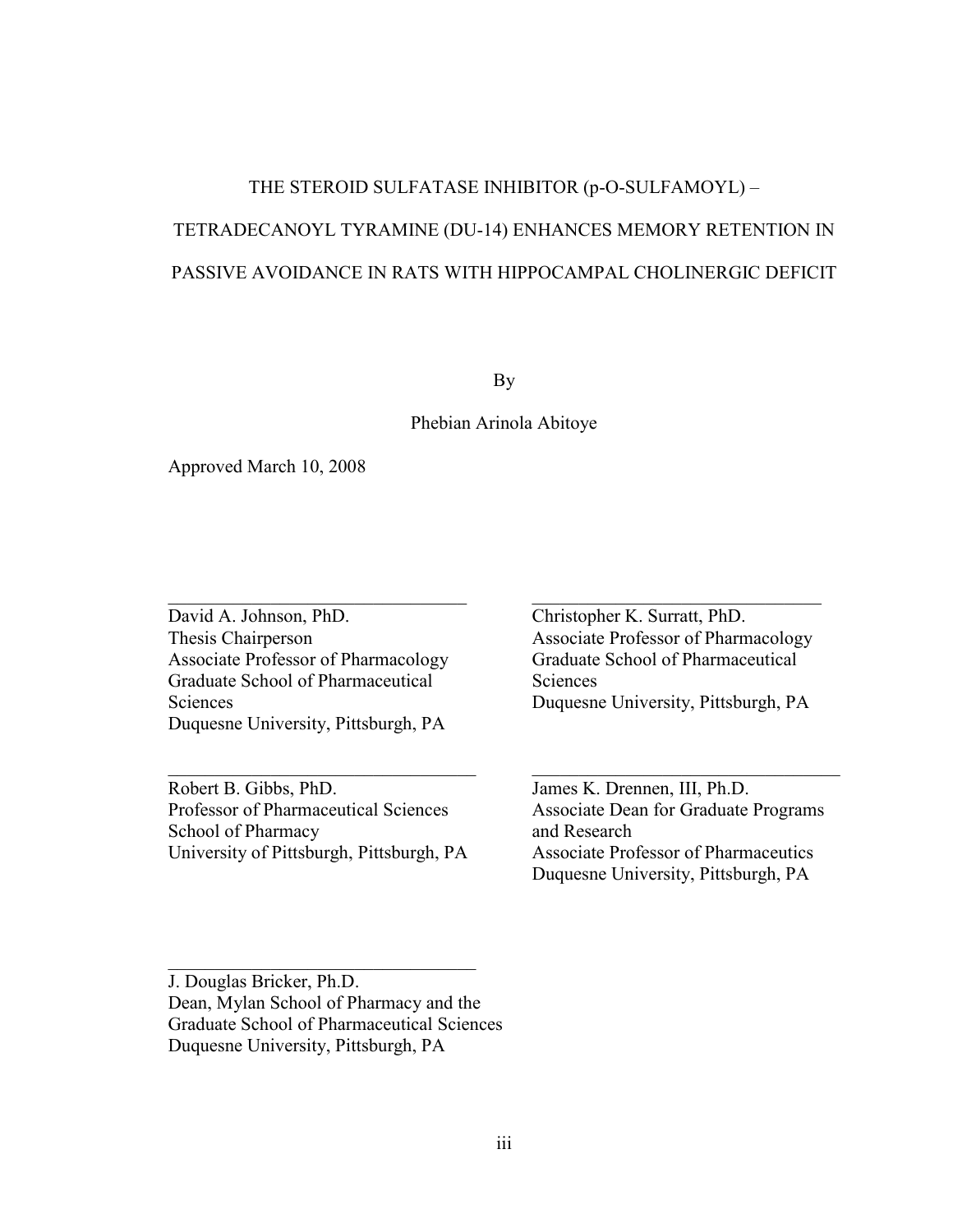### ABSTRACT

# THE STEROID SULFATASE INHIBITOR (p-O-SULFAMOYL) – TETRADECANOYL TYRAMINE (DU-14) ENHANCES MEMORY RETENTION IN PASSIVE AVOIDANCE IN RATS WITH HIPPOCAMPAL CHOLINERGIC DEFICIT

By

Phebian Arinola Abitoye

May 2008

Thesis Supervised by David A. Johnson, PhD.

Neurosteroids, such as dehydroepiandrosterone sulfate, (DHEAS) are steroidal compounds synthesized within the central nervous system that modulate its function. Among the effects associated with sulfated neurosteroids is the enhancement of memory. Previous studies have demonstrated that altering the metabolism of neurosteroids via inhibition of the enzyme steroid sulfatase could reverse scopolamine-induced amnesia. p-*O*-(Sulfamoyl) - tetradecanoyl tyramine (DU-14) is a steroid sulfatase inhibitor (SSI) that prevents the conversion of DHEAS to DHEA thereby increasing the concentration of sulfated neurosteroids to potentiate the effect of endogenous DHEAS. To determine whether DU-14 could enhance memory retention for footshock in rats with hippocampal cholinergic hypofunction, male Sprague-Dawley rats were infused with the immunotoxin 192 IgG-saporin (SAP) into the medial septum, and tested using a step-through passive avoidance paradigm. There was a greater than 80% decrease in ChAT activity in the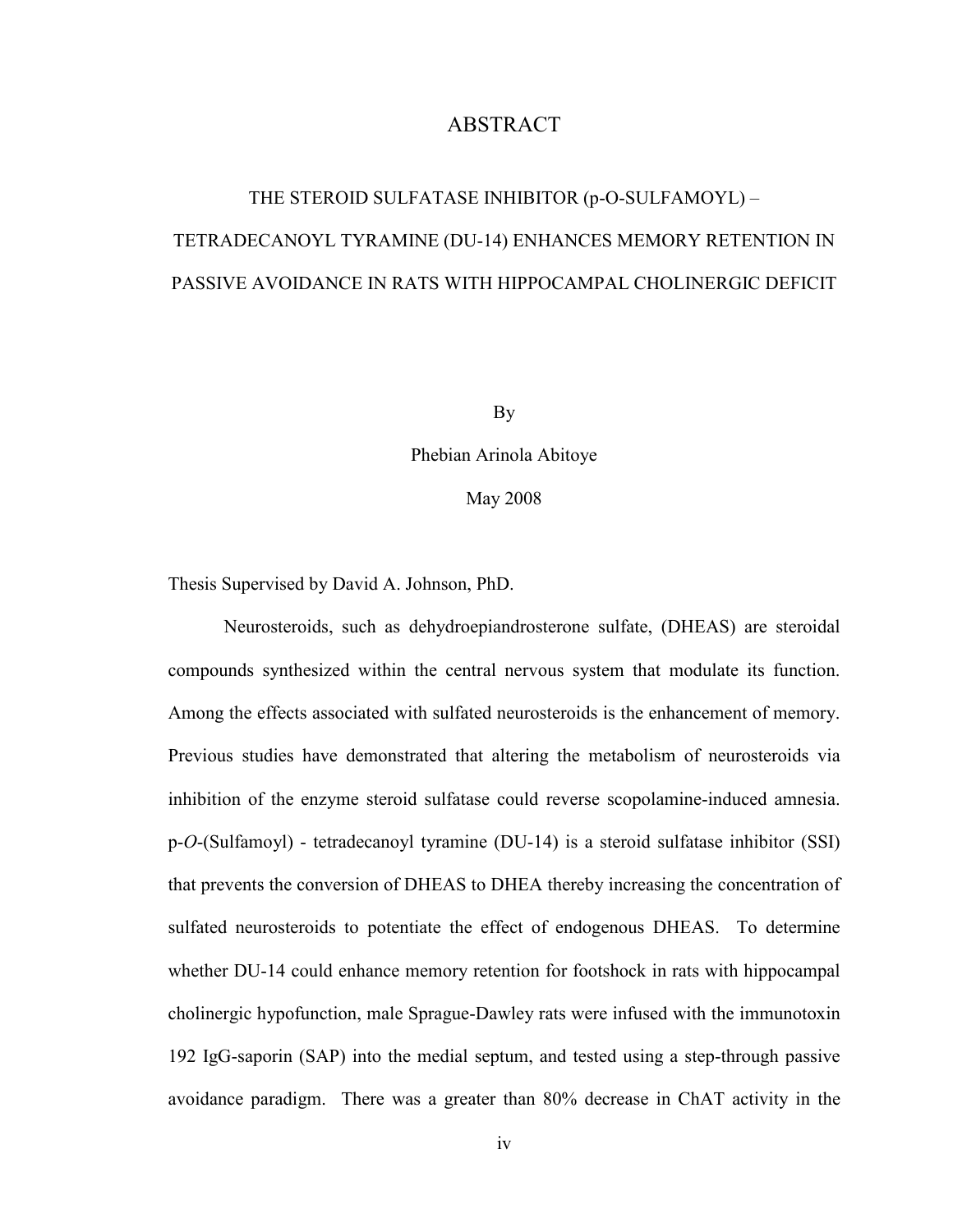hippocampi of animals treated with SAP ( $p$ <0.0001). There was also a 24.1% decrease in ChAT activity of in the frontal cortex of SAP animals administered DU-14. However, this small but significant decrease did not affect locomotor behavior in rats. Administration of DU-14 enhanced memory retention for 1.0 mA and not 1.25 mA footshock in animals with SAP lesion compared to vehicle treated SAP animals (*p*< 0.05). The effect of DU-14 on locomotor activity was also investigated. DU-14 did not affect locomotor activity during acclimation or retention. These results suggest that DU-14 may enhance memory retention in rats with hippocampal cholinergic lesion.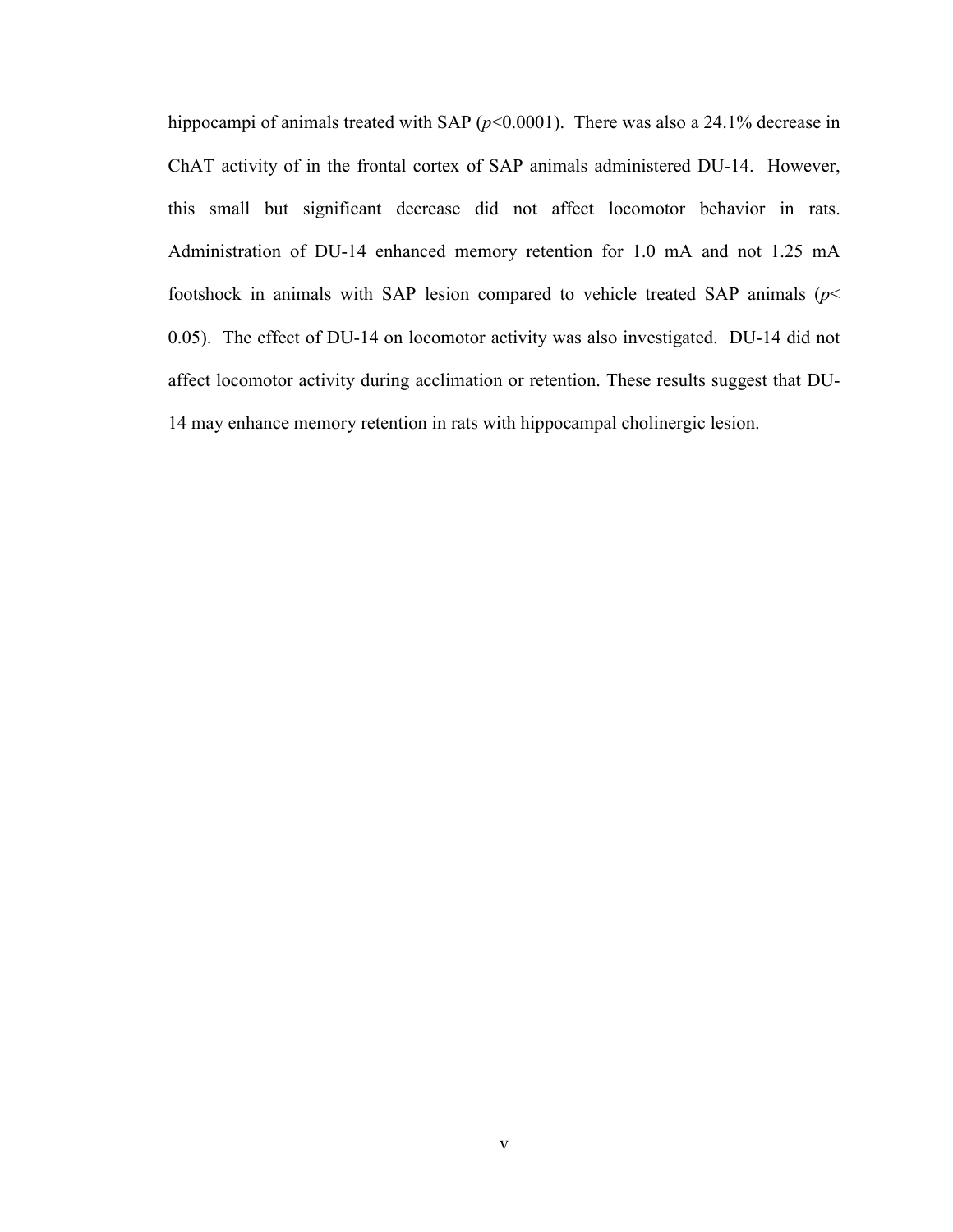#### ACKNOWLEDGEMENTS

I give all the gratitude to God for his guidance, protection, goodness, and special privileges throughout my graduate studies at Duquesne University.

I wish to express my sincere appreciation to my advisor, Dr. David Johnson for the skills he transferred, the patience he exercised, the advice he provided and the directions he gave from the onset of my stay at Duquesne University. He is nothing but an awesome mentor.

Special thanks to my committee, Dr. Christopher Surratt and Dr. Robert Gibbs for their beneficial comments, revision suggestions and generosity in terms of time and resources.

To Dr. Pui-Kai Li and Dr. Patrick Flaherty for their constant and generous supply of DU-14. I also wish to express my appreciation to Christine Close and Doug Nelson for teaching me all the research techniques required.

To my colleagues who made my stay at Duquesne very pleasant by providing a conducive atmosphere to work in, and always willing to help out when it was most required.

My appreciation to Pastor and Dr. (Mrs.) Esan. Thanks for your numerous encouragement and prayers.

To my friends - Biola and Fisayo, who were always there whenever I needed a boost, I say thank you and God's blessings in all your endeavors.

Most importantly to my parents - Chief and Mrs. S.O. Abitoye. I love you most affectionately and thank you for your relentless faith in me, confidence in my abilities,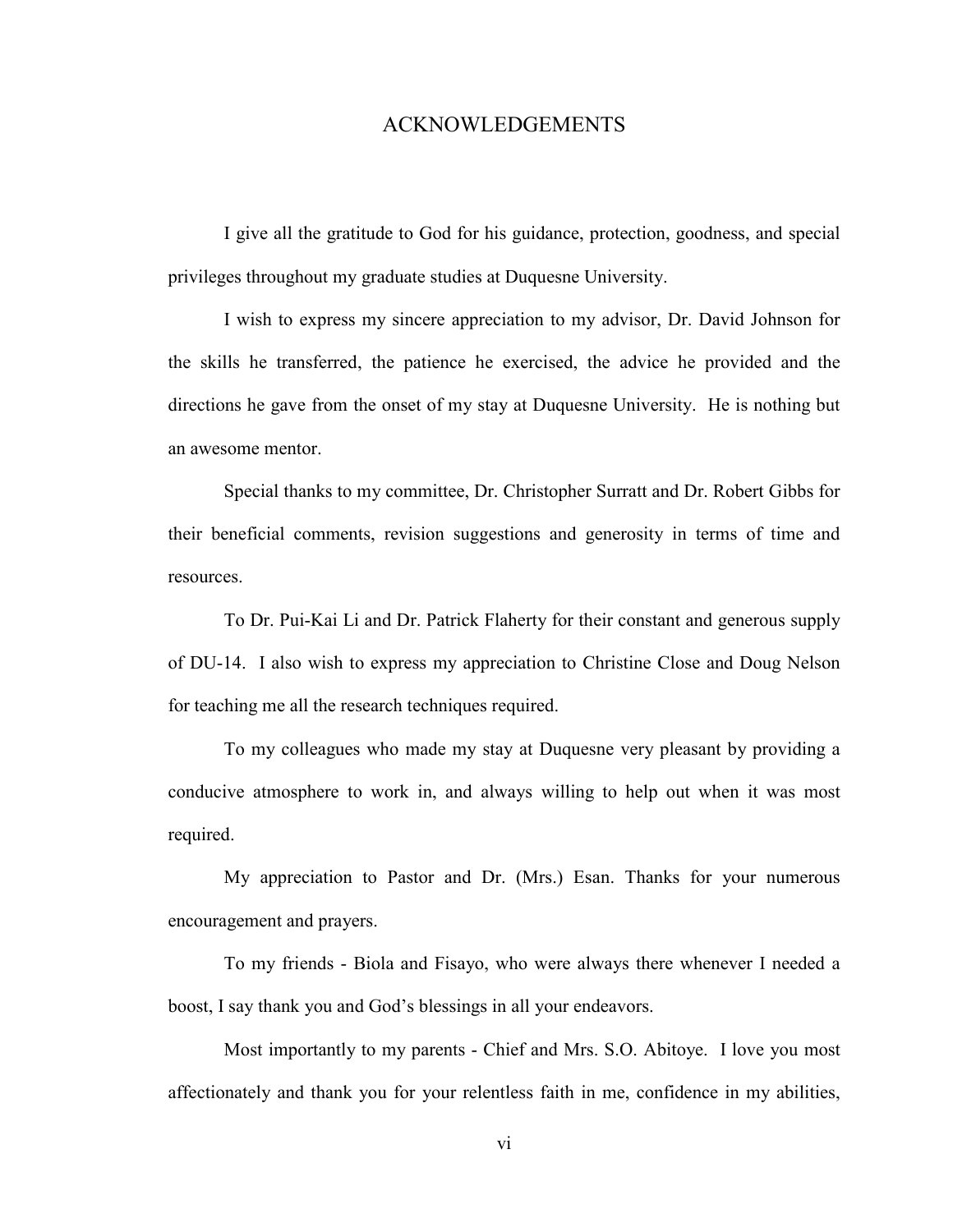your care and devotion. And to my siblings - Jide, Folake, Femi, Bimbola, Feyi and Deji - you are the best.

Lastly, I would like to acknowledge the financial support on my research by the NIH Grant (RO1-AG16261).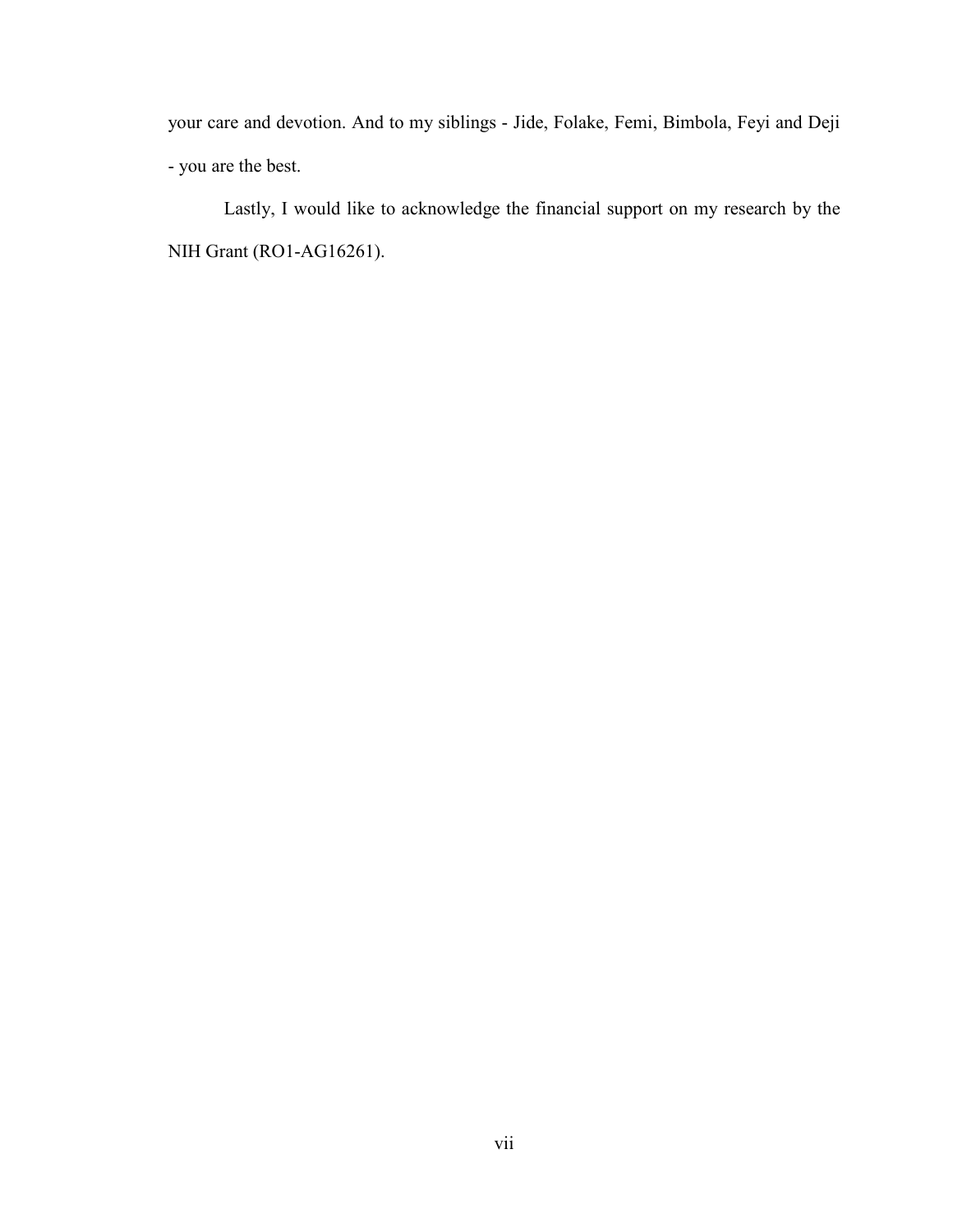# TABLE OF CONTENTS

## **PAGES**

| 2.             |                                                     |  |
|----------------|-----------------------------------------------------|--|
| 3 <sub>1</sub> |                                                     |  |
| $4_{\cdot}$    |                                                     |  |
| 5.             |                                                     |  |
|                | 6. p-O-Sulfamoyl-N-tetradecanoyl Tyramine (DU-14)19 |  |
| 7              |                                                     |  |
| 8.             |                                                     |  |
|                |                                                     |  |
|                |                                                     |  |
|                |                                                     |  |
|                |                                                     |  |
|                |                                                     |  |
| $2_{\cdot}$    |                                                     |  |
|                |                                                     |  |
|                |                                                     |  |
| 5.             |                                                     |  |
| 6.             |                                                     |  |
|                |                                                     |  |
| $1_{-}$        |                                                     |  |
| 2.             |                                                     |  |
| 3.             |                                                     |  |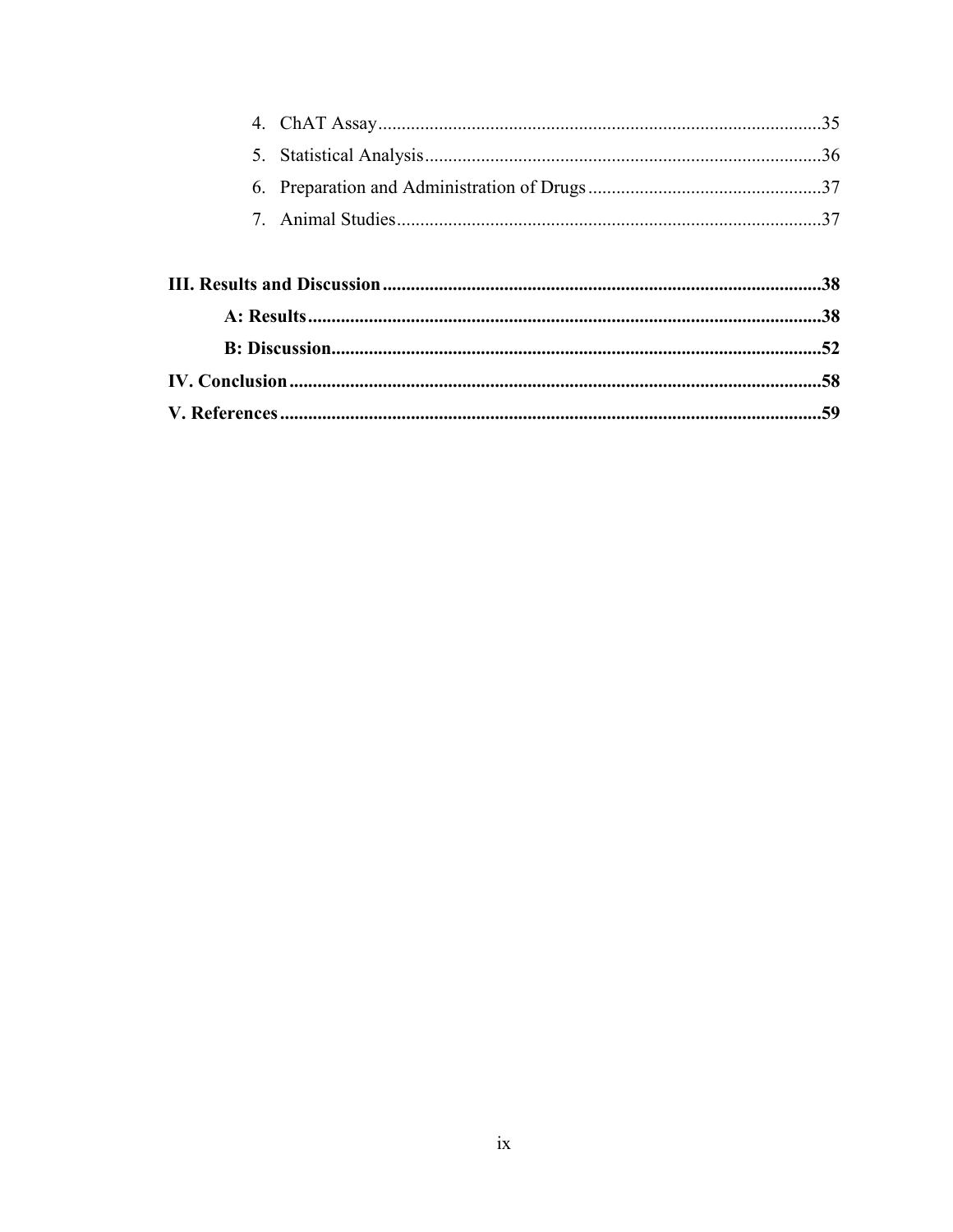## LIST OF FIGURES

| Figure 2: Schematic illustration of GABAA receptors with its binding sites13            |
|-----------------------------------------------------------------------------------------|
|                                                                                         |
| Figure 4: Structures of steroid sulfatase inhibitors (1-3, 5) and Estrone Oxime (4)19   |
| Figure 5: Structure of EMATE, (p-O- sulfamoyl)-N --tetradecanoyl tyramine $(C_2$ -14)20 |
|                                                                                         |
|                                                                                         |
|                                                                                         |
|                                                                                         |
|                                                                                         |
|                                                                                         |
|                                                                                         |
| Figure 12: Effect of 192 SAP infusion on ChAT activity in frontal cortex and            |
|                                                                                         |
| Figure 13: Effect of frontal cortex lesion on acclimation/locomotion in rats46          |
|                                                                                         |
|                                                                                         |
|                                                                                         |
|                                                                                         |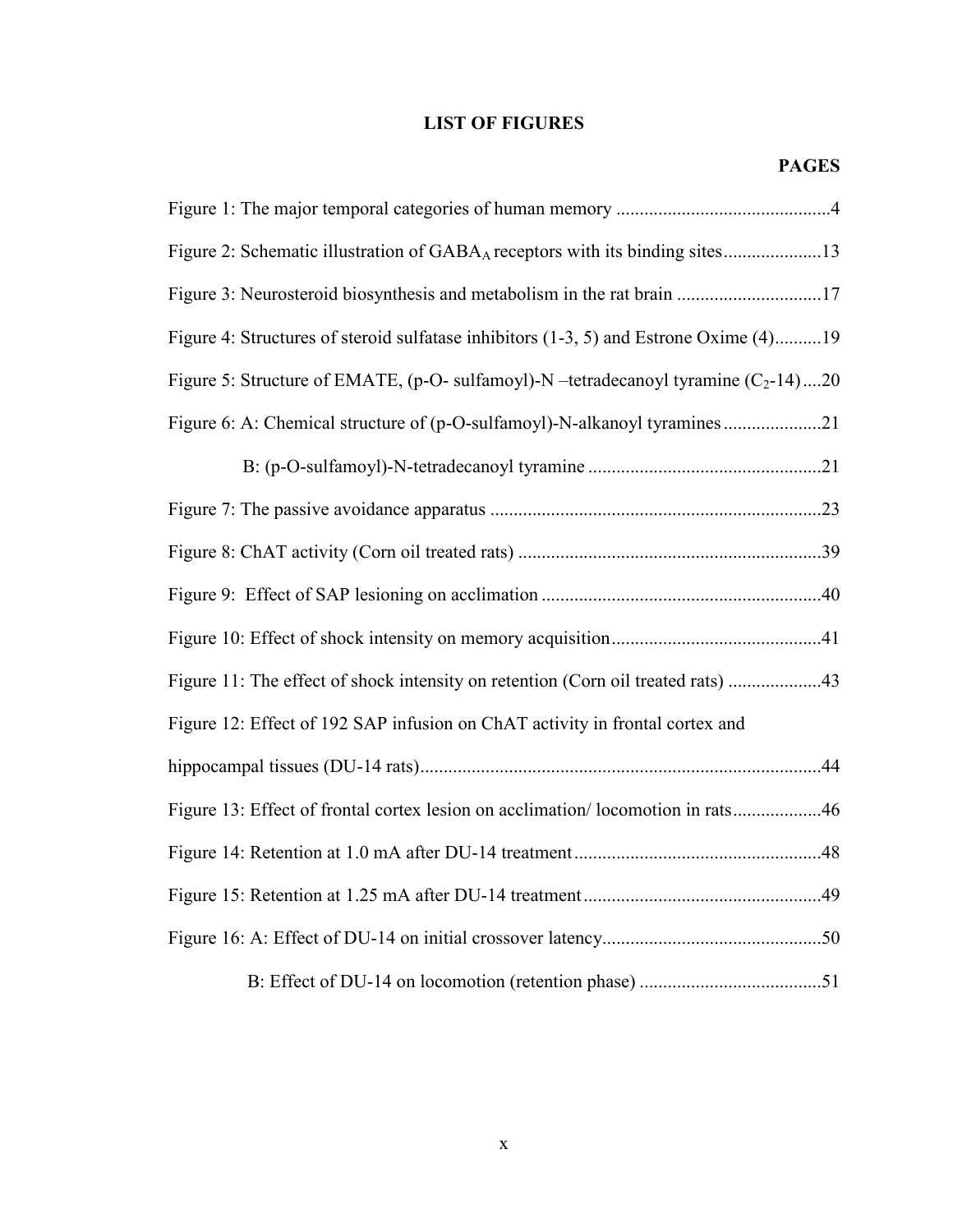#### LIST OF ABBREVIATIONS

- 4-mus 4-methylumbelliferyl sulfate
- ACh Acetylcholine
- AChE Acetylcholinesterase
- AD Alzheimer s disease
- ALLO Allopregnanolone
- AMPA α-amino-3-hydroxy-5-methyl-4-isoxazolepropionic acid
- cAMP Cyclic adenosine monophosphate / 3'-5'-cyclic adenosine monophosphate
- CBF Cholinergic basal forebrain
- ChAT Choline acetyltransferase
- CNS Central Nervous System
- CPR Cardiopulmonary resuscitation
- DHA-STS Dehydroepiandrosterone sulfatase
- DHEA Dehydroepiandrosterone
- DHEAS Dehydroepiandrosterone sulfate
- DOC- Deoxycorticosterone
- DU-14 p-O-Sulfamoyl-N-tetradecanoyl tyramine
- E1-STS Estrone sulfatase
- EMATE Estrone 3-*O*-sulfamate
- FX Frontal Cortex
- GABA γ-aminobutyric acid
- GABA-T GABA transaminase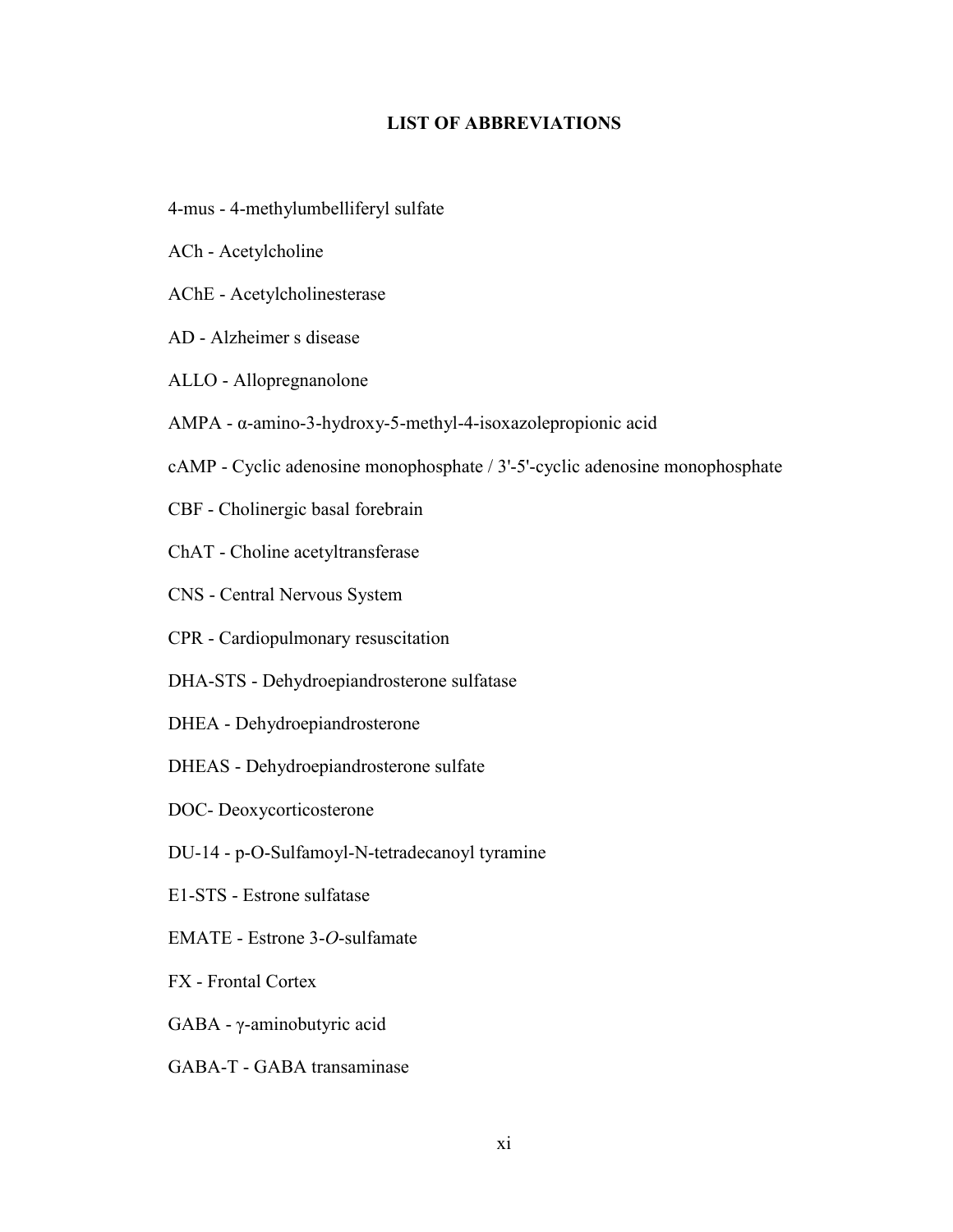#### LIST OF ABBREVIATIONS Cont.

- GAD Glutamic acid decarboxylase
- GPCR G-protein coupled receptors
- HIPP Hippocampus
- IPSP Inhibitory post synaptic potential
- LNGFR Low affinity nerve growth factor receptor
- mAChRs Muscarinic acetylcholine receptors
- MCF-7 Human breast adenocarcinoma cell line
- MDA-MB-231 Human Caucasian breast adenocarcinoma
- MS Medial septum
- ms Millisecond
- nAChRs Nicotinic acetylcholine receptors
- NAS Neuroactive steroid
- nbM Nucleus Basalis of Meynert
- NMDA N-methyl-D-aspartic acid
- NS Neurosteroid
- NSST Neurosteroid sulfuryl transferase
- P Progesterone
- p75<sup>NTR</sup> Low affinity neurotrophic receptors
- PAPs Adenosine-3-phosphate-5-phosphosulfate
- Pregs Pregnenalone
- SAP 192 IgG- Saporin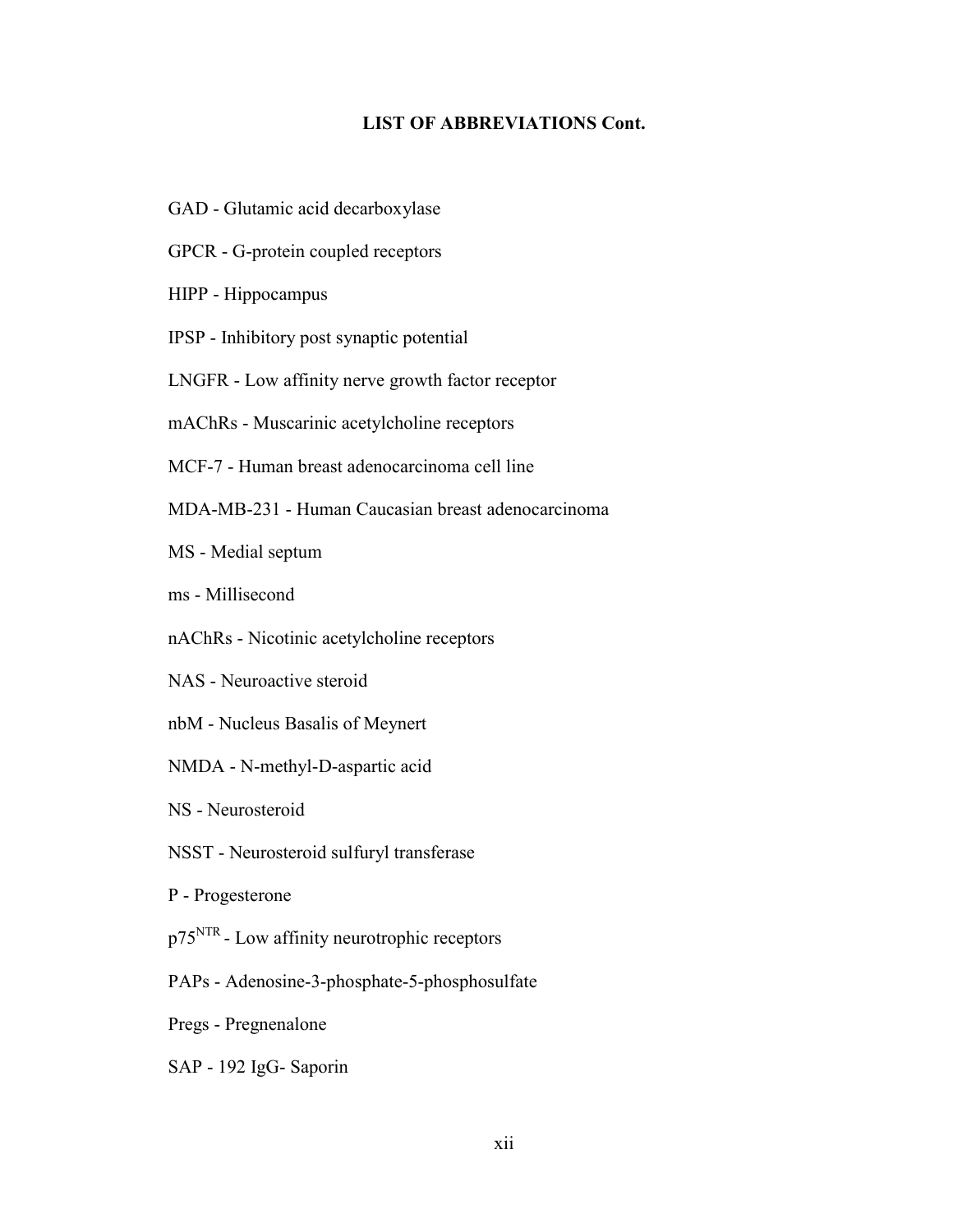### LIST OF ABBREVIATIONS Cont.

sec - Seconds

- SSD Succinate semialdehyde dehydrogenase
- SSI Steroid sulfatase inhibitor
- STS Steroid sulfatase/Estrone sulfatase/arylsulfatase C
- VGAT Vesicular inhibitory amino acid transporter
- CSF Cerebrospinal fluid

Co – Control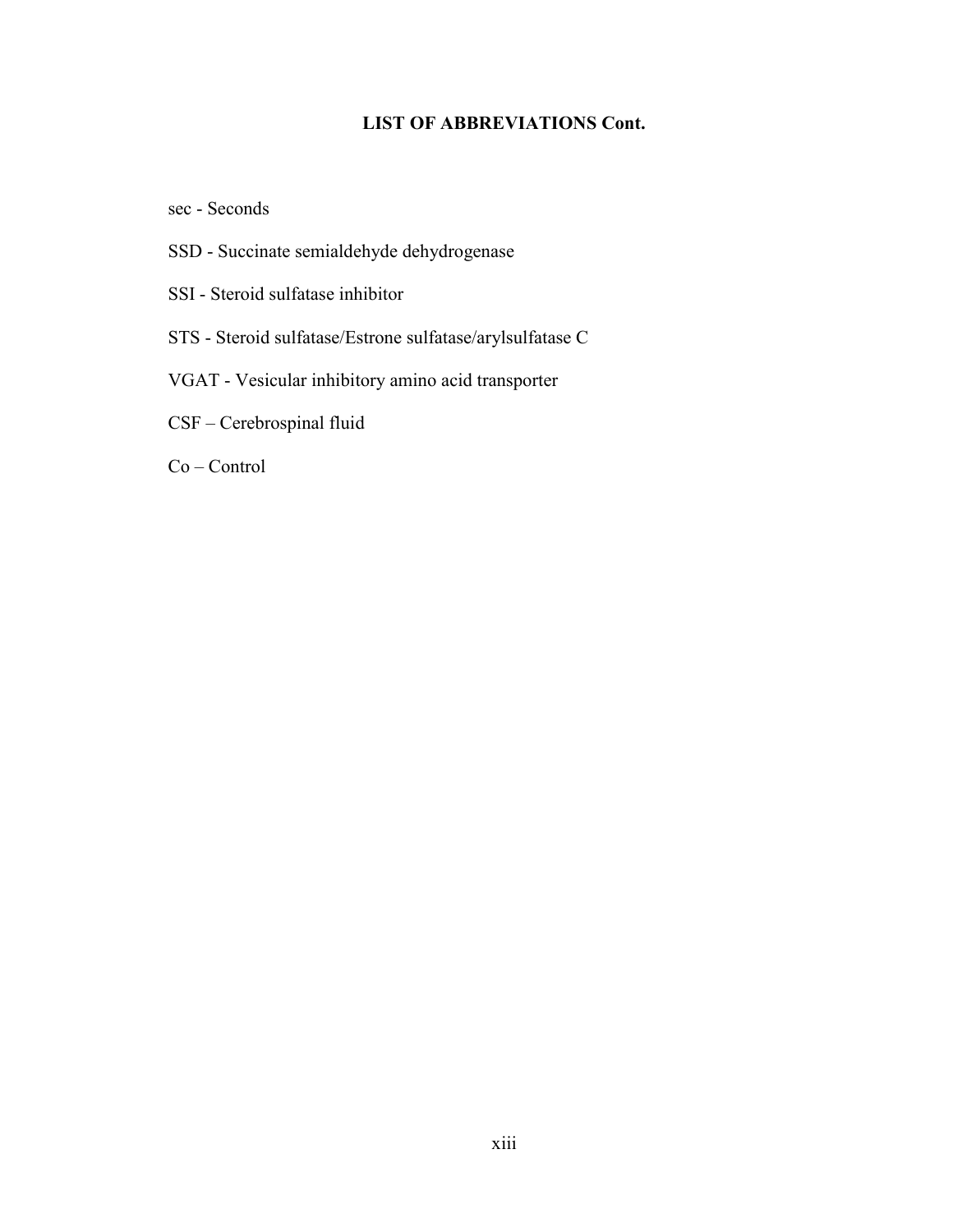#### I. INTRODUCTION

#### A. Statement of Problem

Alzheimer's disease, the most common form of senile dementia, is a progressive neurodegenerative disorder characterized by memory loss and behavioral changes. It is a major killer diseases ranking fourth or fifth in the United States. Alzheimer's disease affects memory functions predominantly related to the hippocampus and the cerebral cortex and is associated with a significant loss of cholinergic neurons. This disease is projected to increase in prevalence during the coming decades, as the life span of United States population gets longer. With more drugs becoming available, it may become possible to delay disease progression for many years [1]. A few partially successful therapies for the treatment and /or prevention of the disorder include augmentation of brain cholinergic function by inhibitors of acetylcholinesterase (AChE), e.g., physostigimine, tacrine and donepezil. An alternative strategy is the use of NMDA glutamate receptor antagonist memantine [2]. Another approach currently being investigated is the modulation of the major inhibitory GABA neurons. Neurosteroids have been implicated in memory enhancement over the past decade [3, 4] and further research has shown that preventing the conversion of these steroids, especially DHEAS, to the unsulfated form can enhance memory function [5]. The goal of this project is to determine whether chronic administration of a steroid sulfatase inhibitor, DU-14, can enhance memory retention in rats with a saporin induced selective cholinergic deficit.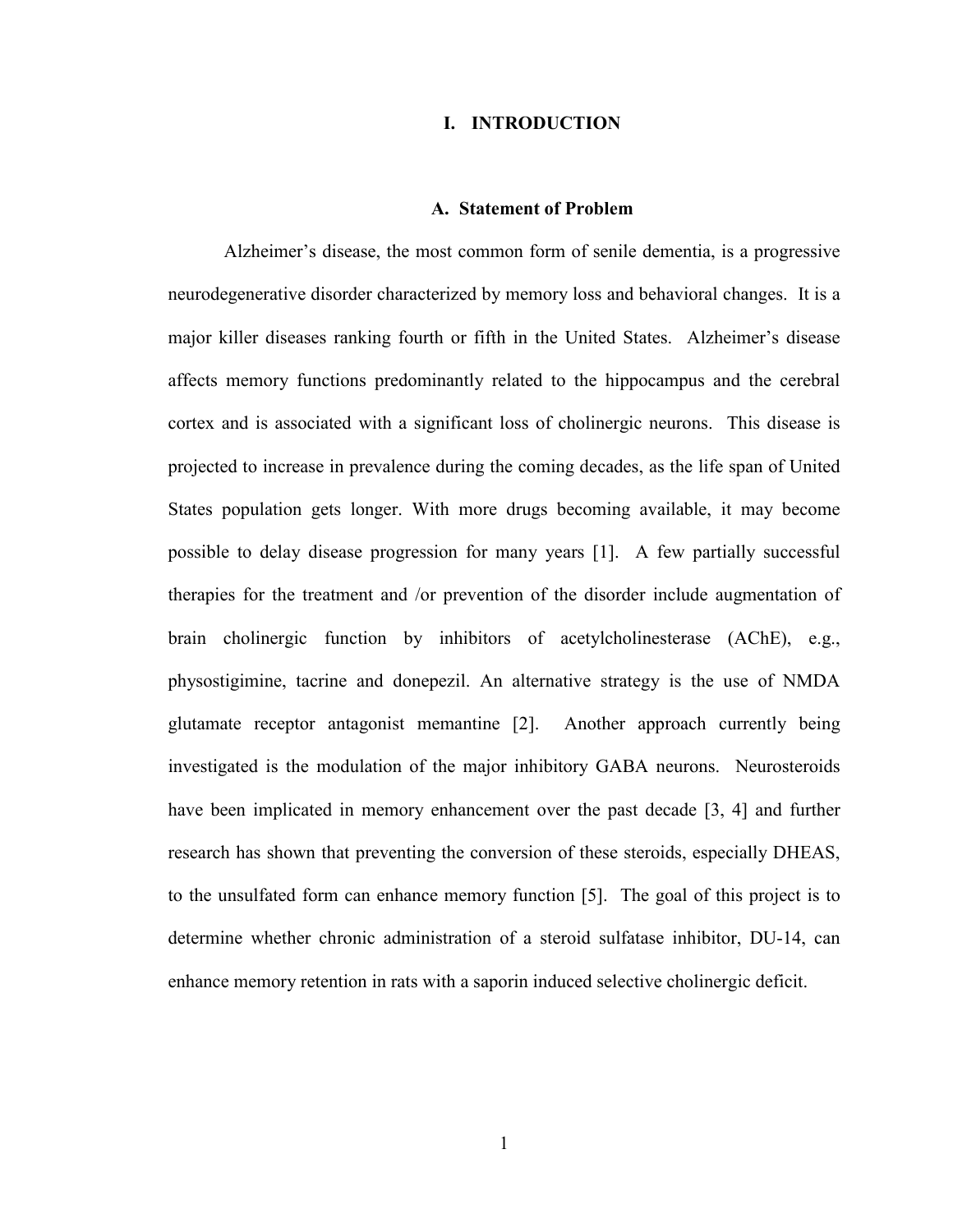#### B. Literature Review

#### 1. Learning and Memory

Learning is the acquisition and retention of memories and behaviors including skills, knowledge, understanding, values and wisdom. It is the goal of education and the product of experience. It can also be said to be a relatively permanent process that is inferred from performance changes due to practice. Thus skills in reading, which obviously result from practice, are instances of learning. Similarly, improvement in athletic skills such as golf or tennis are instances of learning because they involve changes which can be attributed to a practice condition [6]. The current understanding of neurons and central nervous system (CNS) function implies that the process of learning corresponds to changes in the relationship between certain neurons in the brain. Generally however, it is recognized that the retention of memories comes easier when parts of the brain that control multiple functions such as hearing, seeing, smelling, motor skills, touch sense, the application of informal names and reason are stimulated.

Memory on the other hand can be defined as a behavioral change caused by a previous experience [7]. Memory is a fundamental process, and without memory, there is a capability of nothing but simple reflexes and stereotyped behaviors. Thus, learning and memory are one of the most intensively studied subjects in the field of neuroscience [7]. Learning and memory are two distinct, yet intimately associated, processes. Quite simply, without memory, there is no learning [8]. In psychology, memory is an organism's ability to store, retain, and subsequently recall information. Traditional studies of memory began in the realm of philosophy, including techniques of artificially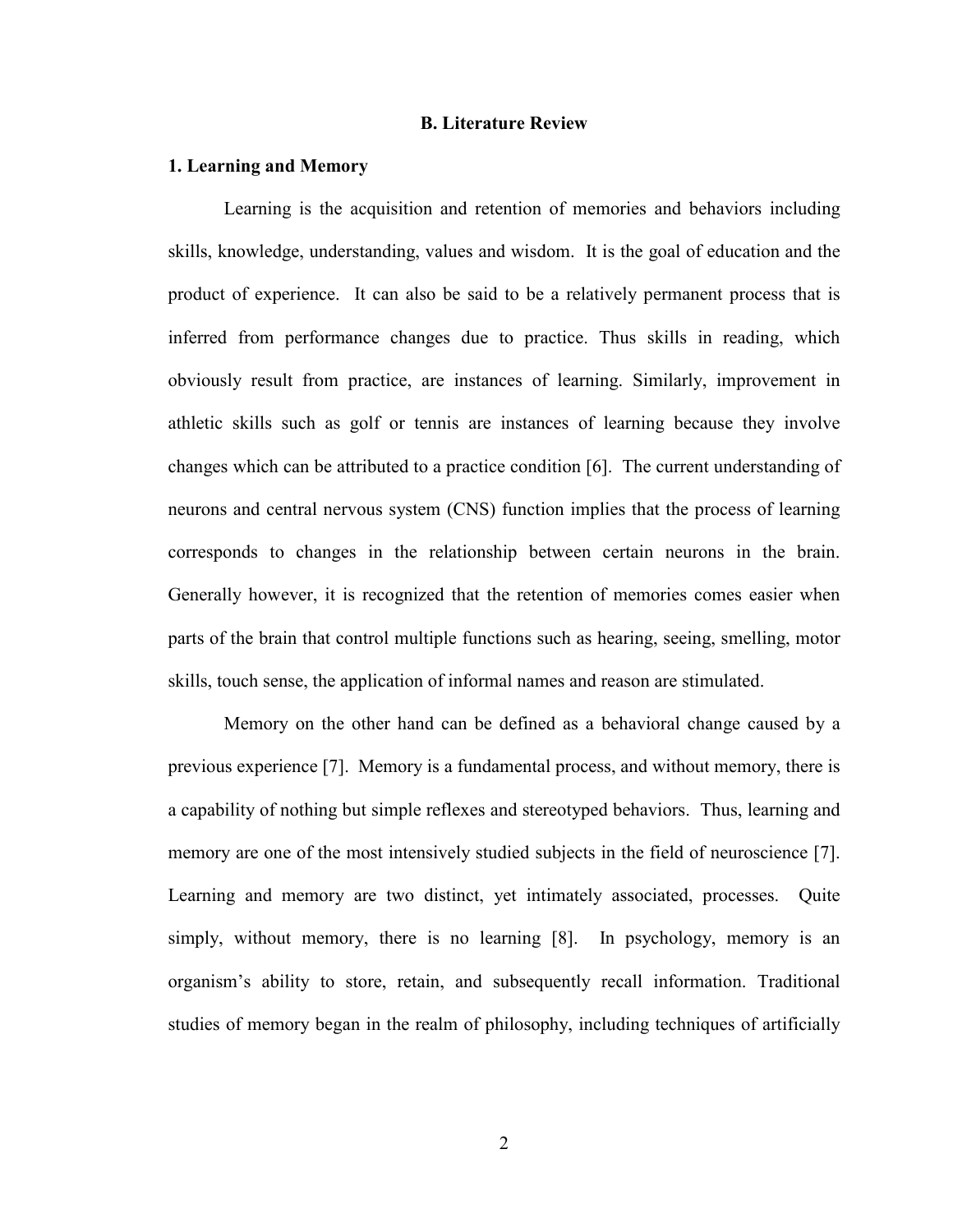enhancing the memory. The late nineteenth and early twentieth century put memory within the realm of cognitive psychology.

#### Memory classification

There are several ways to classify memories, based on duration, nature, and retrieval of information.

#### Classification based on processing

From an information processing perspective, there are three main stages in the formation and retrieval of memory:

- Encoding or registration (processing and combining of received information)
- Storage (creation of a record of the encoded information)
- Retrieval or recall (calling back the stored information in response to some cue for use in a process or activity)

#### Classification based on duration

A basic and generally accepted classification of memory is based on the duration of memory retention. In this classification system there are four distinct types of memory: sensory memory, short-term memory, intermediate memory and long-term memory.

#### Sensory memory

 This can also be referred to as immediate memory [9]. Sensory memory corresponds approximately to the initial 200-500ms after an item is perceived. The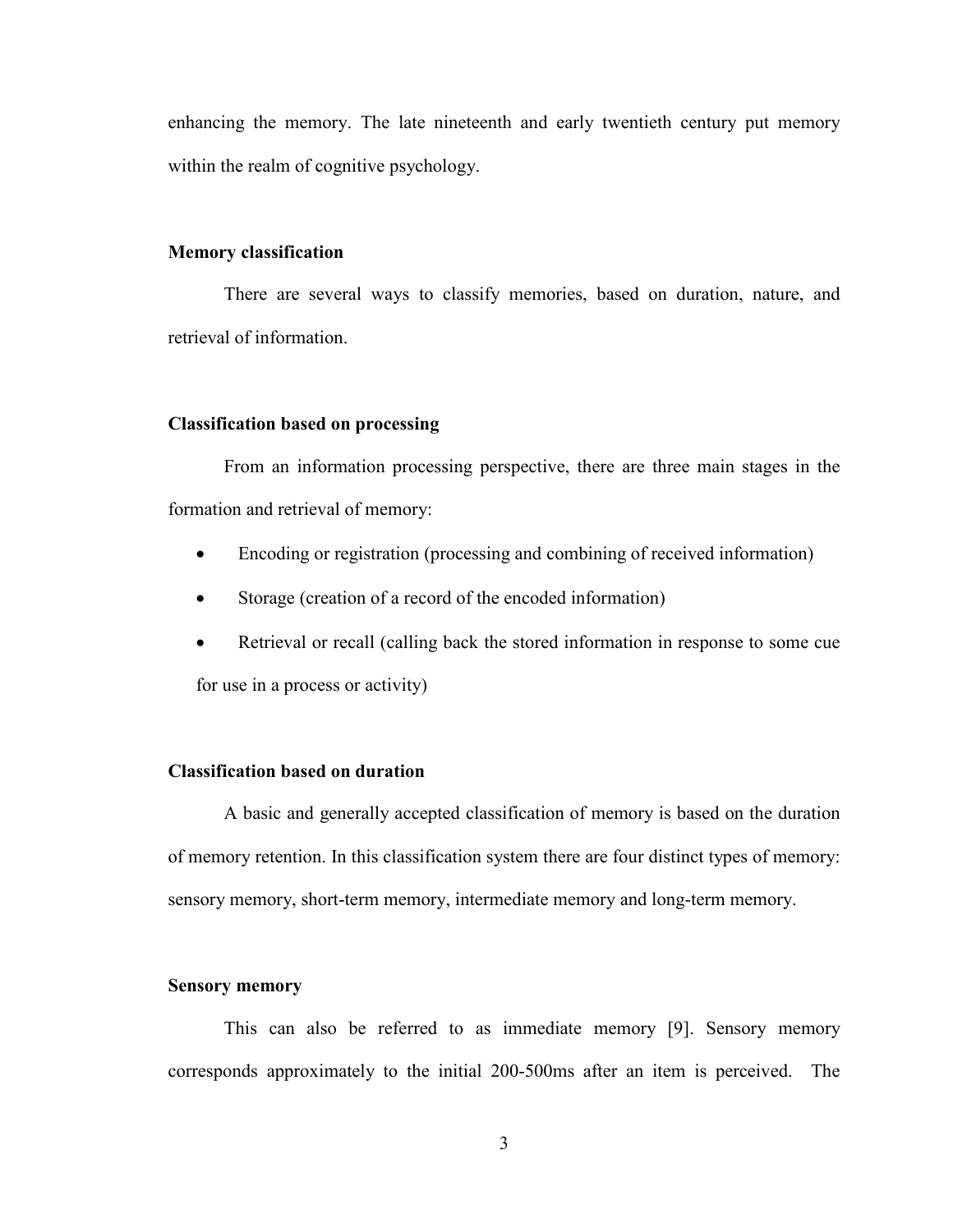ability to look at an item, and remember what it looked like with just a second of observation is an example of sensory memory. With very short presentations, participants often report that they seem to "see" more than they can actually report. This type of memory cannot be prolonged via rehearsal.

#### Short-term Memory

 Some of the information in sensory memory is then transferred to short-term memory. Short-term memory allows one to retain something from several seconds to as long as a minute without rehearsal. Its capacity is also very limited. A conventional way of testing the integrity of short-term memory is to present a string of randomly ordered digits, which the individual is then asked to repeat [9]. A special sort of short-term memory is called working memory. This refers to the ability to hold information in mind long enough to carry out sequential actions [10]. An example is searching for a lost object; working memory allows the hunt to proceed efficiently, avoiding places already inspected. A particular advantage to this type of memory is that it can be readily examined in experimental animals [9].



Figure 1: The major temporal categories of human memory [9]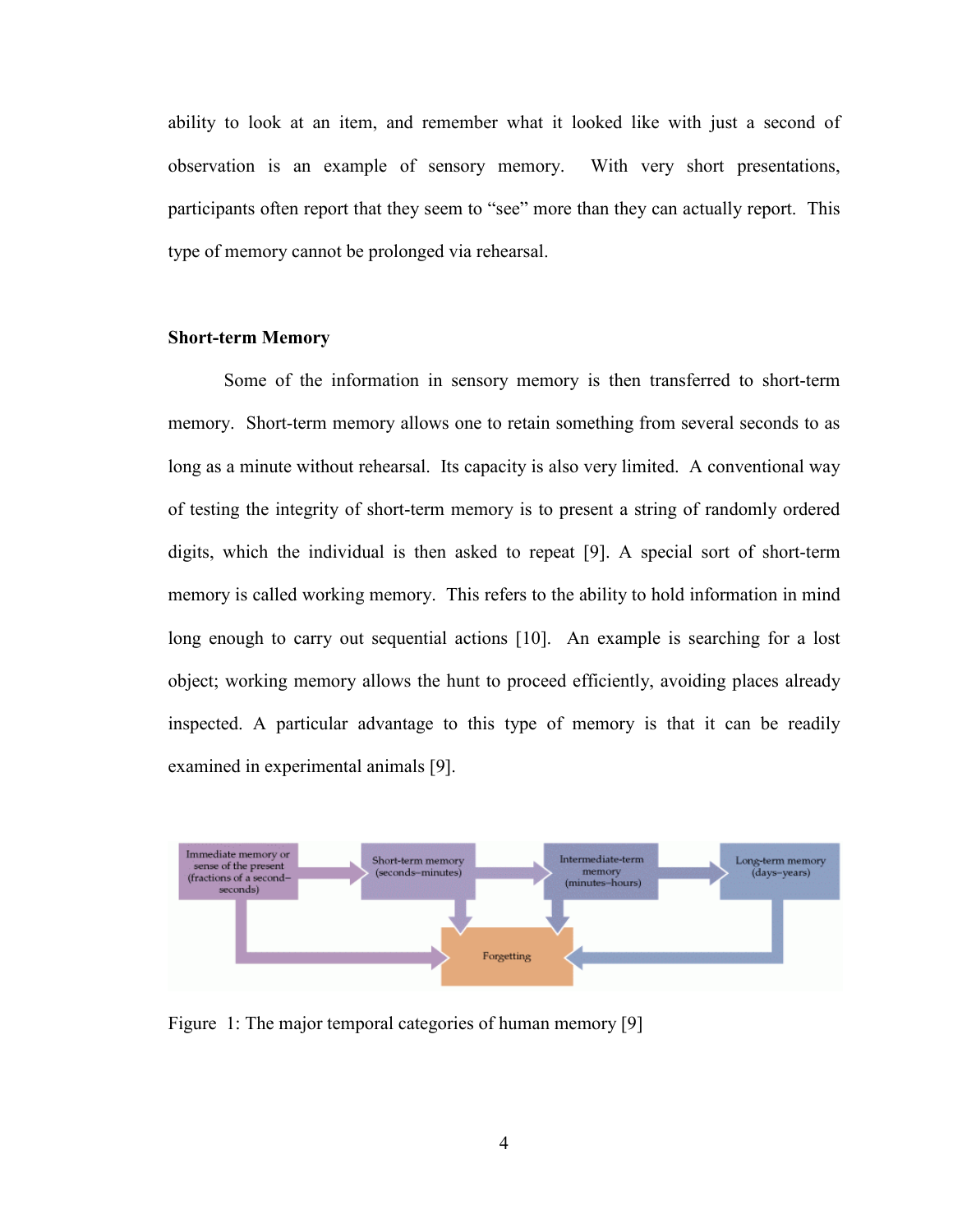#### Intermediate memory

This type of memory occurs once short-term memory has been processed. It lasts from minutes to hours. It is the part of memory which holds and mixes information from the different parts of memory.

#### Long-term memory

The storage in sensory, short-term and intermediate memories generally has a strictly limited capacity and duration, meaning that information is available over a certain period of time, but is not retained indefinitely. By contrast, long-term memory can store much larger quantities of information for potentially unlimited duration (sometimes a whole life span). Short-term memory is supported by transient patterns of neuronal communication, dependent on regions of the frontal lobe (especially dorsolateral prefrontal cortex) and parietal lobe. Long-term memories, on the other hand, are maintained by more stable and permanent changes in neural connections widely spread through the brain.

The most popular candidate site for memory storage is the synapse or set of synapses, where nerve cells (neurons) communicate. A change in transmission efficacy at the synapse has been considered to be the mechanism of memory [7]. It is widely accepted that protein synthesis, including local synthesis at synapses, enables the control of synaptic strength independent of cell body via rapid protein production from preexisting mRNA, and this is required for several forms of synaptic plasticity [11-13]. This is rooted in the fact that synaptic plasticity is a physiological phenomenon whereby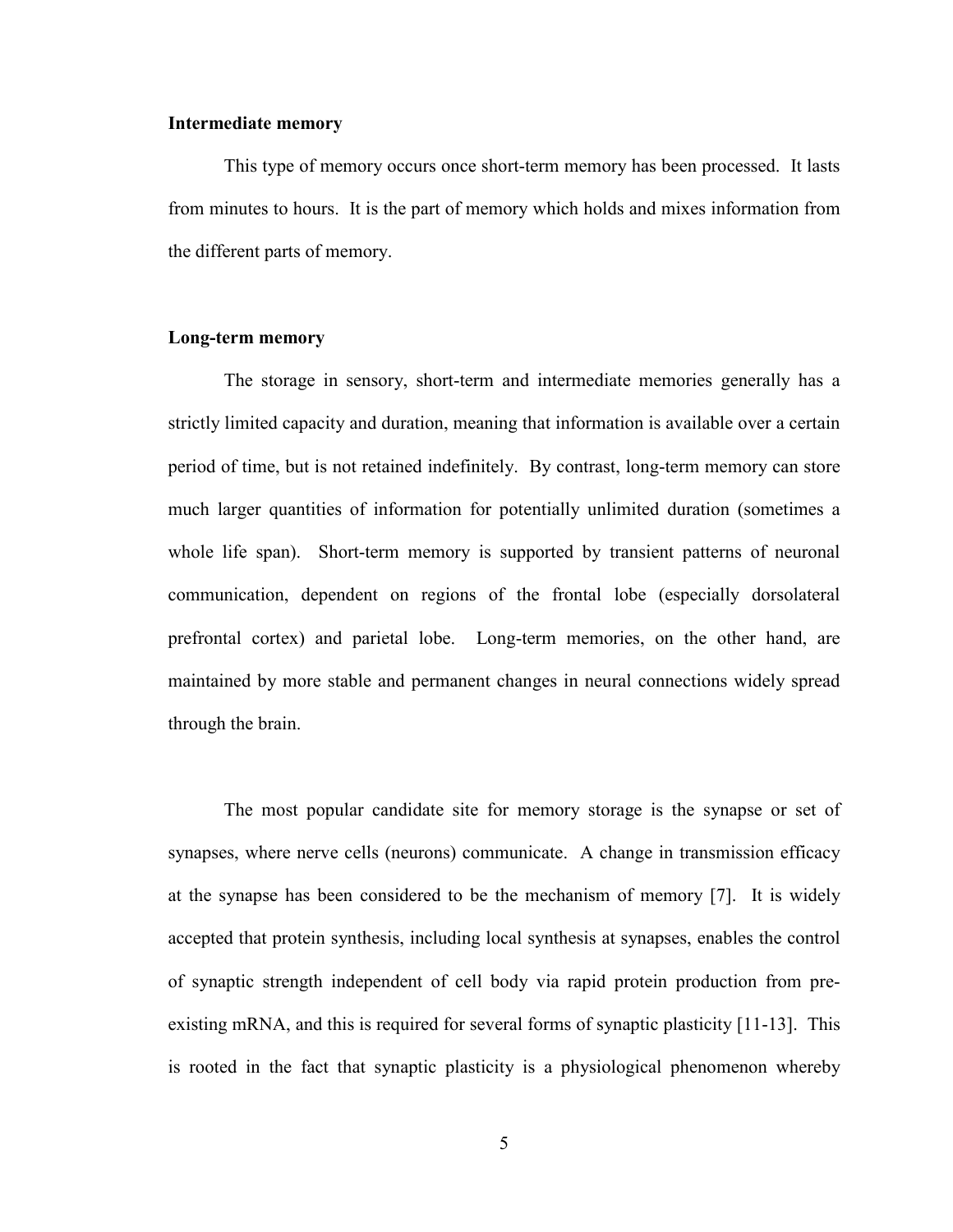specific patterns of neural activity give rise to changes in synaptic efficacy and neural excitability that long outlast the event that trigger them [14]. Memory entails a number of biological strategies and anatomical substrates that are unlikely to be explained in terms of any particular cellular or molecular mechanism. Various neurotransmitters in the brain, including cholinergic, γ- aminobutyric acid, adrenergic and glutamertergic systems have been shown to play a significant role in memory function [15-17].

#### 2. The Cholinergic System

The cholinergic system is one of the most important modulatory neurotransmitter systems in the brain [2, 18], and has long been recognized as playing a key role in the regulation of cognitive functions [2, 17, 19, 20]. Briefly, the cholinergic system is distributed in a variety of different nuclei of which two groups (basal forebrain and pedunculopontine) have extensive projections to the cortex and thalamus. Pedunculopontine cholinergic neurons are considered to control rapid eye movement sleep or dreaming while basal forebrain cholinergic pathways appear to generate and integrate consciousness and awareness [18]. The cholinergic system is involved in higher brain functions, including learning and memory. The hippocampal region of the brain is extensively innervated by cholinergic fibers originating mainly from the septal nucleus, and the vertical limb of the diagonal band of Broca [21, 22].

The role of acetylcholine in memory has been well established. The neurophysiological activity of ACh has been known since the turn of the century and its neurotransmitter role since the mid-1920s [23]. Acetylcholine is synthesized in a

6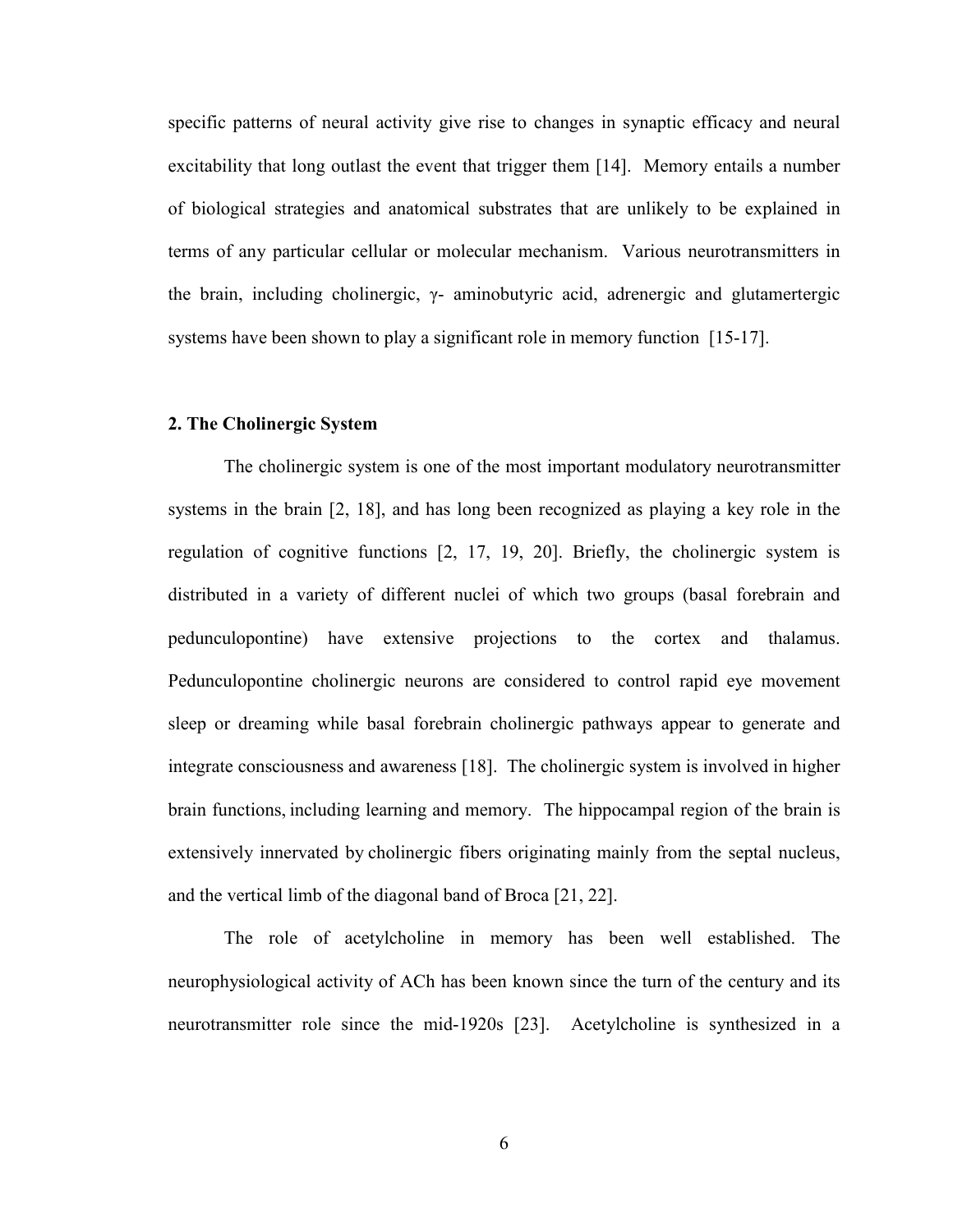reaction catalyzed by choline acetyltransferase (ChAT) and broken down by another enzyme called acetylcholinesterase (AChE).

$$
A^{\text{cetyl CoA + Choline}}
$$
 
$$
A^{\text{ch + CoA}}
$$

The acetyl CoA for ACh synthesis arises from glucose through glycolysis and the pyruvate dehydrogenase system [23, 24]. Choline on the other hand can be obtained either from the hydrolysis of acetylcholine or breakdown of phosphatidylcholine, a membrane phospholipid.

#### Cholinergic pathways in the central nervous system (CNS)

The identification of cholinergic synapses in the peripheral nervous system was relatively easy, and it has been known that acetylcholine is the transmitter at autonomic ganglia, at the parasympathetic postganglionic synapses and the neuromuscular junction [2, 23]. In the CNS, cholinergic neurons exhibit two basic organization schemata: local circuit cells and projection neurons. Local circuit cells (i.e. those that are morphologically arrayed wholly within the neural structure in which they are found) are exemplified by the interneurons of the caudate-putamen nucleus, nucleus accumbens, olfactory tubercle and Islands of Calleja complex. Projection neurons connect two or more different regions. Of the cholinergic projection neurons that interconnect central structures, two major subconstellations have been identified. The first is the basal forebrain cholinergic complex composed of ChAT-positive neurons in the medial septal nucleus, diagonal band nuclei, substantial innominata, magnocellular preoptic field, and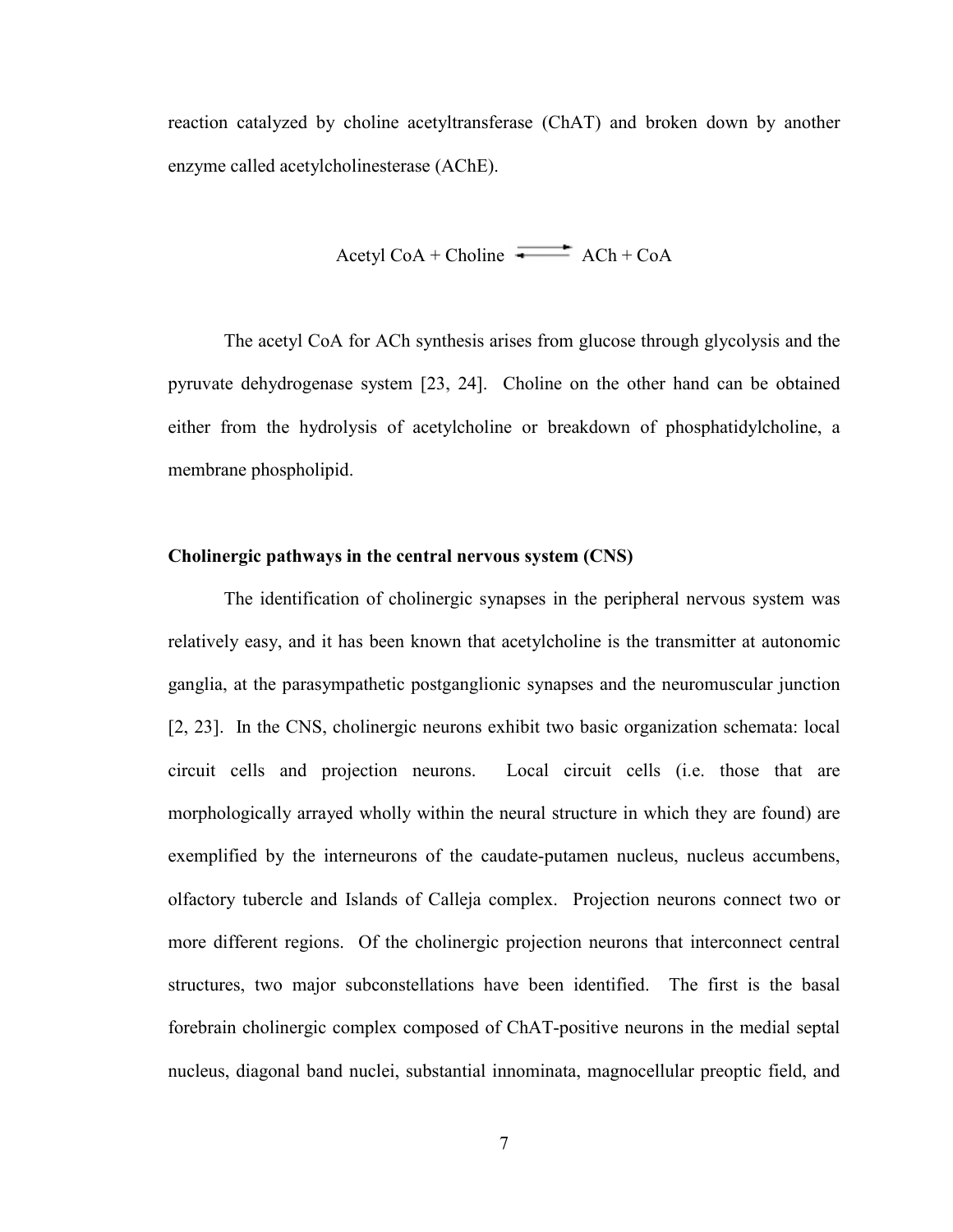nucleus basalis, all of which project to the entire nonstriatal telenecephalon. The second is the pontomesencephalotegmental cholinergic complex composed of ChATimmunoreactive cells in the pendunculopontine and laterodorsal tegmental nuclei, which projects ascendingly to the thalamus and other diencephalic loci and descendingly to the pontine and medullary reticular formations, deep cerebellar and vestibular nuclei, and cranial nerve nuclei [23].

#### Cholinergic receptors

Cholinergic receptors fall into two classes, muscarinic and nicotinic. In mammals, five distinct subtypes of muscarinic ACh receptors (mAChRs) have been identified, each produced by a different gene. These variants have distinct anatomical locations in the periphery and CNS and differing chemical specificities. They are G protein-coupled receptors (GPCRs) linked to a variety of second messenger systems. When activated, they act either directly on ion channels or are linked to a variety of second messenger system. The final effect can be to open or close potassium, calcium or chloride channels leading to either a depolarization or a hyperpolarization of neurons.  $M_1$ ,  $M_3$ , and  $M_5$  are coupled to phosphatidyl inostol hydrolysis while  $M_2$  and  $M_4$  are coupled to cAMP. The nicotinic ACh receptors (nAChRs) are members of a superfamily of ligand gated ion channels. Each receptor is made up of five receptor subunits arranged symmetrically around a central pore structure whose activation always causes a rapid increase in cellular permeability to sodium and calcium, depolarization and excitation. The receptors exist at the skeletal neuromuscular junction, autonomic ganglia, adrenal medulla and in the CNS [2, 23].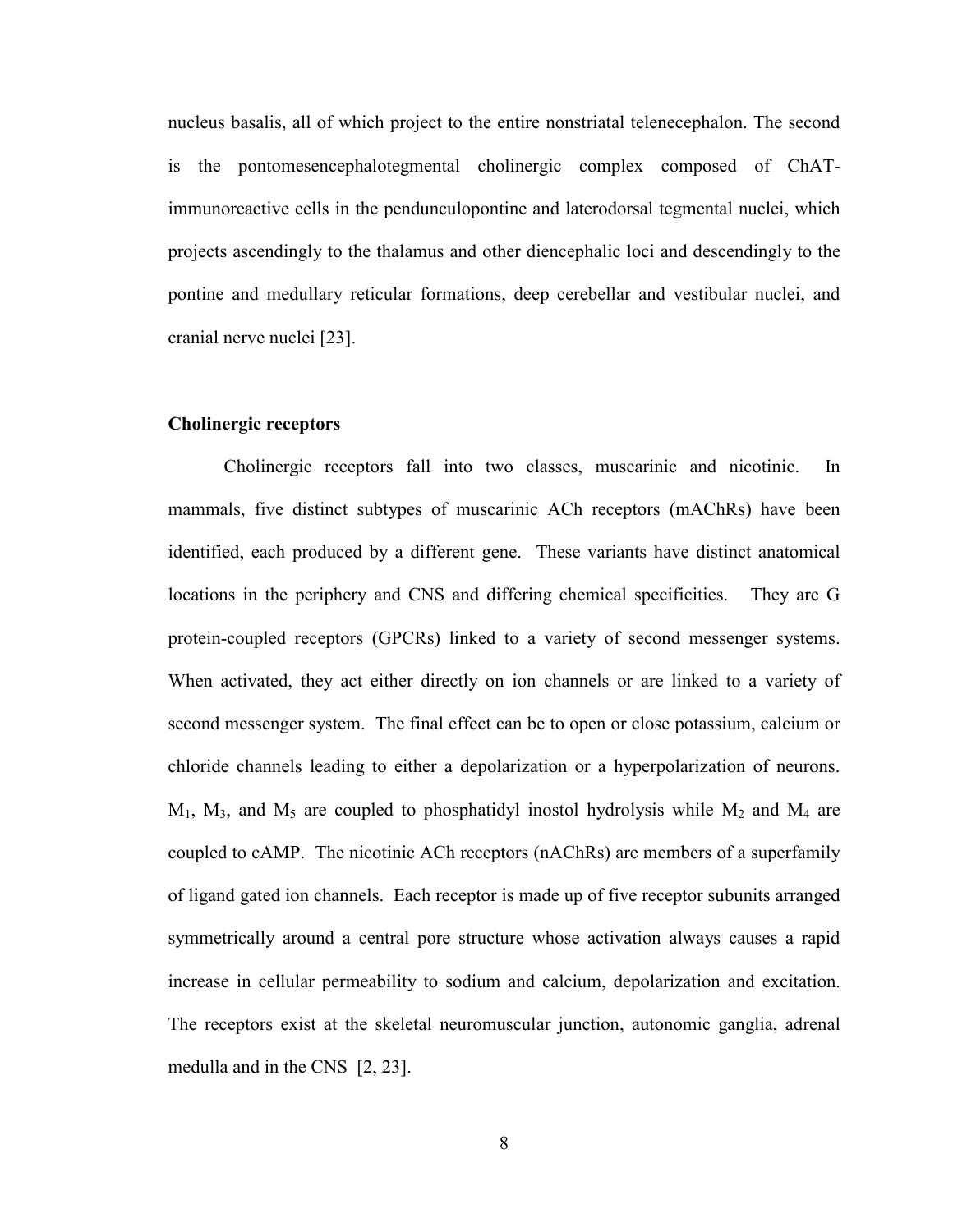#### The cholinergic system and memory

Both muscarinic and nicotinic cholinergic receptors have been shown to be involved in cognitive function [25]. However, the action of ACh on learning and memory is mostly mediated by mAChRs [22]. Cholinergic transmission at the mAChRs has been implicated in learning and memory in humans and other mammals and also shown to be important in the active maintenance of short-term memories and hippocampal plasticity [10, 25, 26].

The role of muscarinic receptors in memory function is evident in studies of  $M<sub>2</sub>$ muscarinic acetylcholine receptor knock out mice that show deficits in behavioral flexibility, working memory and hippocampal plasticity [26]. The experiments included two different hippocampus–dependent spatial learning and memory tasks; the Barnes circular maze test and the T-maze delayed alternation task. Significant deficits in behavioral flexibility and working memory were demonstrated to be associated with pronounced impairments in neuronal plasticity at the Schaffer collateral-CA1 synapse in  $M<sub>2</sub>$ -/- mice. In summary, the study found that  $M<sub>2</sub>$  receptors are involved in processes that facilitate working memory.

Drugs that elevate, mimic, or inhibit the breakdown of ACh improve learning and memory performance [25]. Cholinergic innervations of the cerebral cortex and the hippocampus originate primarily from the cholinergic basal nuclear complex. Lesions of these basal forebrain cholinergic neurons have been reported to result in impairment in memory, learning, and attention, whereas cholinergic agonists facilitate learning and memory [27]. Conversely, drugs that deplete ACh or compete for its receptor sites reduce performance of memory tasks.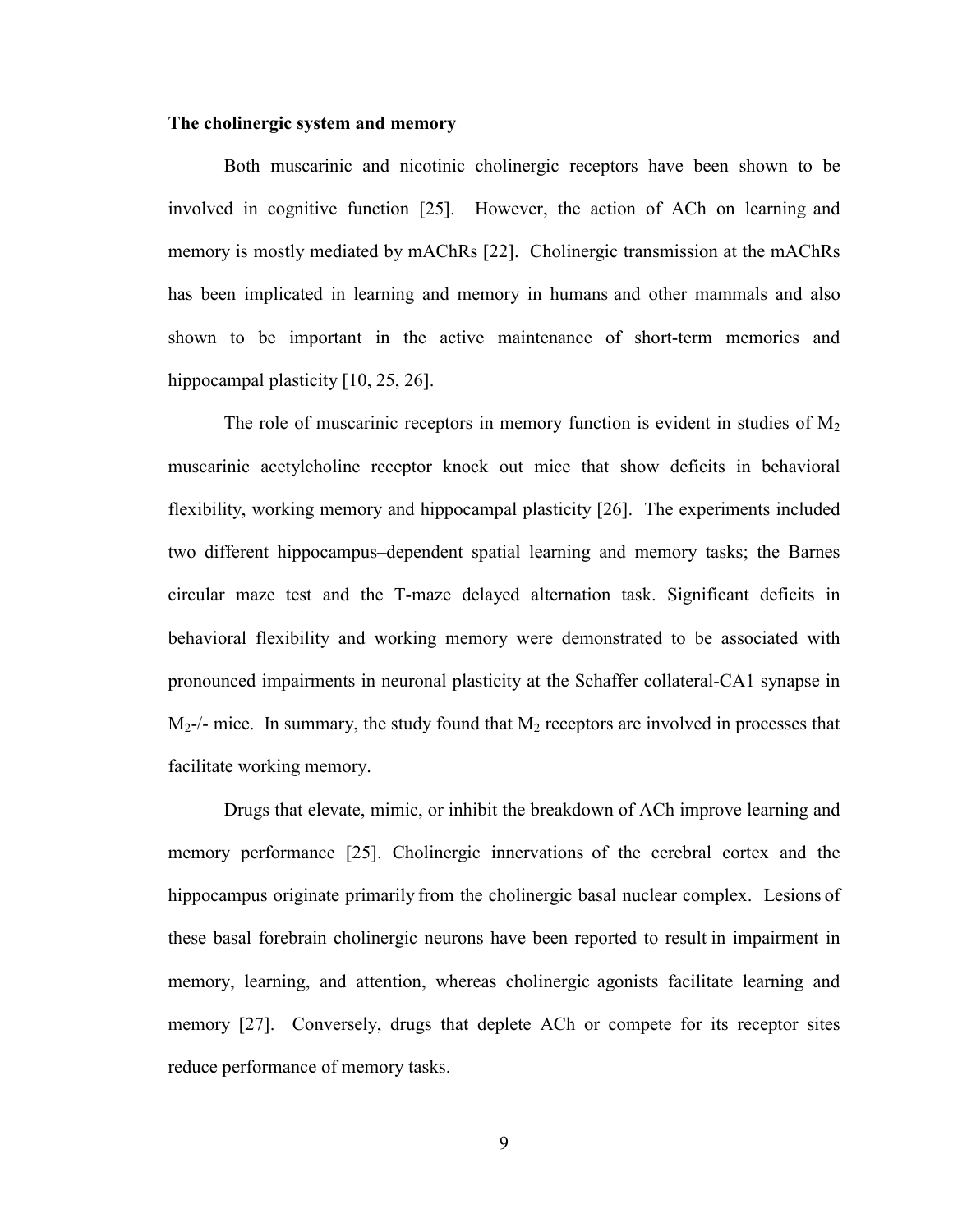Dementia of the Alzheimer's type involves loss of ACh activity, and cellular degeneration in the nucleus basalis of Meynert (nbM) and the cortex. Nicotinic cholinergic neurons are especially depleted [25]. The degeneration of forebrain cholinergic projections is one of the most salient neurochemical features of Alzheimer's disease AD, although other transmitter systems are also altered in some, but not all, patients.

Cholinergic based therapies of AD have generally failed thus far, or resulted in limited clinical improvements [28]. To date, attempts to treat progressive dementia with cholinergic replacement have been generally disappointing. The hope was that facilitation of ACh function might be therapeutic in a fashion analogous to levodopa treatment in Parkinson's disease, but most studies have reported only modest reduction of dementia following ACh therapy. More recently, drugs such as the AChE inhibitor donepezil (a cerebroselective and reversible anti-AChE) have targeted the cholinergic system for treatment of the memory loss associated with Alzheimer's disease [25, 28, 29]. Another approach is based on the use of precursors of acetylcholine (e.g. lecithin or Choline). Functional data from various laboratories now suggest that the drugs used in clinical trials may not have been ideal, since they can result in the activation of presynaptically located negative  $M_2$ -muscarinic autoreceptors either by increasing the half-life of ACh or by direct stimulation by agonists that would inhibit the subsequent release of ACh from remaining functional synapses. Moreover, it has recently been demonstrated that the normal processing of the ß-amyloid precursor is influenced by cholinergic activity [28]. Hence, altered cholinergic innervation could lead to an aberrant processing of ß-amyloid and possible formation of neurotoxic fragments leading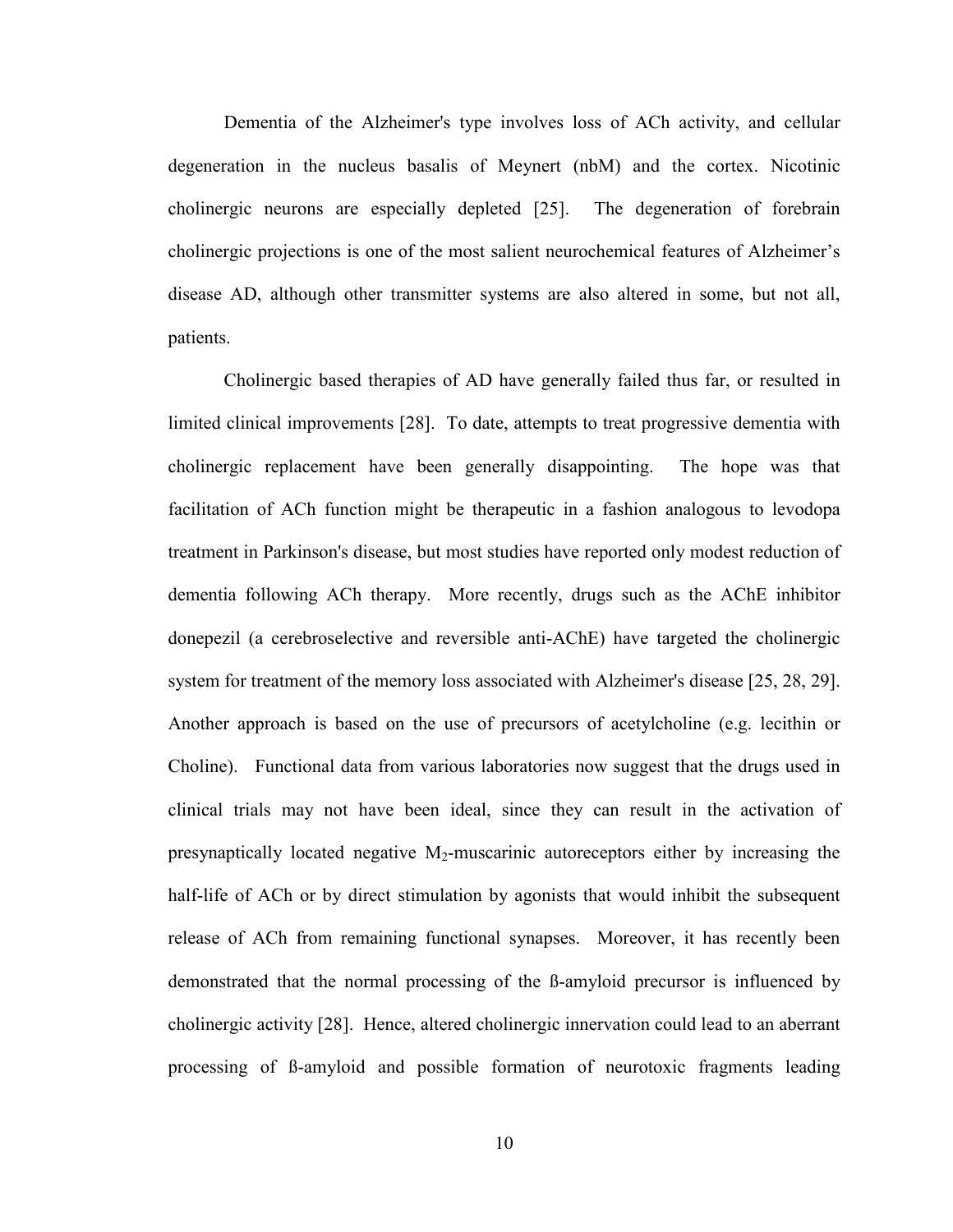ultimately to neuritic plaque formation. In addition, in the advanced stage of this progressive form of dementia, extensive loss of cholinergic neurons could prevent individuals from being responsive to therapeutic agents that would target those sites.

Whereas most published research has focused on the importance of septohippocampal cholinergic mechanisms in learning and memory and in generation of the theta rhythm (a wave pattern electroencephalogram in the frequency band of 4-7Hz) [30], the role of septohippocampal GABAergic neurons is increasingly recognized, especially with regard to production of theta activity. Wu et al. [21] suggested that activation of septohippocampal GABA neurons, and not septohippocampal cholinergic neurons, may underlie the behavioral and electrophysiological effects observed after intraseptal infusions of muscarinic agonists in rats.

#### 3. The GABAergic system and memory

The amino acid γ-aminobutyric acid (GABA) is the major inhibitory neurotransmitter in the mammalian CNS [2]. GABA was first identified as a unique chemical constituent of the brain in 1950, but its potency as a CNS depressant was not immediately recognized. GABA was initially identified as the only inhibitory amino acid found exclusively in nerves that inhibit the crustacean stretch receptor; moreover, the GABA content accounted for the inhibitory potency of extracts from these nerves. Finally, GABA release correlated with the frequency of nerve stimulation, and identical increases in muscle chloride conductance accompanied GABA application and stimulation of the inhibitory nerve. These same physiological and pharmacological properties helped to establish a role for GABA in the mammalian CNS [31, 32]. There is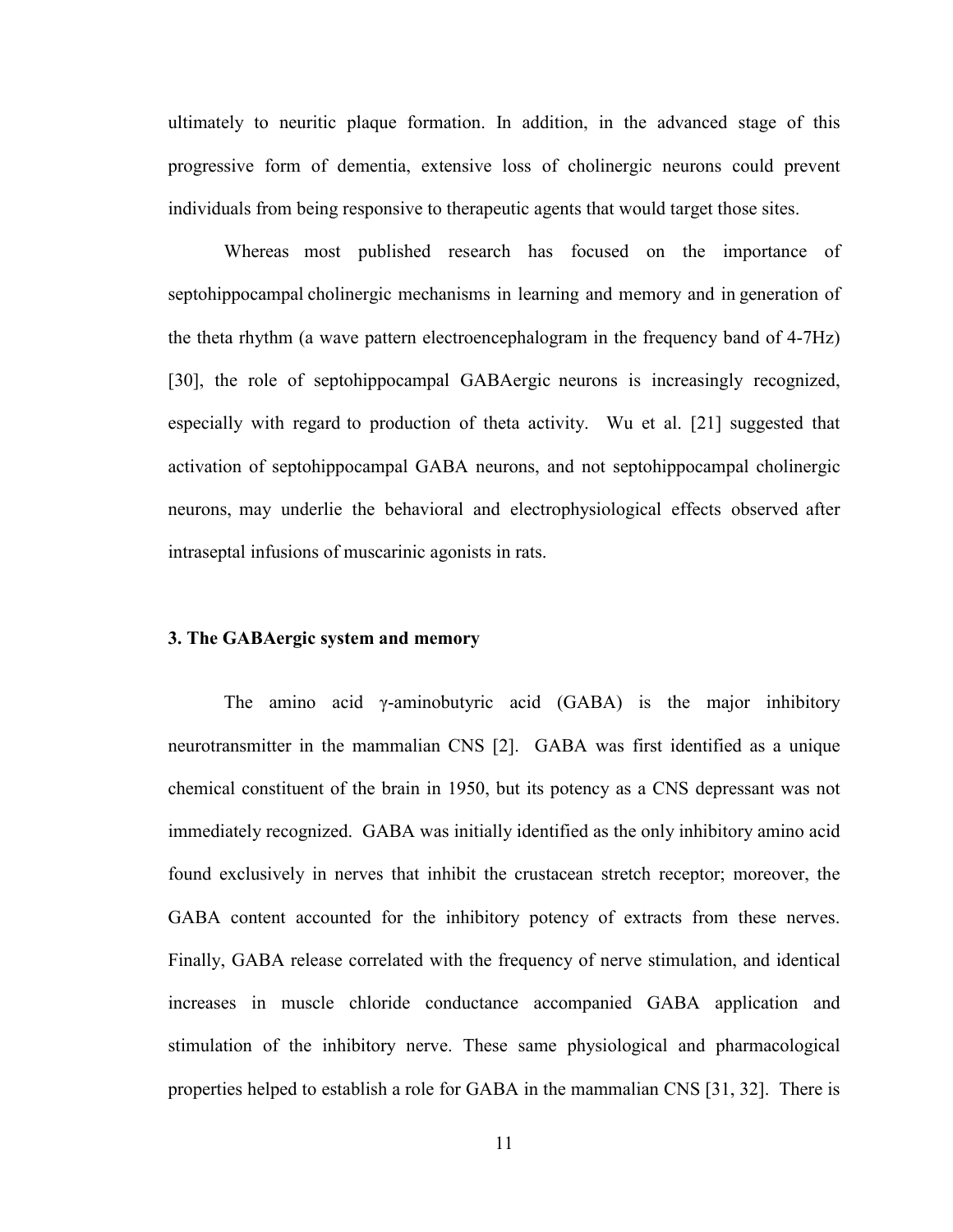substantial data to support the idea that GABA is found primarily in inhibitory interneurons impinging on and modulating activity in the vertebrate brain and plays an important role in information processing. GABA is thought to regulate the balance of excitatory and inhibitory states in the cortex and hippocampus and GABA receptor agonists and antagonists have been variously demonstrated to enhance or inhibit memory processing [31].

GABA receptors have been divided into three main types: A, B and C. The most prominent  $GABA<sub>A</sub>$ -receptor subtype is a ligand-gated chloride ion channel, an ionotropic receptor that is opened after release of GABA from presynaptic neurons. The GABAB receptor is a G protein-coupled receptor (GPCR), while the  $GABA_C$  receptor is a transmitter-gated chloride channel [2].

GABAA receptors are the major inhibitory neurotransmitter receptors in the brain and the site of action of many clinically important drugs [32]. Synaptically-released GABA acts at the GABAA ligand-gated ion channel present on the postsynaptic membrane to produce membrane hyperpolarization through an increase in chloride conductance that comprises fast inhibitory post synaptic potentials, IPSPs [31]. This decreases the depolarizing effect of an excitatory input, thus depressing excitability [32]. GABA<sub>A</sub> channels typically consist of two  $\alpha$ , two  $\beta$  and one  $\gamma$  subunit. GABA<sub>A</sub> is present throughout the mammalian CNS and is the primary effector of GABA-mediated IPSPs.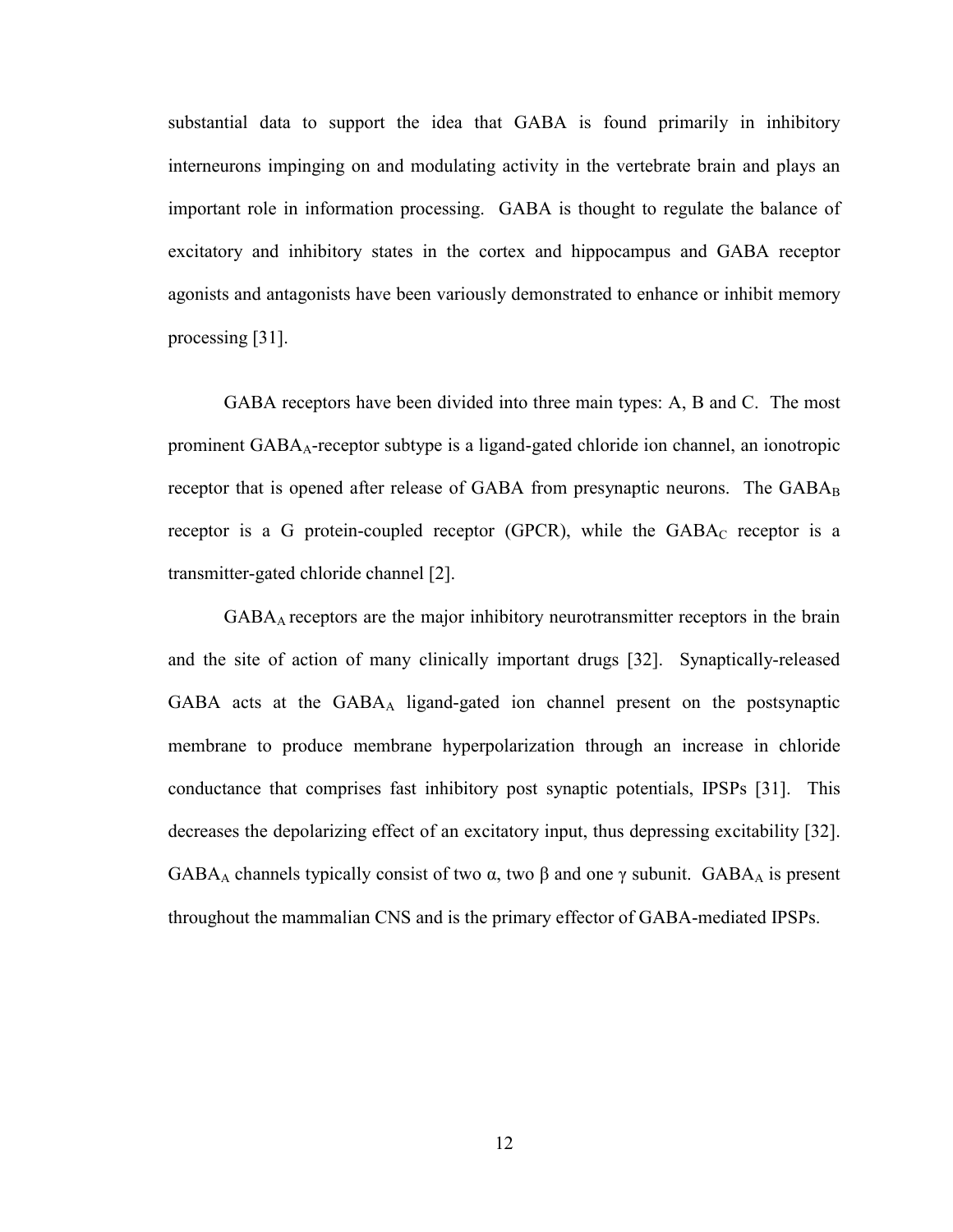

Figure 2: Schematic illustration of  $GABA_A$  receptors containing two  $\alpha$  and  $\beta$  subunits and a single γ subunit.

GABA is an agonist to the GABA channel receptor but not the only molecule that can modify this channel receptor's opening. Other molecules can also affect it, such as the benzodiazepines, barbiturates, picrotoxin and steroids. By binding to this receptor at different sites from GABA, these molecules modulate the receptor by causing either an opening (e.g. benzodiazepines) or closing (e.g. steroid) of the chloride ion channel [32].

Neuroactive steroids such as estradiol, progesterone, and progesterone's metabolite- allopregnanolone (ALLO) modulate the function of neurotransmitters implicated in regulation, cognition, and behavior. Estradiol enhances neuronal excitability in structures such as the hippocampus via modulation of glutamatergic NMDA receptors. It also has antagonist activity at the GABA<sub>A</sub> receptor by reducing the GABA-mediated inhibition. In contrast, the progesterone metabolite ALLO is a potent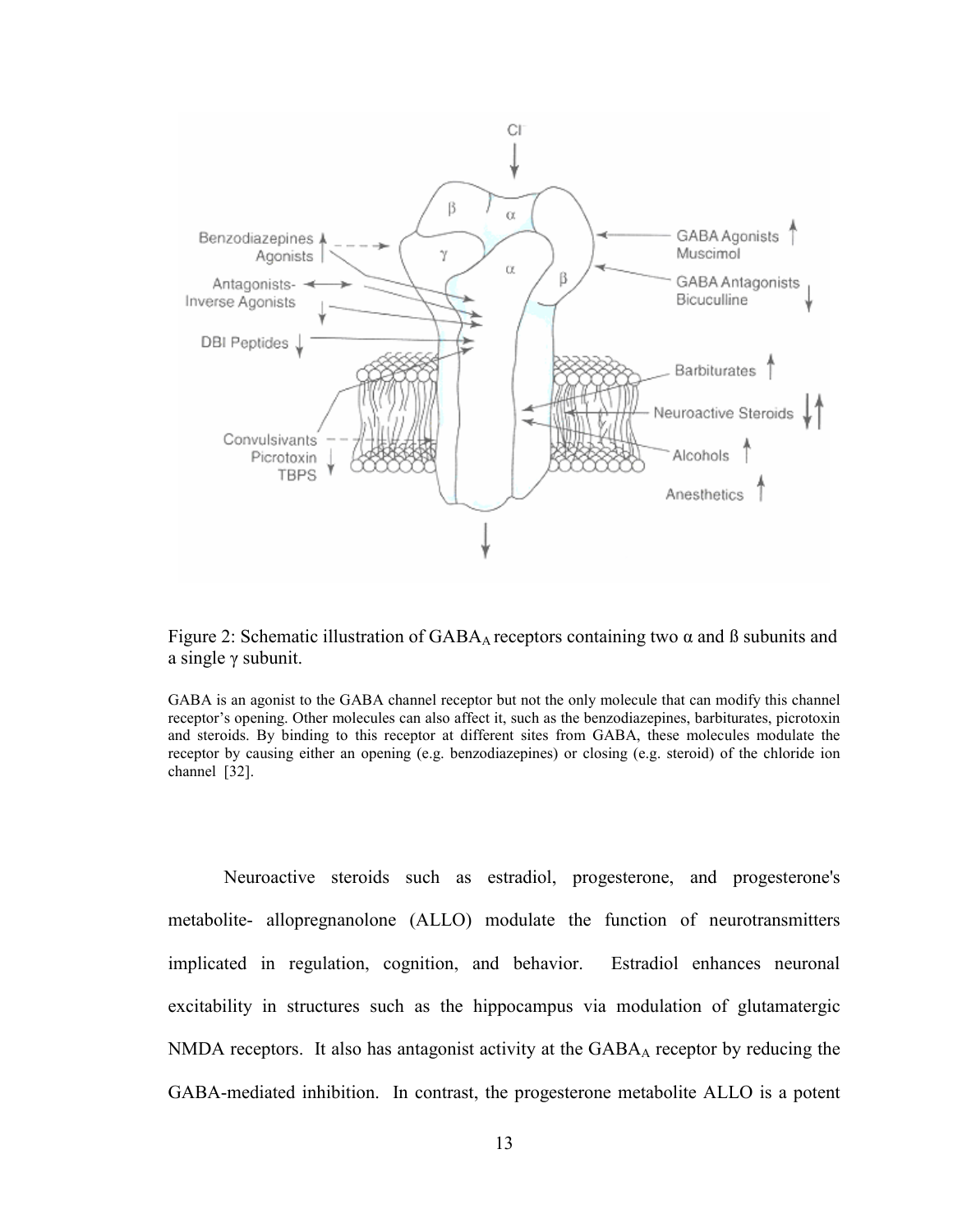GABAA receptor agonist with anticonvulsant, hypnotic, and anxiolytic effects. As the primary inhibitory neurotransmitter, GABA is released by neurons throughout the brain and has numerous interactions with other neurotransmitter systems. Thus, substances which modulate GABA neurotransmission will not only alter the balance in neuronal excitation and inhibition but are likely to alter the activity of neurons from multiple systems [33]. That the  $GABA_A$  receptor, is sensitive to physiologic changes in estradiol and ALLO levels suggests that this area would be fertile ground for research in memory function.

#### 4. Neurosteroids

The term "neurosteroid" (NS), defined as steroids produced within the nervous system, was first introduced by Baulieu in 1981 [30]. The neurosteroid dehydroepiandrosterone sulfate (DHEAS) was found at high levels in the brain long after gonadectomy and adrenalectomy, and was later shown to be synthesized by the brain [34]. Later, androstenedione, pregnenolone, their sulfates and lipid derivatives, as well as tetrahydrometabolites of progesterone (P) and deoxycorticosterone (DOC) were identified as neurosteroids.

There are differences in synthesis pathways for steroids originating in the brain and in the adrenals [34]. In the adrenals, the enzymes responsible for synthesis are never expressed in the same cell [34, 35]. In the brain, the enzymes are co-expressed not only in the same region, but even within the same cell. Contrary to neurosteroids, neuroactive steroids (NAS) refer to steroids that, independent of their origin, are capable of modifying neural activities. NAS bind and modulate different types of membrane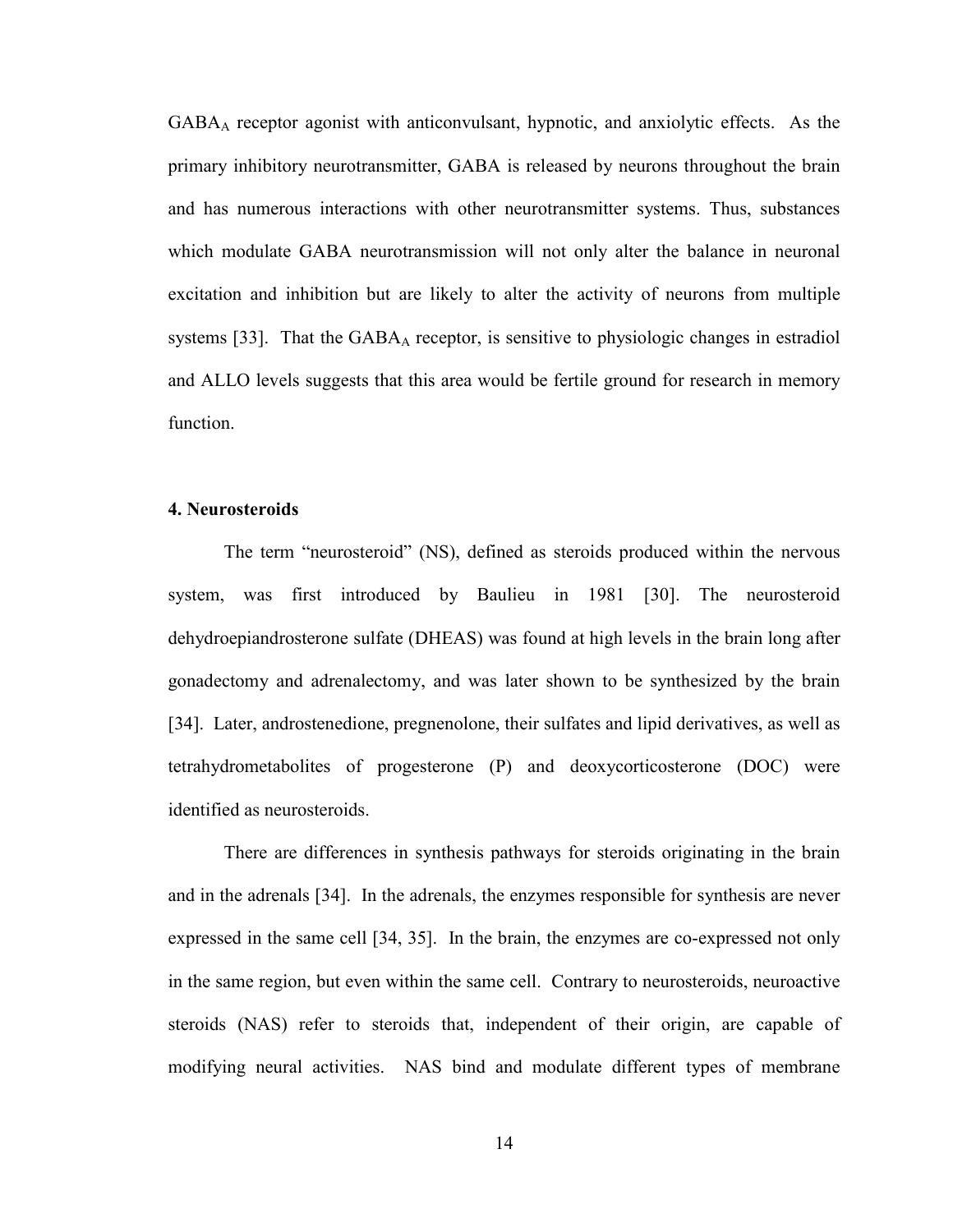receptors. Neuroactive steroids play a key role in both normal physiology and in the pathogenesis of brain diseases [36]. In spite of poor permeability through the blood– brain barrier for sulfated steroids, high concentrations of DHEA and also its sulfate have been found in brain tissues [36]. Physiological concentrations of dehydroepiandrosterone (DHEA) and dehydroepiandrosterone sulfate (DHEAS) are maintained by two enzymes present in the blood and other peripheral tissues, as well as in the brain, steroid sulfatase and neurosteroid sulfuryl transferase. Neurosteroids possess both rapid, non-genomic effects, as well slow genomic effects. In contrast to steroids synthesized in classic steroidogenic tissues that activate cytoplasmic receptors, neurosteroids predominantly use signaling pathways common for neuromodulators. It is well known that unconjugated forms of neurosteroids, such as saturated progesterone metabolites 5α-pregnan-3α-ol-20 one (allopregnanolone), its 21-hydroxylated metabolite, and also androsterone and DHEA act on GABA<sub>A</sub> receptors as positive modulators that along with other events increase the permeability of chloride ion channels. Sulfated forms of neurosteroids act in the opposite way, as negative GABAAR modulators. Some neurosteroids conjugated with sulfuric acid, including DHEAS and pregnenolone sulfate (PregS), are also potent positive noncompetitive modulators of NMDA receptors.  $\Delta^5$ -Ene-3-hydroxy steroids accumulate in the brain in the form of conjugates, namely, fatty acids esters or sulfates, and their formation has been found to be independent of neurosteroid biosynthesis in the peripheral endocrine tissues [36]. The typical route of biosynthesis *in situ* is the esterification of a free steroid molecule by neurosteroid sulfuryl transferase (NSST). Two enzymes maintain the equilibrium between PregS and Preg or DHEAS and DHEA: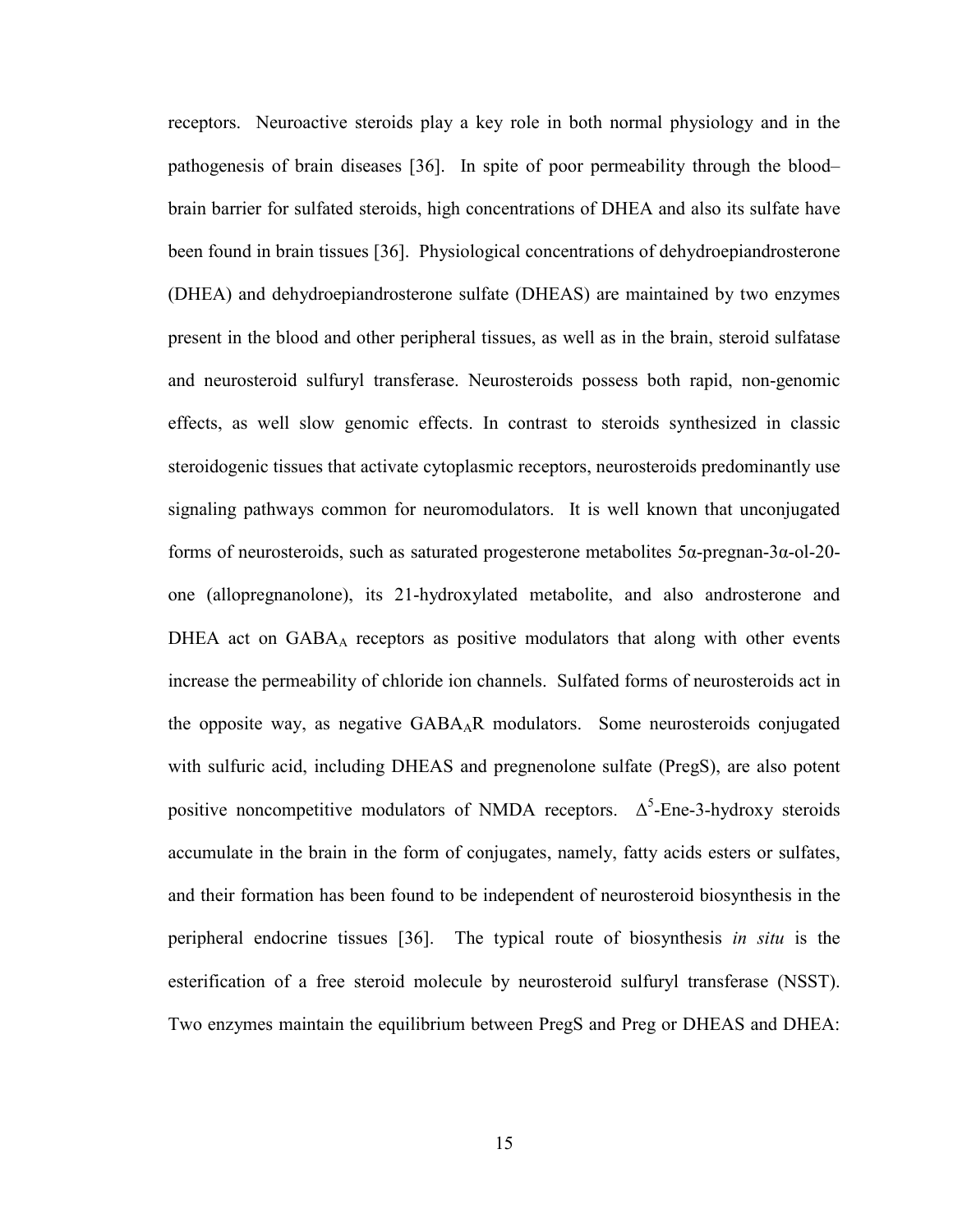steroid sulfatase (EC 3.1.6.2), which catalyzes unconjugated steroid formation and the already mentioned NSST, which catalyzes steroid sulfate formation.

Neurosteroid sulfuryl transferase is a cytosolic enzyme, which catalyzes the sulfoconjugation of 3β- or 17β-hydroxysteroids [36]. It utilizes adenosine-3-phosphate-5-phosphosulfate (PAPS) as a co-substrate, which is formed by a common metabolic pathway, regardless of the species or tissue of origin. The sulfo-conjugation of steroids involves the transfer of a sulfonate radical  $(SO<sub>3</sub>)$  from an activated donor molecule (PAPS) to a hydroxyl acceptor site. Steroid sulfatase is bound to the membrane of the endoplasmic reticulum, presumably through multiple transmembrane and other membrane anchoring segments. The highest sulfatase activity, therefore, is found mainly in the microsomal fraction. Although steroid sulfatases and sulfotransferases from various tissues have been well characterized, especially estrone sulfatase in connection with breast cancer, there is not enough information about both enzymes in the primate brain, despite the fact that they play important roles in brain physiology and pathophysiology.

Quantitatively, the adrenal DHEA and its sulfate ester DHEAS are the most abundant  $C_{19}$  steroids circulating in human plasma. Even though the plasma concentration of DHEAS decreases with aging, there is still about  $1 \mu M$  of this compound in men and women of advanced age [37].

Neuroactive steroids bind to and modulate different types of membrane receptors. The GABA<sub>A</sub> and sigma receptor complexes have been the most extensively studied although glycine-activated chloride channels, nicotinic acetylcholine receptors (constituted in *Xenopus laevis* oocytes), mouse striatal and thalamic synaptosomes, and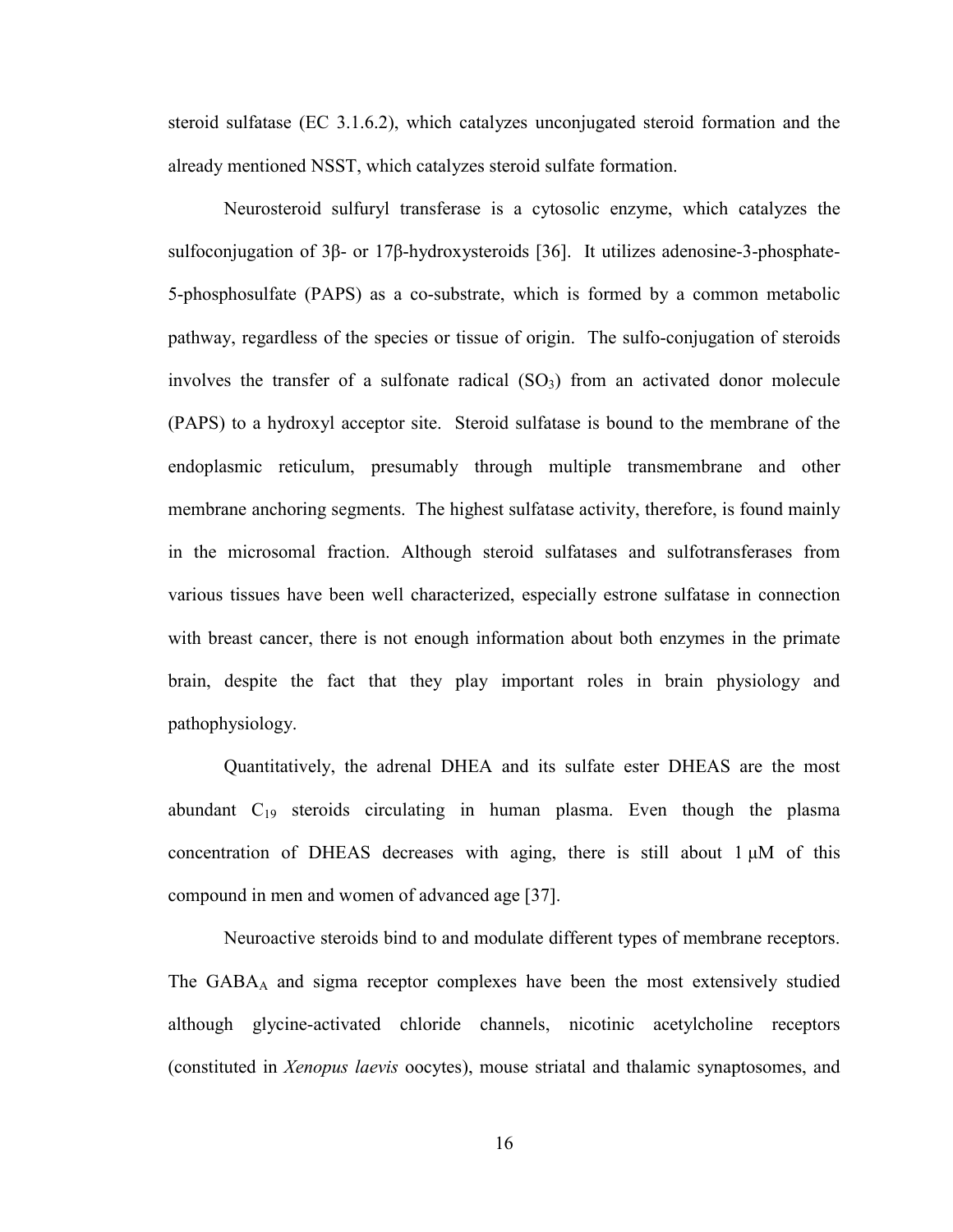voltage-activated calcium channels are also modulated by NAS. Within the glutamate receptor family, NMDA receptors, α-amino-3-hydroxy-5-methyl-4-isoxazolepropionic acid (AMPA) receptors, and kainate receptors have also been demonstrated to be a target for steroid modulation [34].

Among the effects associated with neurosteroids is the enhancement of memory. The mechanism for this enhancement remains unclear; however, DHEAS has been shown to reverse scopolamine-induced amnesia [38]. GABAergic agents in the medial septal nucleus modulate the activation of the hippocampus and ACh turnover. In addition, the mechanism for reversal of scopolamine-induced amnesia has been associated with increased release of ACh [39].



Figure 3: Neurosteroid biosynthesis and metabolism in the rat brain. Dotted arrows indicate metabolic conversions not yet formally demonstrated [5].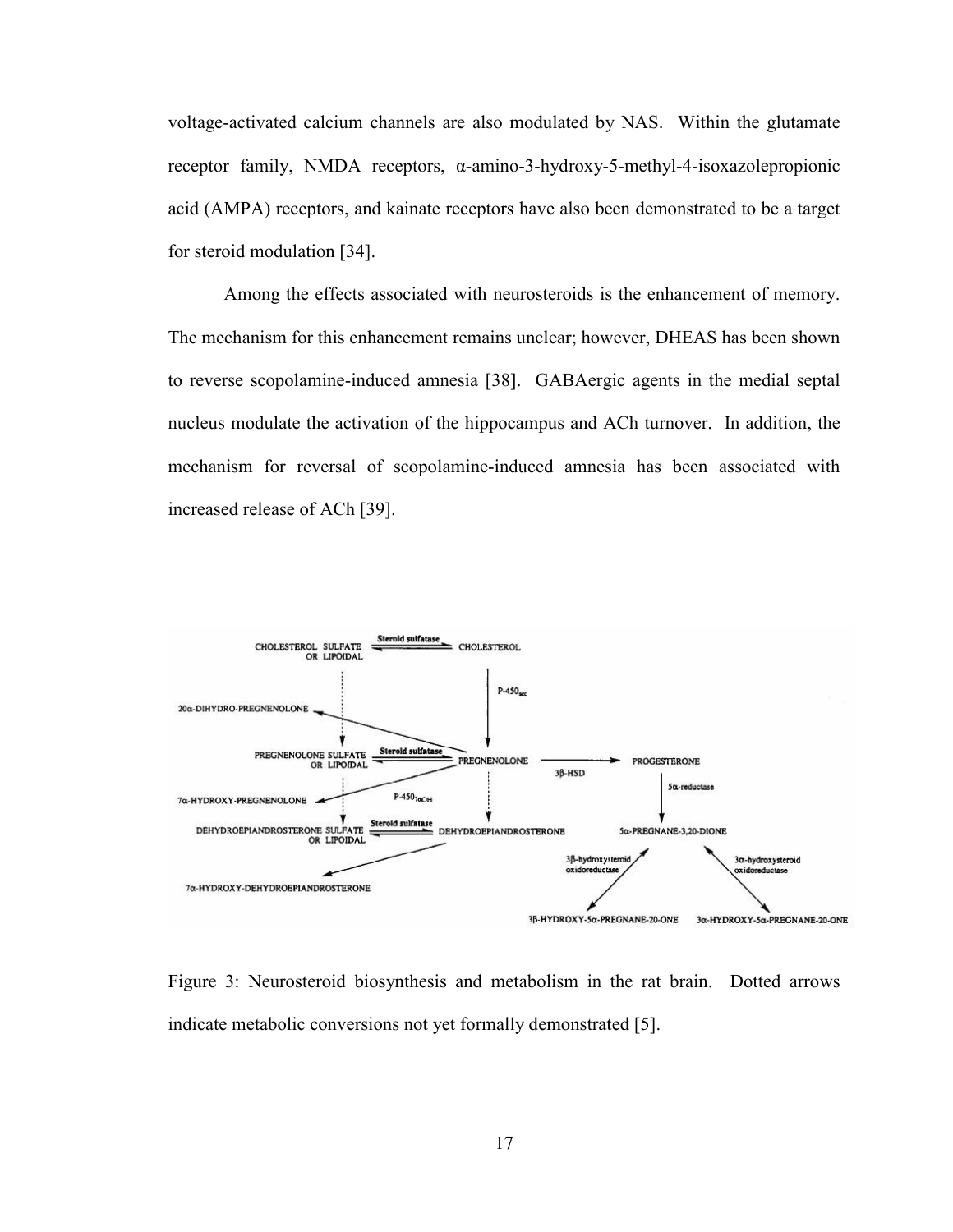#### 5. Steroid sulfatase enzyme

Steroid sulfatase (estrone sulfatase, arylsulfatase C, (STS); E.C. 3.1.6.2) is a ubiquitous membrane-bound, microsomal enzyme localized mainly in the endoplasmic reticulum and the nuclear envelope of cells. It is an enzyme involved in the local production of estrogens and androgens in target organs [40, 41]. It is responsible for the hydrolysis of 3β-hydroxy steroid sulfates, such as cholesterol and pregnenolone sulfate, and has an important role in regulating the synthesis of estrogenic steroids from estrone sulfate and dehydroepiandrosterone sulfate in hormone-dependent tumors [42]. Preliminary results indicate the importance of estrone sulfate as a potential source of estrogen to support the growth of estrogen-dependent breast cancer [43]. In the skin, the abundant systemic precursor DHEAS is cleaved by steroid sulfatase to DHEA, which is then converted to the bioactive androgens testosterone and dihydrotestosterone. Steroid sulfatase inhibition has been proposed as a novel therapeutic concept for the treatment of androgen-dependent disorders of the hair follicle, such as androgenic alopecia and hirsutism, in addition to acne.

In the brain, DHEAS is cleaved to DHEA via STS, and inhibition of STS enhances learning and spatial memory in rats [44]. Thus, potent inhibitors of estrone sulfatase are potential therapeutic agents for treatment of memory loss. These results suggest a possible role for sulfatase enzyme inhibitors in treating Alzheimer's disease.

A variety of different reversible and irreversible inhibitors of STS have been developed. The most potent and most commonly used inhibitors are steroidal or nonsteroidal *O*-sulfamates, which irreversibly inactivate the enzyme. Sulfatase inhibition was measured using placental microsomes, lysates of cells transfected with an STS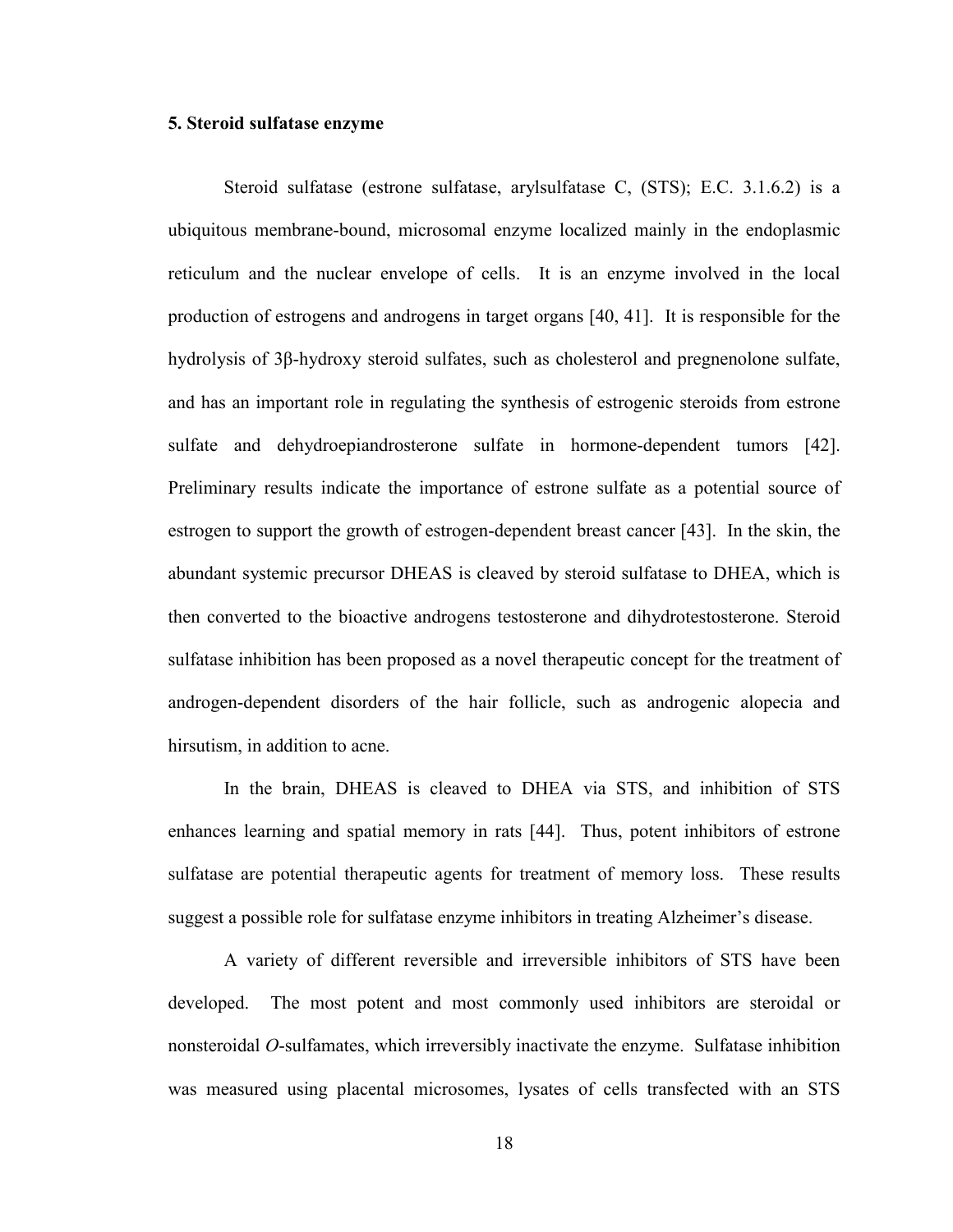expression vector, or highly purified STS obtained from a cell line stably expressing human STS. Radioactively labeled estrone sulfate or DHEAS and a fluorogenic compound, 4-methylumbelliferyl sulfate (4-MUS), are most commonly used as substrates for the determination of enzyme activity [40, 41].

#### 6. p-O-Sulfamoyl-N-tetradecanoyl tyramine (DU-14)

A number of steroid sulfatase inhibitors have been developed including estrone 3- *O*-sulfamate (EMATE) (1), estrone 3-*O*-methylthiophosphonate (2), and estrone 3 sulfonyl chloride (3). EMATE was the first steroid sulfatase inhibitor exhibiting potent active site-directed irreversible inhibition against both E1-STS and DHA-STS, both *in vitro* and *in vivo* orally or subcutaneously [41]. EMATE was synthesized by treating the sodium salt of estrone with sulfamoyl chloride. This compound inhibited not only estrone sulfatase but also dehydroepiandrosterone sulfatase activity in placental microsomes and in intact MCF-7 breast cancers [42]. Unexpectedly, however, EMATE was found to be a potent estrogen, being five times more active than ethinylestradiol when administered orally to rats [41]. The exact reasons why EMATE is such a potent estrogen remain to be elucidated. However, current evidence suggests that it is acting as a prodrug for estrone.



Figure 4: Structures of steroid sulfatase inhibitors (1-3, 5) and estrone oxime (4)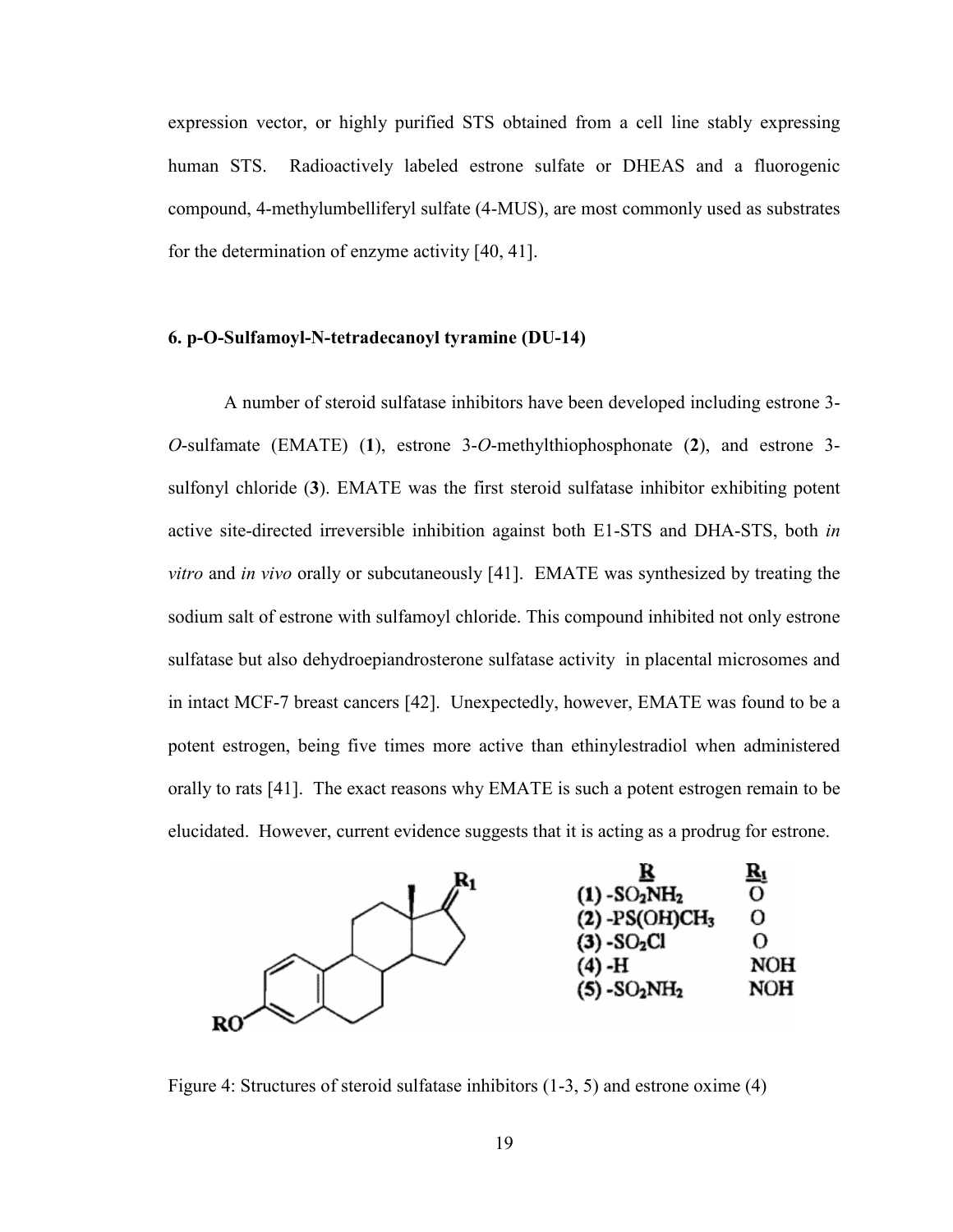

Figure 5: Structure of EMATE,  $(p-O-$  sulfamoyl)- $N$ -tetradecanoyl tyramine  $(C_2-14)$  [45].

EMATE (1) is one of the most potent steroidal E1-STS inhibitors yet synthesized. *In vitro*, EMATE inhibits E1-STS activity by greater than 99% at 0.1 $\mu$ M in intact MCF-7 breast cancer cells and in a time- and concentration-dependent manner in a placental microsomes preparation, indicating that it acts as an irreversible inhibitor. Subsequent studies have also shown that EMATE inhibits DHA-STS, the enzyme that regulates the biosynthesis of the estrogenic steroid androstenediol [41].

To avoid the problems associated with a potentially active steroid nucleus, a series of (p-*O*-sulfamoyl)-N-alkanoyltyramines as nonsteroidal estrone sulfatase inhibitors were synthesized and tested [46]. The nine compounds differed in the length of their alkanoyl chains. The ability of the (p-*O*-sulfamoyl)-N-alkanoyl tyramines to inhibit: (a) estrone sulfatase activity in intact cultures of human breast cancer cells (MDA-MB-231); and (b) the growth of estrogen-dependent human breast cancer cells (MCF-7) were tested*.* All of the test compounds (1µM) inhibited the estrone sulfatase activity of intact MDA-MB-231 cells; however, compounds with a longer alkanoyl chain were more effective than those with a shorter chain. The two most potent compounds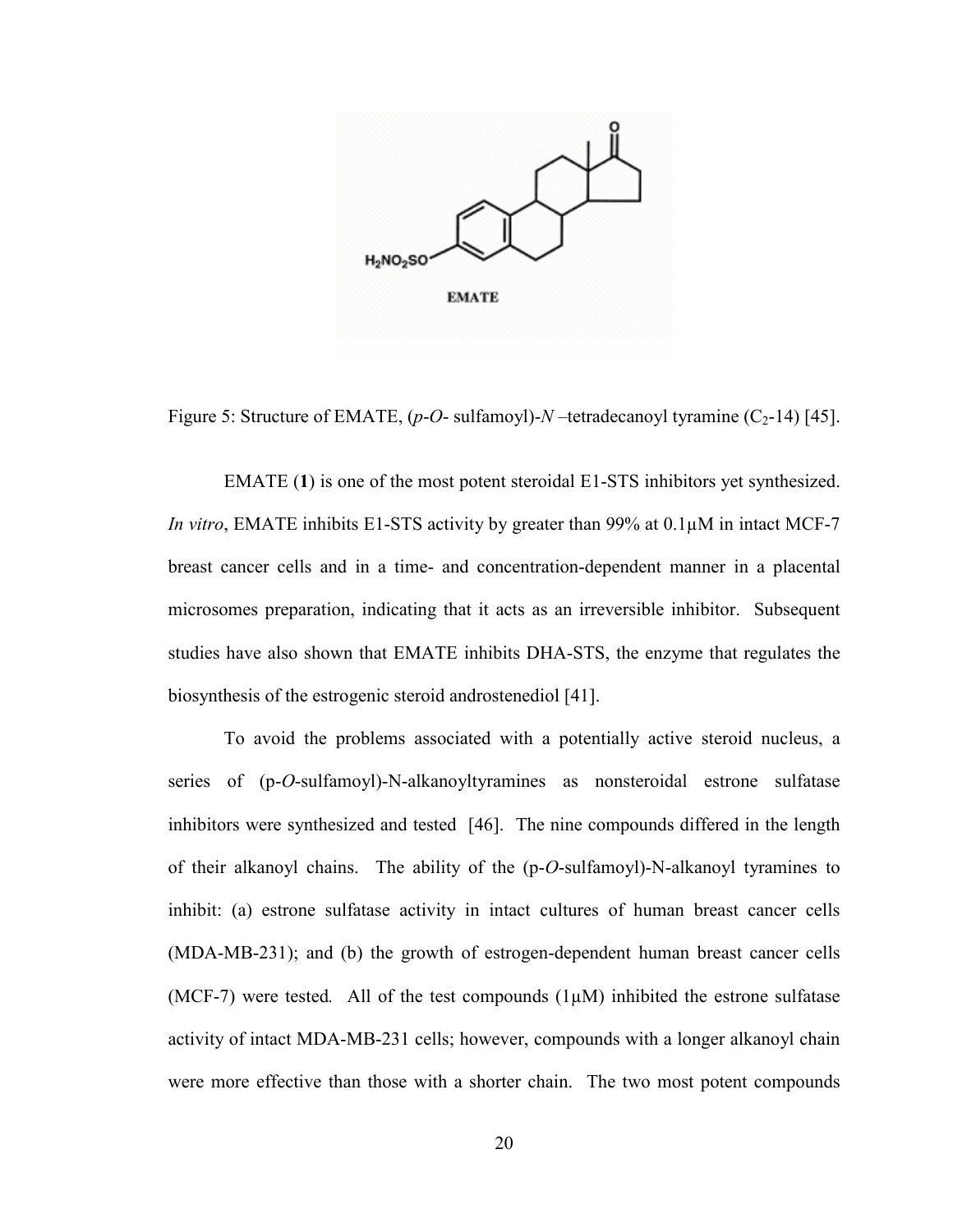were found to be (p-*O*-sulfamoyl)-N-tridecanoyl tyramine and (p-*O*-sulfamoyl)-Ntetradecanoyl tyramine (DU-14). It was shown that the (p-*O*-sulfamoyl)-N-alkanoyl tyramine analogues are also effective inhibitors of estrone sulfatase activity in human breast cancer cells. It was also shown that both  $C_{14}$  and estrone-3-sulfamate are irreversible inhibitors of the estrone sulfatase enzyme [46].

A



B



Figure 6: A: Chemical structure of (p-O-sulfamoyl)-N-alkanoyl tyramines B: (p-O-sulfamoyl)-N-tetradecanoyl tyramine  $(C_2-14$  also known as DU-14)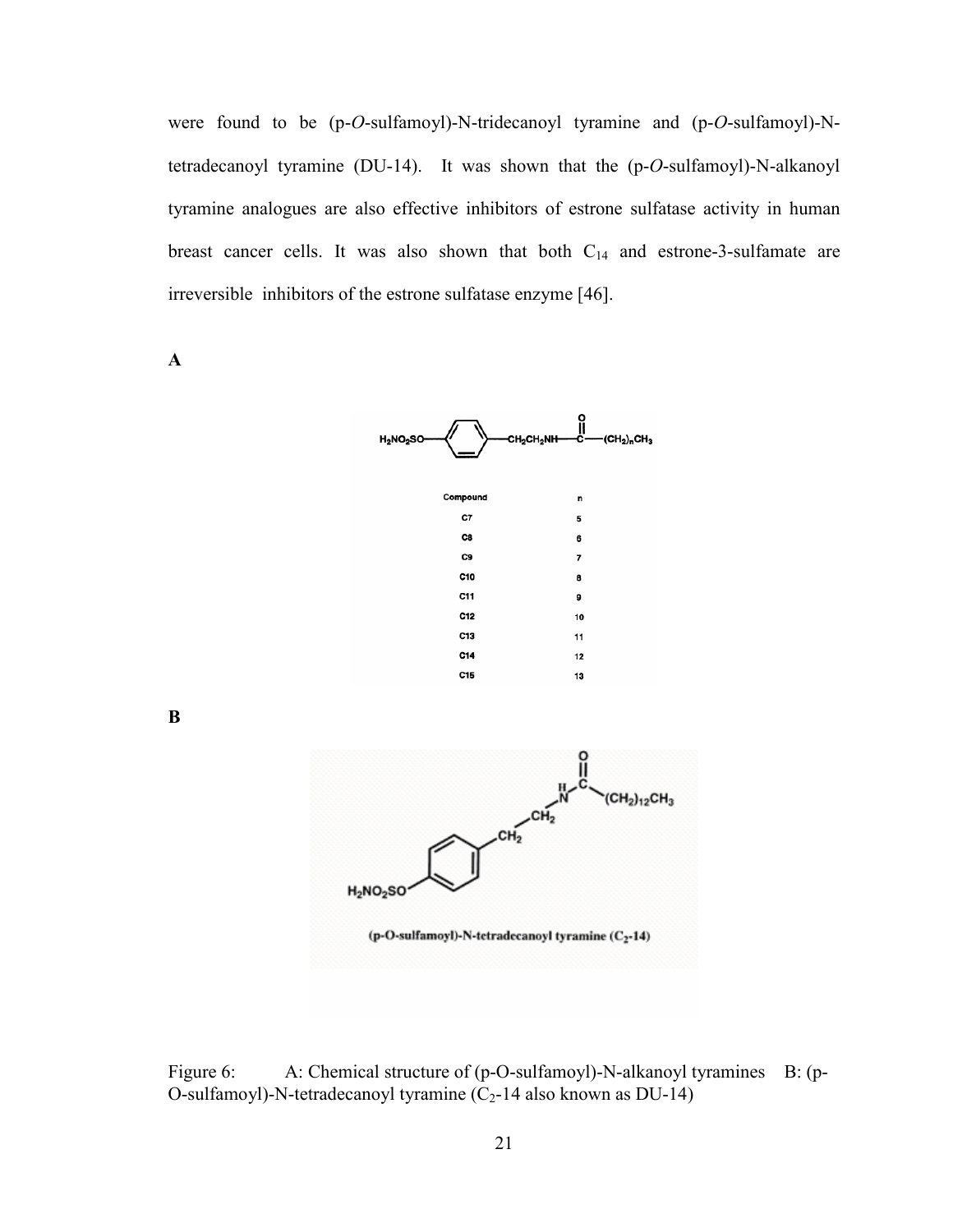#### 7. Passive/ Inhibitory Avoidance Behavior and Memory

Passive avoidance learning is a generic term for learning to avoid aversive stimuli by "not taking a certain action". The paradigm requires the subject not to initiate a specific type of behavior, usually escape or avoidance, in order to preclude the administration of an aversive event [47]. The most common paradigm is passive avoidance learning of the step-through type. Inhibitory avoidance, also frequently referred to as passive avoidance, requires that subjects (typically rodents) behave in a manner contrary to their normal inclination or predilection. In most cases, subjects must act if they are to avoid the consequences of a negative reinforcer. During the training component of the task, the animal is punished for making an instinctive response, such as moving from a brightly lit chamber into a darkened one (a highly probable event for rodents). Passive avoidance learning is believed to be based on contextual memory, which is associated with the place and the event of "being given the electric shock in the dark box". The hippocampus plays an important role in contextual memory; injuries of the hippocampus decrease the performance of passive avoidance learning [47]. Passive avoidance learning involves not only contextual memory but also amygdala-dependent emotional memory, "fear of the dark box". The performance of passive avoidance learning decreases with defects in either contextual memory or emotional memory.

#### Inhibitory avoidance behavior and memory assessment.

This test uses an apparatus with a lighted box and a connected darkened box. Because mice/rats prefer a dark place, they naturally move into the dark box when placed in the lighted box. However, when a mouse/rat is given a footshock through the grid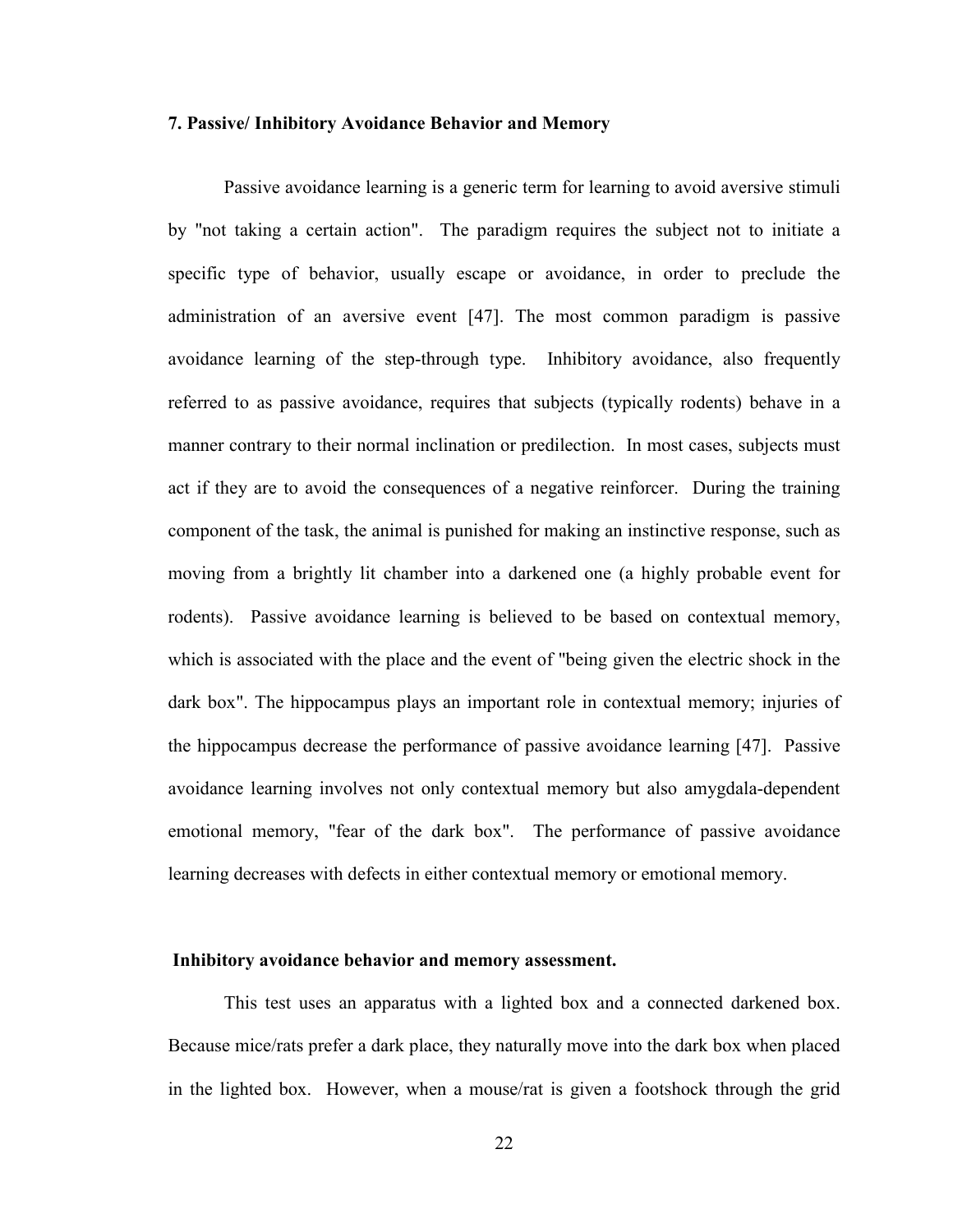floor of the dark box, the animal hesitates to move into the dark box on a subsequent trial. The intensity of the shock is the minimum sufficient to cause flinch and vocalization [48]. The reason why the mouse/rat hesitates to move into the dark box, which they inherently prefer, is due to learning and memory. The test of passive avoidance learning assesses the ability of a mouse/rat to learn and remember the aversive stimulus on the basis of time, that is; delay latency before entering the dark box.



Figure 7: The Passive Avoidance Apparatus.

The measurement of the latency (retention test) is usually performed after 24 hours or more following the administration of the electric footshock. A prolonged time between an electric shock and the test allows memories of a longer duration to be examined. Presumably the longer the avoidance latency, the more efficacious the memory process [47]. Traditionally, passive avoidance tasks have been used to evaluate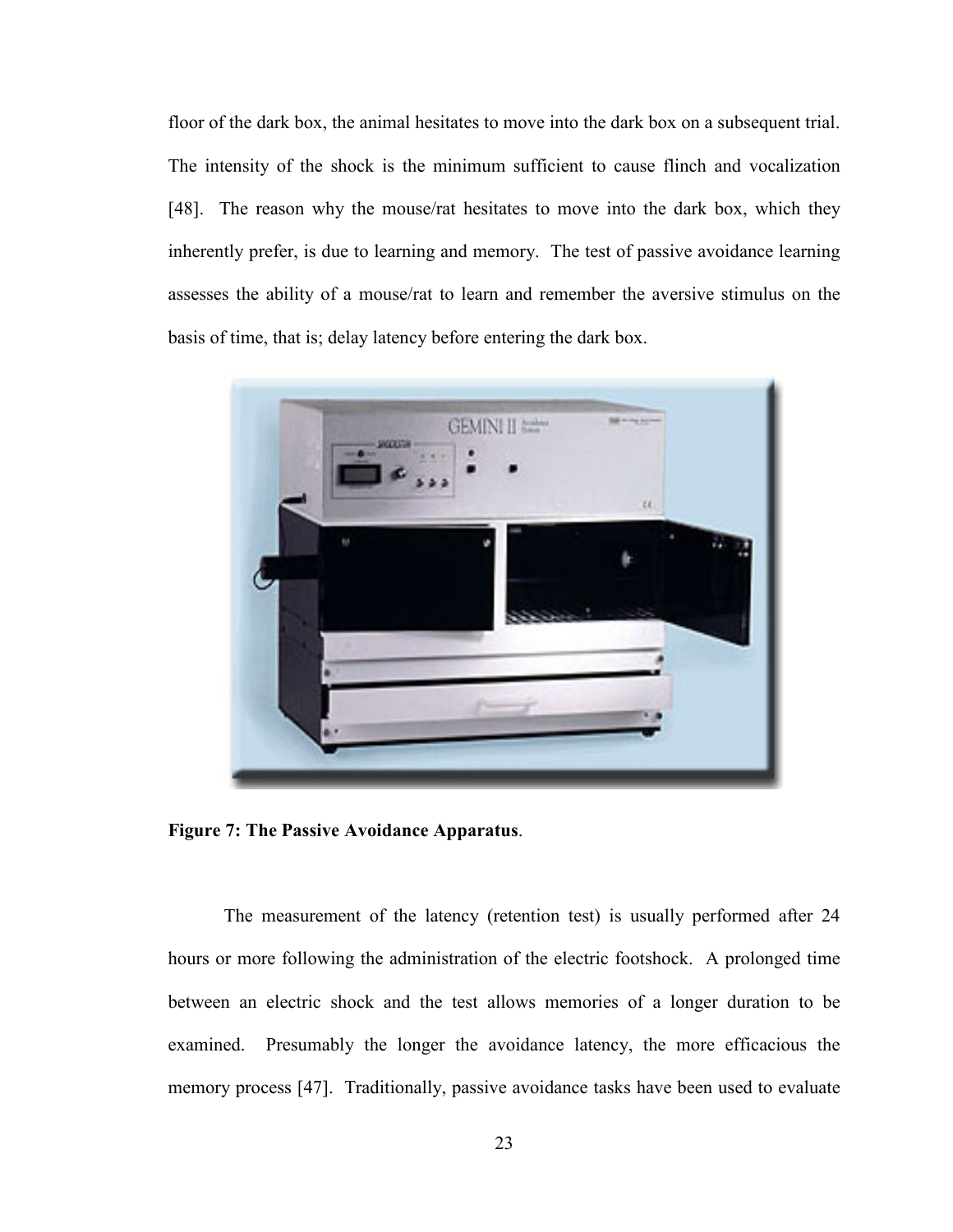learning and behavioral manipulations. This type of learning is based on the assumption that a biologically probable response terminated by an unpleasant event will be inhibited in the future. The resulting increase in response latency reflects the strength of the memory trace [49].

Potential drawbacks of the inhibitory avoidance paradigms include an often large inter-subject variability, and the differing tolerance to shock reported among subjects (which is probably one reason for the large number of subjects often required when detecting modest changes in task performance). Another disadvantage of the passive avoidance paradigm, at least with respect to other types of delayed response tasks that use changeable discriminable stimuli, is that in inhibitory avoidance, a subject can only be used for a single trial, and thus cannot serve as its own control. However, inhibitory avoidance is a classic paradigm that is well studied. The Medline database (1996-1999) listed over 600 articles with passive avoidance or inhibitory avoidance as a main subject [47]. Thus, in addition to its relative longevity, the method continues to be used extensively. As an example, it was used to substantiate the findings in the quantification of hippocampal and caudaoputamen injury 3 or 7 days after cardiopulmonary resuscitation (CPR) [47, 49, 50].

## 8. SAP Lesioning

Saporin is a ribosome-inactivating protein, molecular weight 30kD, found in the seeds of the plant *Saponaria officinalis* [51]*.* 192 IgG-Saporin (SAP) is a chemical conjugate of a mouse monoclonal antibody to rat low affinity neurotrophic receptors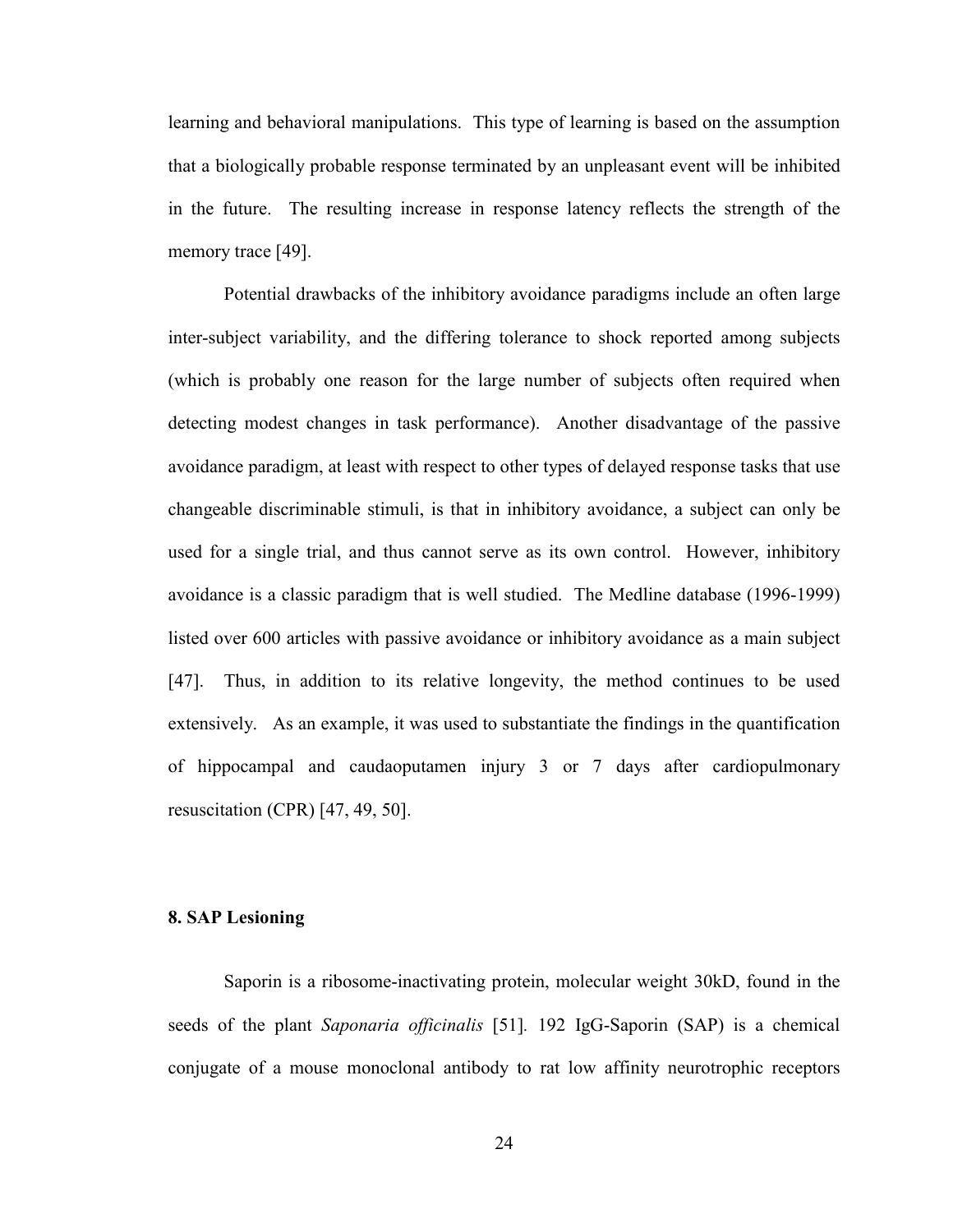$(p75<sup>NTR</sup>)$  and the ribosome-inactivating protein [52]. SAP has a molecular weight of 210kD. Intraventricular injection of SAP in almost complete elimination of LNGFR  $(p75<sup>NTR</sup>)$ -positive cells in rat [53, 54]. SAP is directed to a cell-surface  $p75<sup>NTR</sup>$  that is selectively expressed at high levels on neurons of the cholinergic basal forebrain (CBF). The  $p75<sup>NTR</sup>$ , is not expressed on the neighboring, non-cholinergic neurons; thus its selectivity. The immunotoxin provides researchers with a powerful tool for neuronal lesioning that is more specific and effective than chemical, surgical or electrolytic lesioning. Various studies have demonstrated both selectivity and efficacy for SAP [54- 56].

## Elimination of Specific Cell Type

- SAP recognizes  $p75<sup>NTR</sup>$ -expressing cells in rat.
- SAP specifically eliminates the following:
	- o Cholinergic neurons of the basal forebrain
	- o Medial septum
	- o Diagonal band of Broca
	- o Nucleus basalis of Meynert
	- o Purkinje neurons of the cerebellum

# Effective Tool to Study Behavior

Permanent and selective removal of cholinergic forebrain neurons makes SAP an important animal model for the study of the following: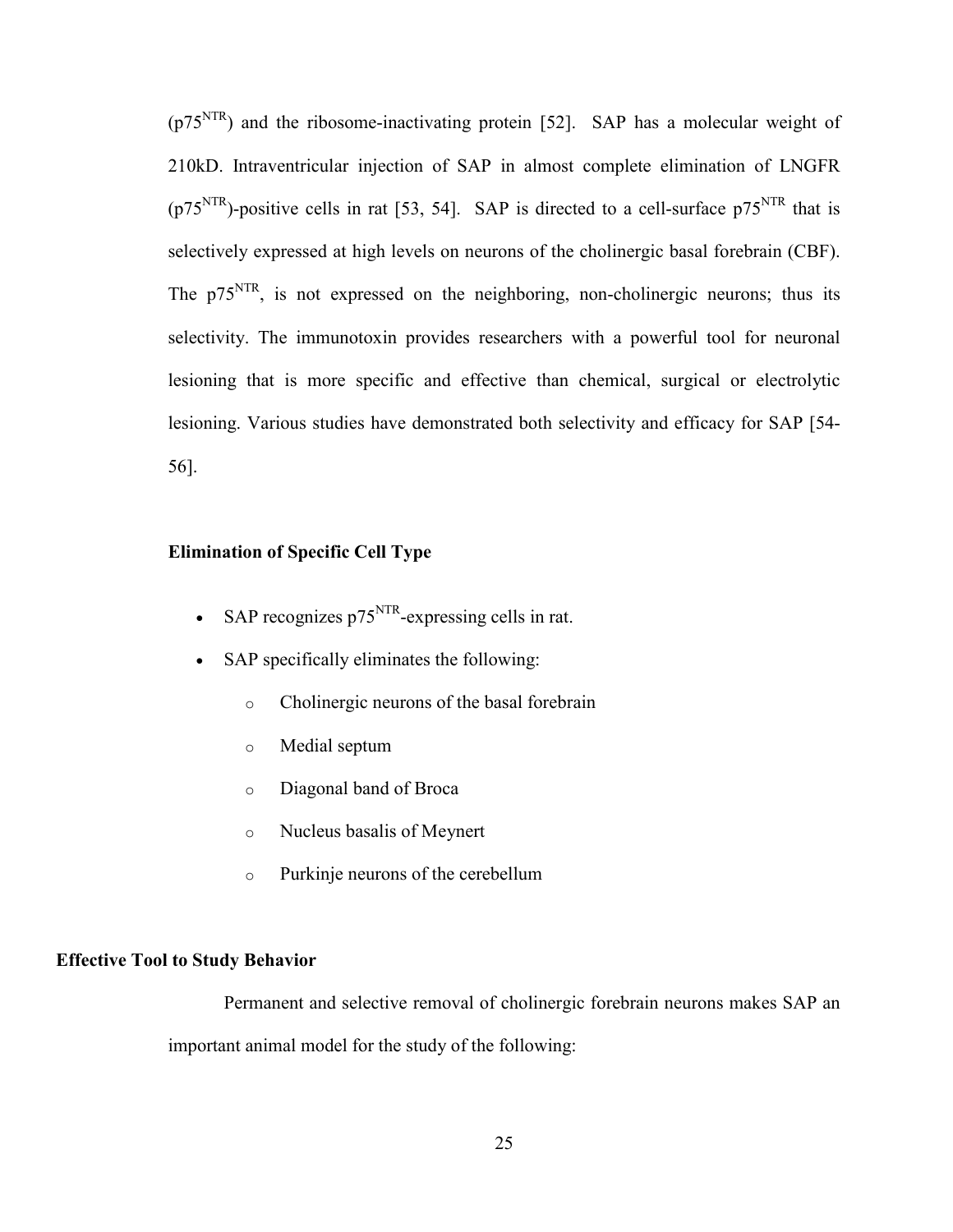- Behavior (cholinergic forebrain function)
- Neuronal loss (*e.g*. Alzheimer's disease)
- Plasticity of other systems in response to loss of cholinergic neurons
- Replacement therapy
- Drug effects and dependence [18, 19, 56-58].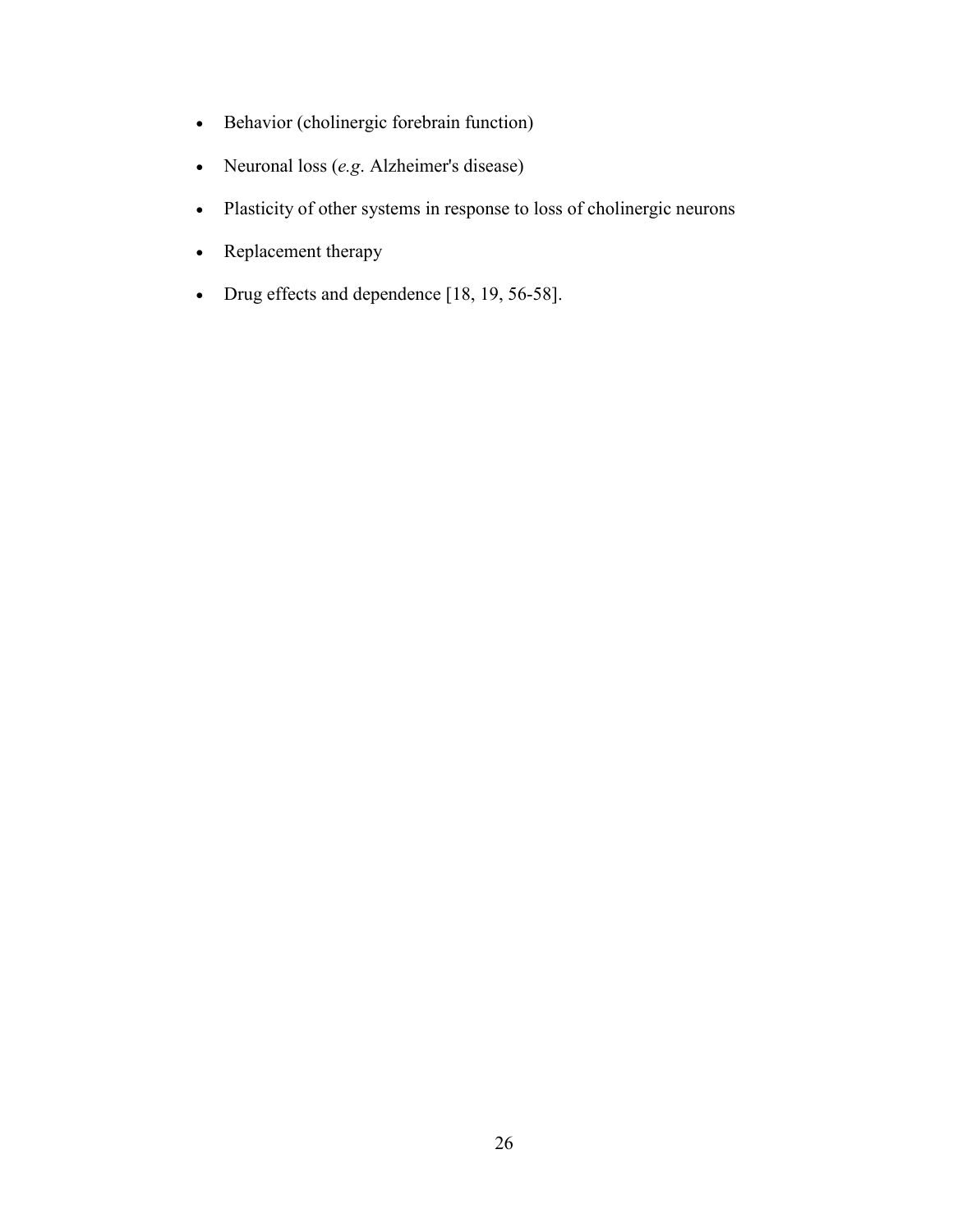### C. Hypothesis, Prediction and Aims

### Hypothesis

Inhibition of GABA<sub>A</sub> receptors by the inhibitory effect of DU-14 on the steroid sulfatase enzyme to increase endogenous levels of sulfated DHEA would counteract the effect of cholinergic lesion to the hippocampus and may enhance retention of passive avoidance memory in rats

## Prediction

Chronic administration of DU-14 can enhance retention of passive avoidance memory in rats after selective lesioning of cholinergic neurons of the medial septum

### Aim 1

This tested the effect of footshock intensity on memory retention in rats. After selective lesion of cholinergic neurons of the medial septum, rats were randomly assigned to three footshock groups and tested for memory retention. We predicted that an increase in footshock intensity would result in an increase in memory retention in CSF but not SAP lesioned rats. This would signify that SAP lesioning would impair footshock memory retention in rats.

## Aim 2

We tested the effect of chronic DU-14 administration on retention of footshock memory function in rats with selective lesion of cholinergic neurons of the medial septum. Rats from footshock levels were administered either DU-14 or Vehicle controls and tested at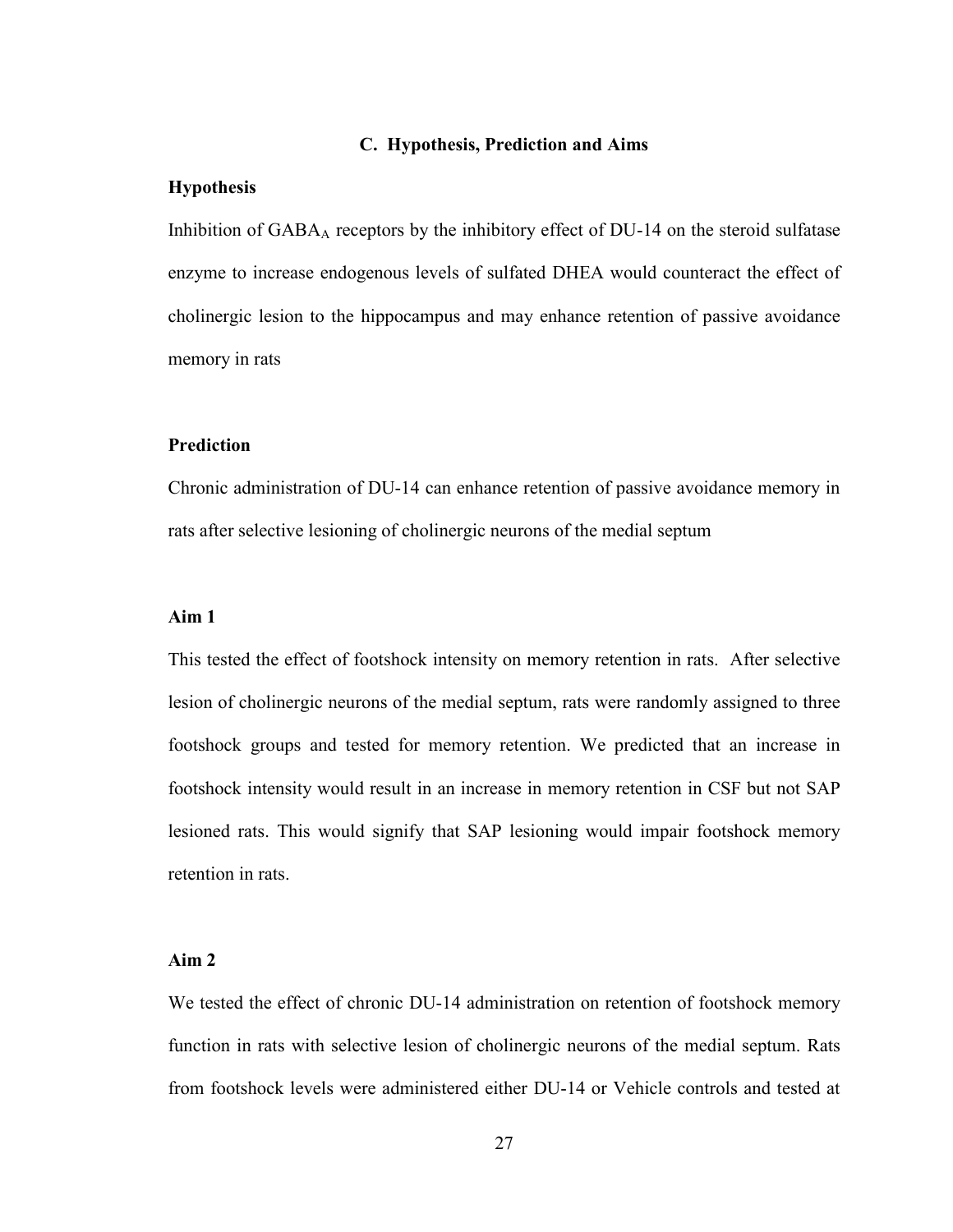the retention phase. We hypothesized that DU-14 would enhance memory for footshock intensity in both CSF and SAP rats. Results obtained displayed DU-14's functional antagonistic property at the GABA receptor, potentiating memory function in SAP animals.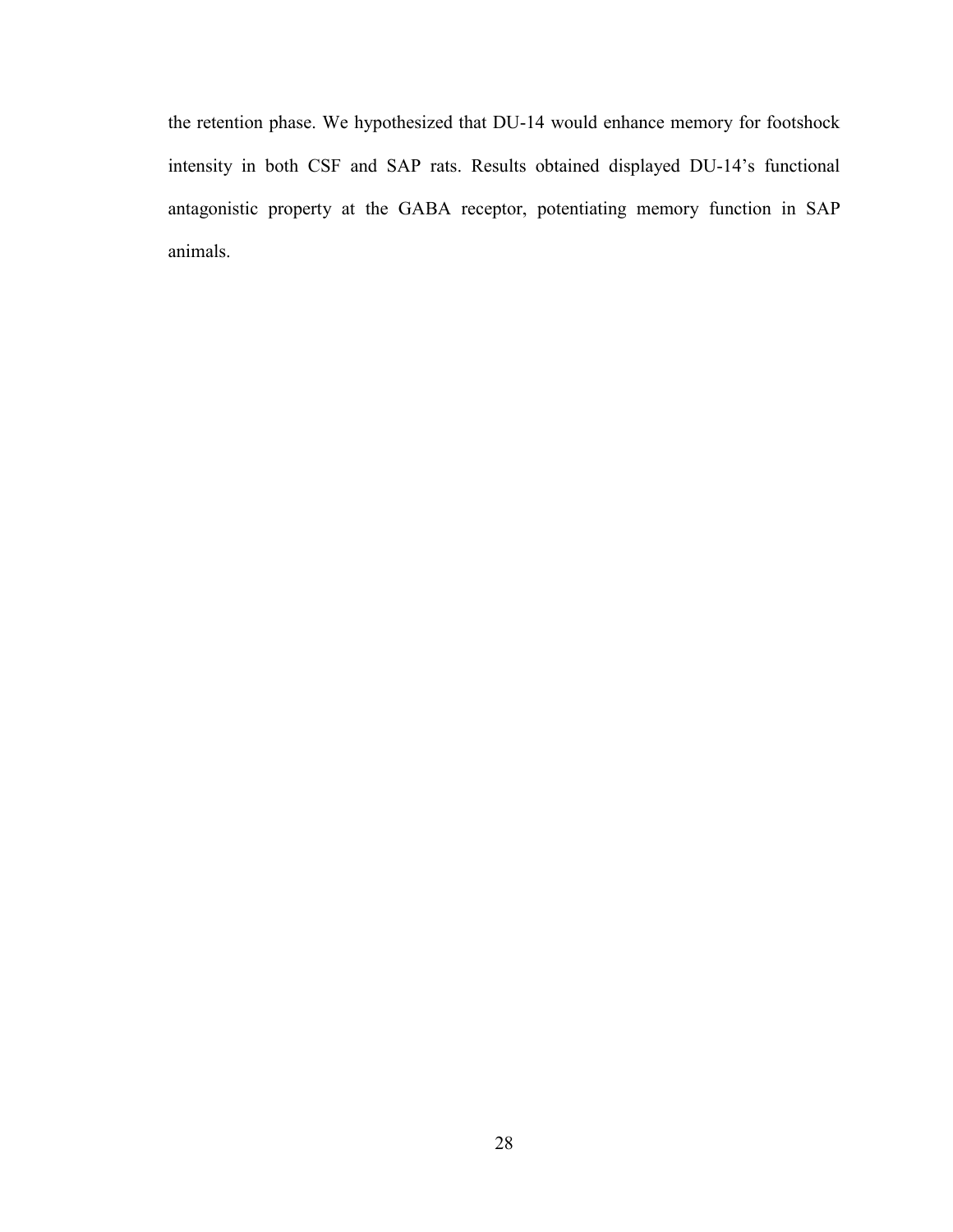## II. EXPERIMENTALS

## A. Materials and Equipments

# 1. Facilities

Laboratories

- Mellon Hall of Science, Duquesne University: Rooms 416A & 454
- Bayer School of Natural and Environmental Sciences, Duquesne University: Animal Facility
- Salk Hall, University of Pittsburgh, Rooms 1005, 1006, 1015 and 1016

**Office** 

- Mellon Hall of Science, Duquesne University: Room 417

# 2. Animals

Sprague-Dawley male rats Hilltop lab Animal Inc. Scottdale, PA

## 3. Chemicals and drugs

 $[H^3]$  acetyl-CoA Sigma Inc., St. Louis, MO

192 IgG Saporin (SAP) Chemicon, Temecula, CA

Acetonitrile Sigma Inc., St. Louis, MO

Acetyl-CoA Sigma Inc., St. Louis, MO

Choline chloride  $(C_5H_{14}ONCl)$ Sigma Inc., St. Louis, MO

Corn Oil 100% pure Mazola Shop and Save, Pittsburgh PA

Disodium phosphate  $(Na<sub>2</sub>HPO<sub>4</sub>)$ Sigma Inc., St. Louis, MO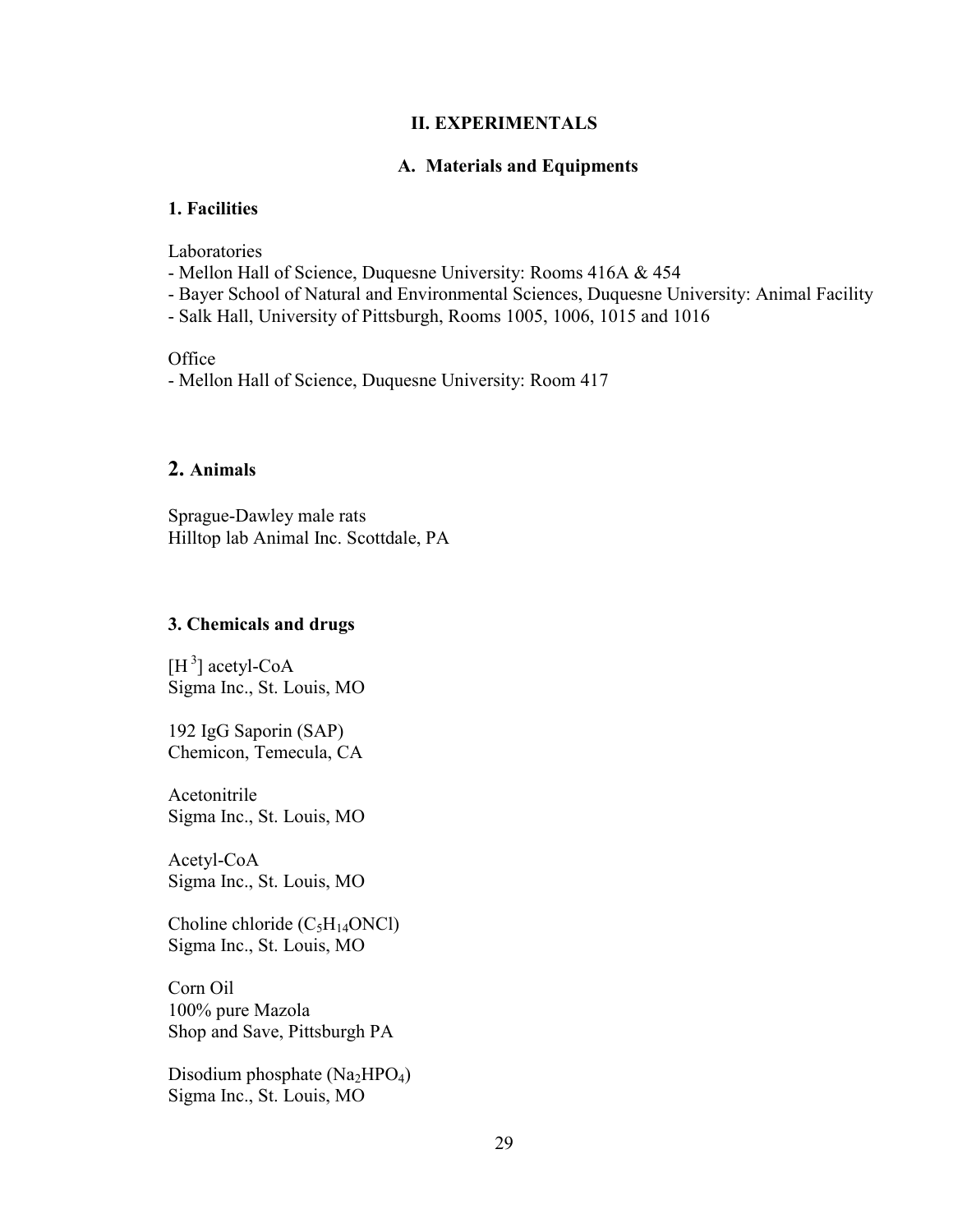EcoLume<sup>TM</sup> Liquid scintillation fluid MP Biomedicals, Scottdale, OH

Econofluor scintillation cocktail PerkinElmer Life And Analytical Sciences, Inc., IL

EDTA (Ethylene diamine Tetraacetic acid) Fisher Chemicals

Halothane, USP / Isoflurane, USP Abbott Laboratories, North Chicago, IL

Ibuprofen Sodium Sigma Chemical Co., St Louis, MO

Pentobarbital Sodium Sigma Chemical Co., St Louis, MO

Physostigmine (eserine salicylate) Sigma Inc., St. Louis, MO

Sodium chloride (NaCI) Sigma Inc., St. Louis, MO

Sodium phosphate monobasic monohydrate  $(NaH<sub>2</sub>PO<sub>4</sub>,H<sub>2</sub>O)$ Sigma Inc., St. Louis, MO

Sodium tetraphenylborone TCI America, Portland, OR

Triton® X-100 Sigma Inc., St. Louis, MO

## 4. Materials

BD disposable syringes (1.0cc) Becton Dickson and Company, Franklin Lakes, NJ

DC Protein Assay kit Bio-Rad laboratories, Hercules, CA

Disposable Scintillation Vials Fisher Scientific, Pittsburgh, PA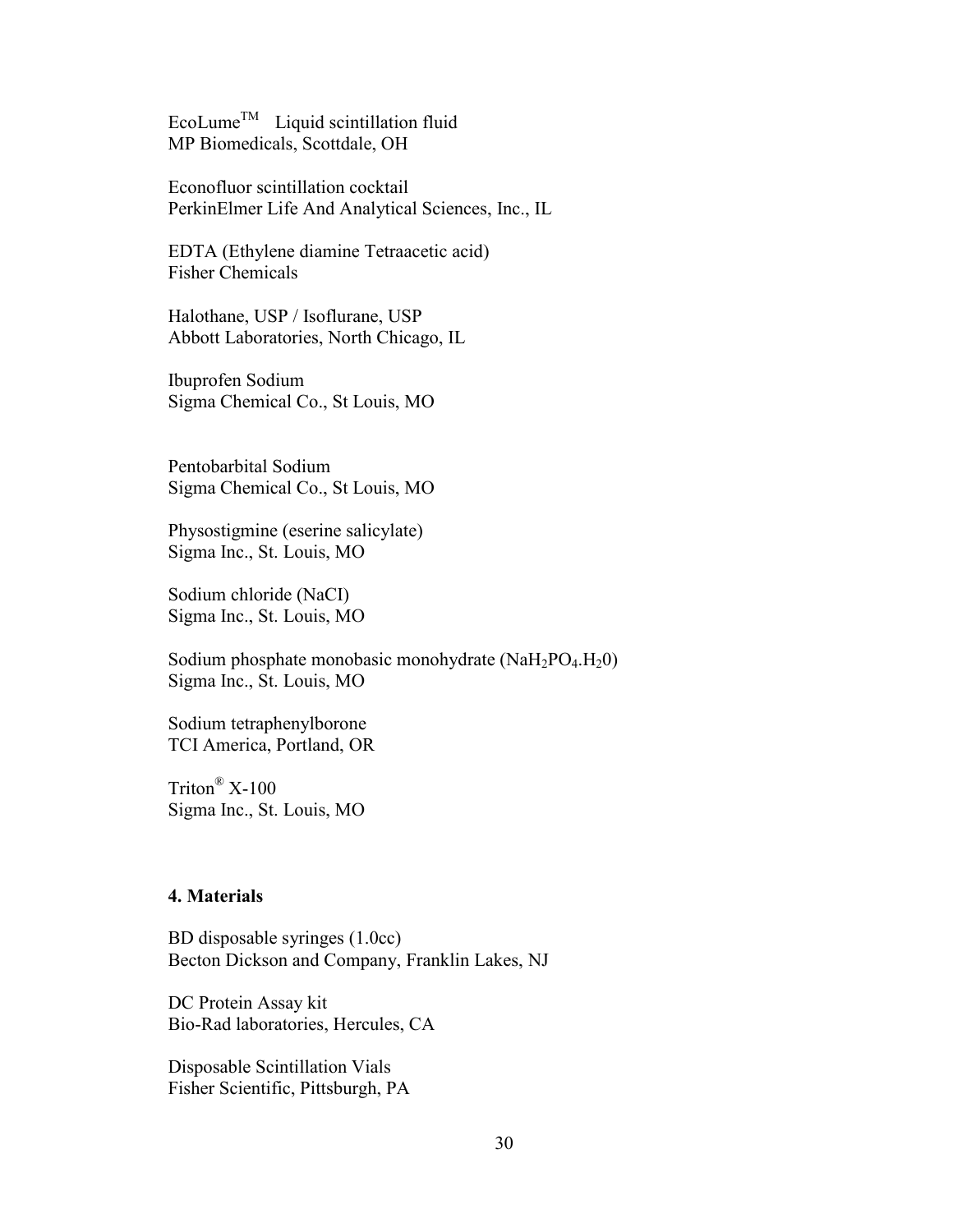MLA Precision pipette tips (10, 20-250 and 20-1000µl) Fisher Scientific Pittsburgh, PA Monosof Black Nylon Suture 4-0. 3/8: 19mm Tyco Health Care, Norwalk, CT

Precision glide<sup>®</sup> disposable syringes needles (21, 23 and 26 gauge) Becton Dickson and Company, Franklin Lakes, NJ

Pipetters, Gilson Pipetman (P0.5, P10, P20, P200, P1000 and P5000) Fisher Scientific Pittsburgh, PA

## 5. Equipments

1209 Rackbeta liquid scintillation counter LKB Wallac

Brinkmann Bottle top Dispenser Brinkmann instruments, Inc.

DECpc 433sx LP computer (integrated with Gemini System) Digital Equipment Corporation, Maynard, MA

Gemini Passive Avoidance System San Diego Instruments, Inc., San Diego, CA

Stereotaxic frame Stoelting, Wood Dale, IL

VirSonic 475 ultrasonic tissue disruptor VirTis

## 6. Computer Software

Gemini Avoidance Software San Diego Instruments, San Diego, CA

Graph pad prism version 3.02 Graph pad software, San Diego, CA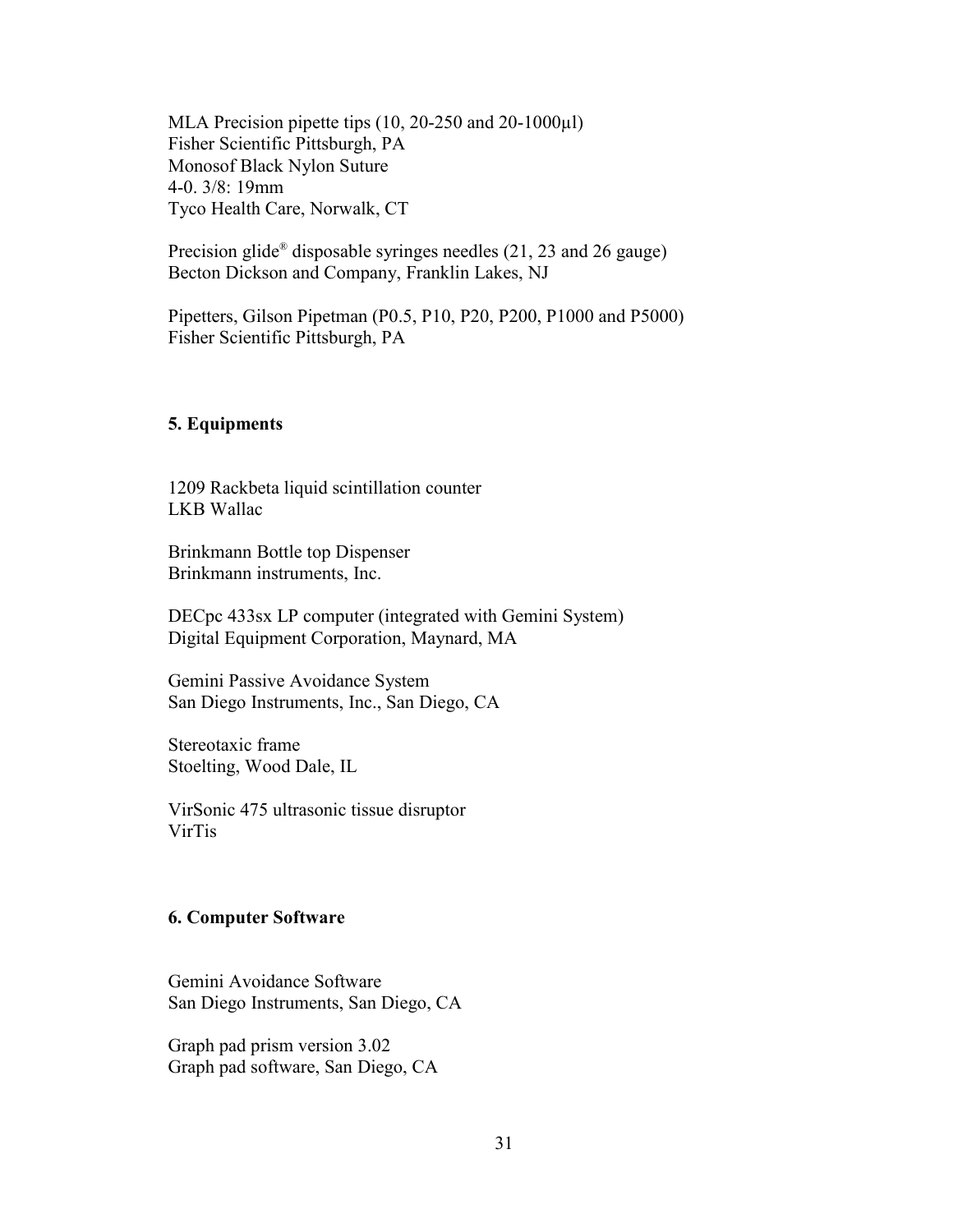Graph pad prism version 5.01 Graph pad software, San Diego, CA

Microsoft word& Excel 2003 Microsoft Corporation, Orem, UT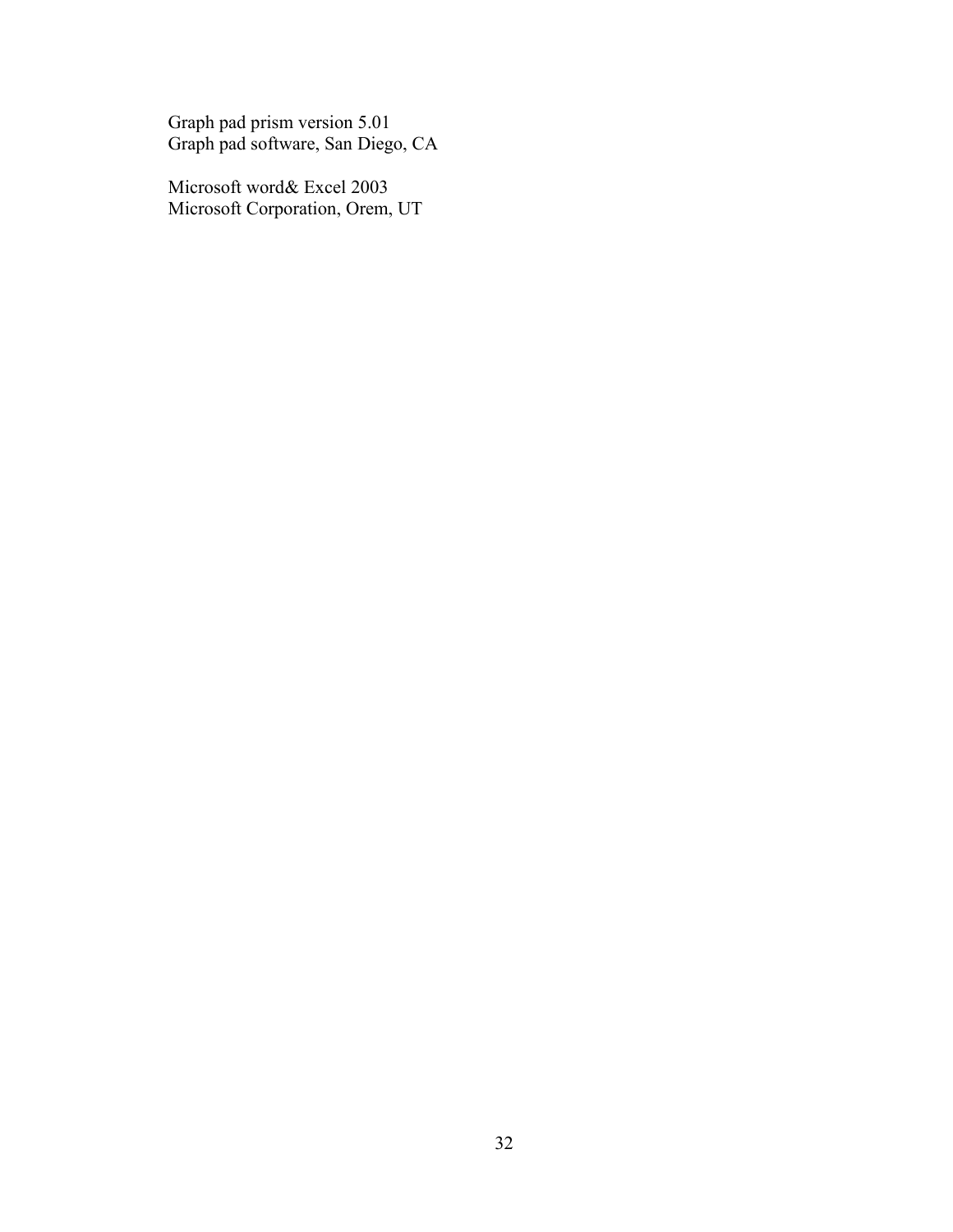#### B. Methodology and Procedures

#### 1. Animal Condition

All procedures involving the use of animals were in accord with standards established by the Animal Welfare Act and approved by the Institutional Animal Care and Use Committee of Duquesne University. Male Sprague-Dawley rats weighing approximately 275 grams were purchased from hilltop lab Animal Inc. (Scottdale, PA) and individually housed in a well ventilated, temperature and humidity controlled facility (22-25 degrees centigrade, 50-75% humidity). A standard 12 hour light and 12 hour dark cycle was maintained. Standard laboratory rat chow and water were available *ad libitum*. The animals were allowed a minimum period of five days to acclimate to the housing conditions, before any experiments were performed.

### 2. Animal Surgery

Male Sprague-Dawley rats weighing approximately 300 grams were anesthetized with pentobarbital (50mg/kg: i.p., of a 50mg/ml stock solution), shaved and then placed in a stereotaxic frame (Stoelting, Wood Dale, IL). An incision was made exposing the dorsal aspect of the skull and a small hole, 2mm in diameter was drilled, through which a stainless steel cannula was placed into the medial septum, using coordinates from Bregma:  $AP+0.2$ mm L 0.0, DV-5.4mm. Animals received either SAP, 0.22 $\mu$ g/ $\mu$ l or CSF (sham control) 1 $\mu$ l infused into the medial septum over 5 min at a rate of 0.2 $\mu$ l/min. Following infusion, the cannula was left in place for 5 min to allow diffusion into the tissues before the withdrawal of the cannula. The incision was closed and rats were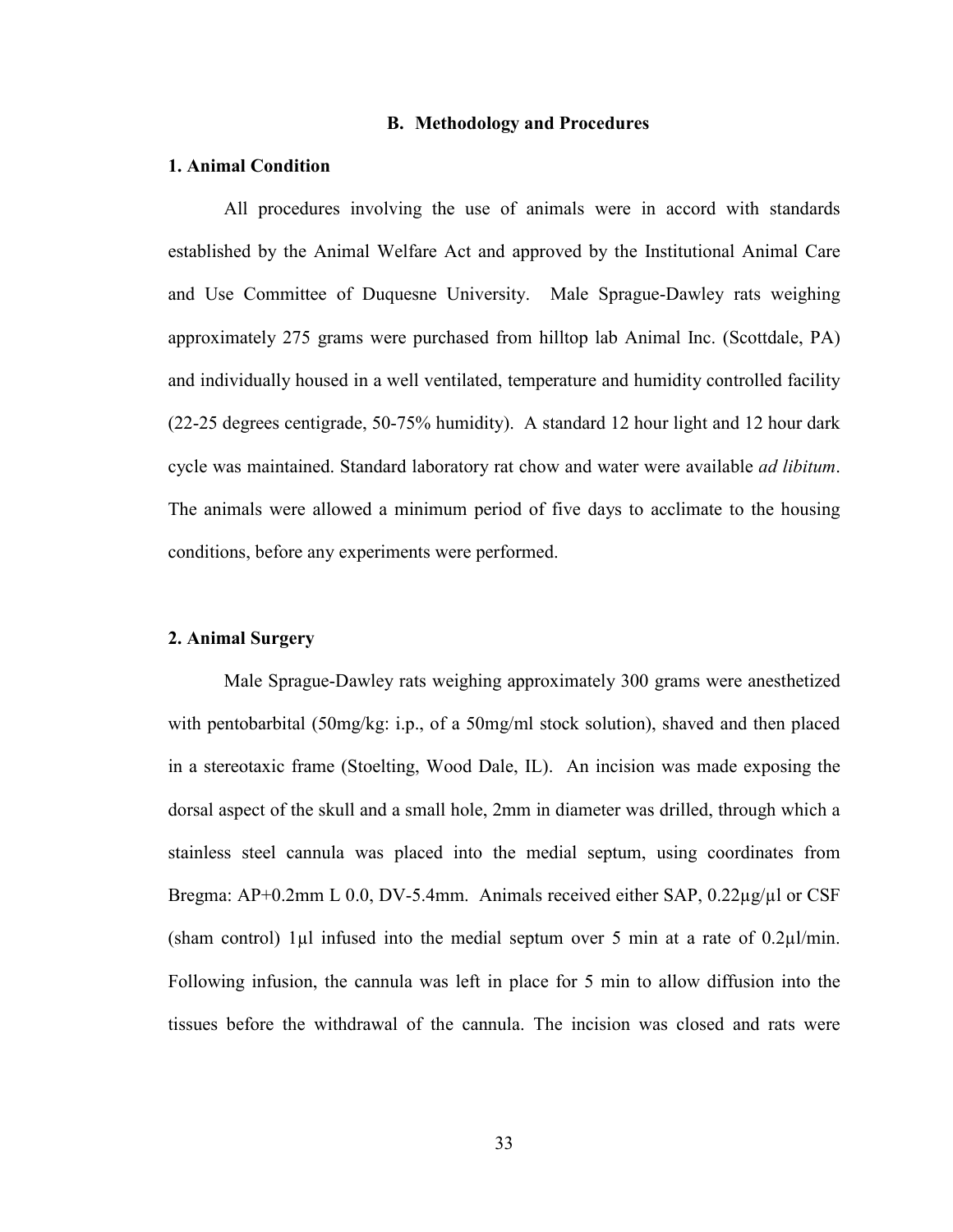administered Ibuprofen (1 ml/kg i.p., of a 10mg/ml stock solution). Rats remained anesthetized throughout the surgery and were allowed to recover for at least one week.

#### 3. Passive Avoidance Testing

To assess memory retention, a Gemini Avoidance System (San Diego instruments) was used with a modified passive avoidance paradigm. The avoidance apparatus consisted of a box (53x53x32cm) with 2 compartments connected by an opening with a computer controlled sliding door. The compartment in which the rats were placed was illuminated, while the other compartment remained dark throughout the experiment.

There were three stages of the behavioral testing: the acclimation phase, the acquisition phase and the retention phase. During the acclimation trials that preceded the acquisition phase, rats were allowed to explore the apparatus. The latency period, which was the time it took for the rat to cross into the dark compartment, was recorded. During the acquisition trials, rats were placed in the lighted compartment. After five seconds of adaptation, the rats were given a maximum trial duration of 300 sec to cross to the darkened chamber. If the animal entered the dark compartment, the sliding door closed and a mild footshock of either 0 mA, 1.0 mA or 1.25 mA for 1 sec was delivered. The 1.0 mA footshock was selected based on previous studies in our laboratory, 1.25 mA was a mild increase while the 0 mA was used as a negative control. The rat was then removed from the chamber and tested again after 5 min. This procedure was repeated until the animal spent 300 sec in the lighted chamber two consecutive times within a maximum of 5 trials. The number of trials to reach criterion was recorded. After the acquisition trial,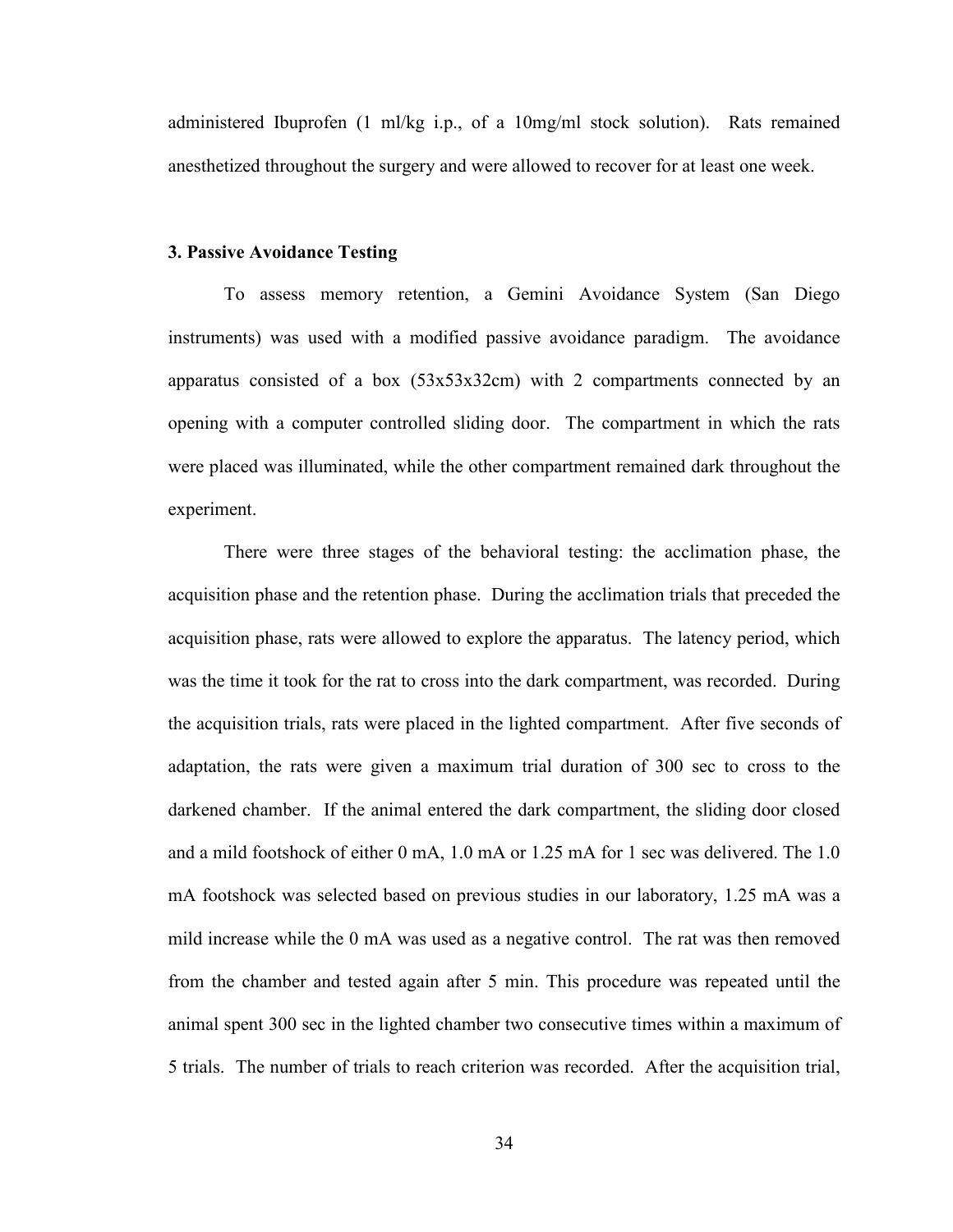starting from the second day, the animal was administered either DU-14 (30mg/kg, i.p.) or corn oil (1ml/kg, i.p.) for 6 consecutive days. 3 hours after drug administration on the last day of dosing, the animal was again placed in the lighted compartment and the crossover latency recorded. If a rat did not enter the dark compartment within 600 sec, it was removed from the apparatus, and the latency recorded as 600 sec. Memory retention was assessed as an increased crossover latency period during the second trial.

## 4. ChAT (Choline Acetyltransferase) Assay

At the completion of behavioral training, all animals were processed for the quantification of ChAT activity in the frontal cortex and hippocampus. Animals were anesthetized with 5% halothane or isoflurane in oxygen, decapitated, brains removed, and tissues from the frontal cortex (FX), medial septum (MS), and hippocampus (HIPP) dissected, frozen at 80ºC and processed at a later time. Tissues were not pooled. On the day of the assay, frozen tissues were thawed at 4ºC and dissociated by sonication in a medium containing EDTA (10mM) and Triton X-100 (0.5%) and diluted to a concentration of 10µl/mg tissue. An aliquot of each sample was used for the determination of total protein [58]. Three 5µl aliquots of each sample were incubated for 30 min in a medium containing  $0.25 \text{ mM } [H^3]$ -Acetyl-CoA, 50 mM sodium phosphate buffer (pH 7.4); 300 mM sodium chloride, 10 mM choline chloride, 10 mM EDTA and 0.2 mM physostigmine sulfate were used. The reaction was stopped by adding 4ml of 10 mM sodium phosphate buffer (pH 7.4) followed by the addition of 1.6 ml of acetonitrile containing 5mg/ml tetraphenylboron in scintillation vials. The amount of  $[H^3]$  – acetylcholine produced was determined by adding 8 ml of EconoFluor scintillation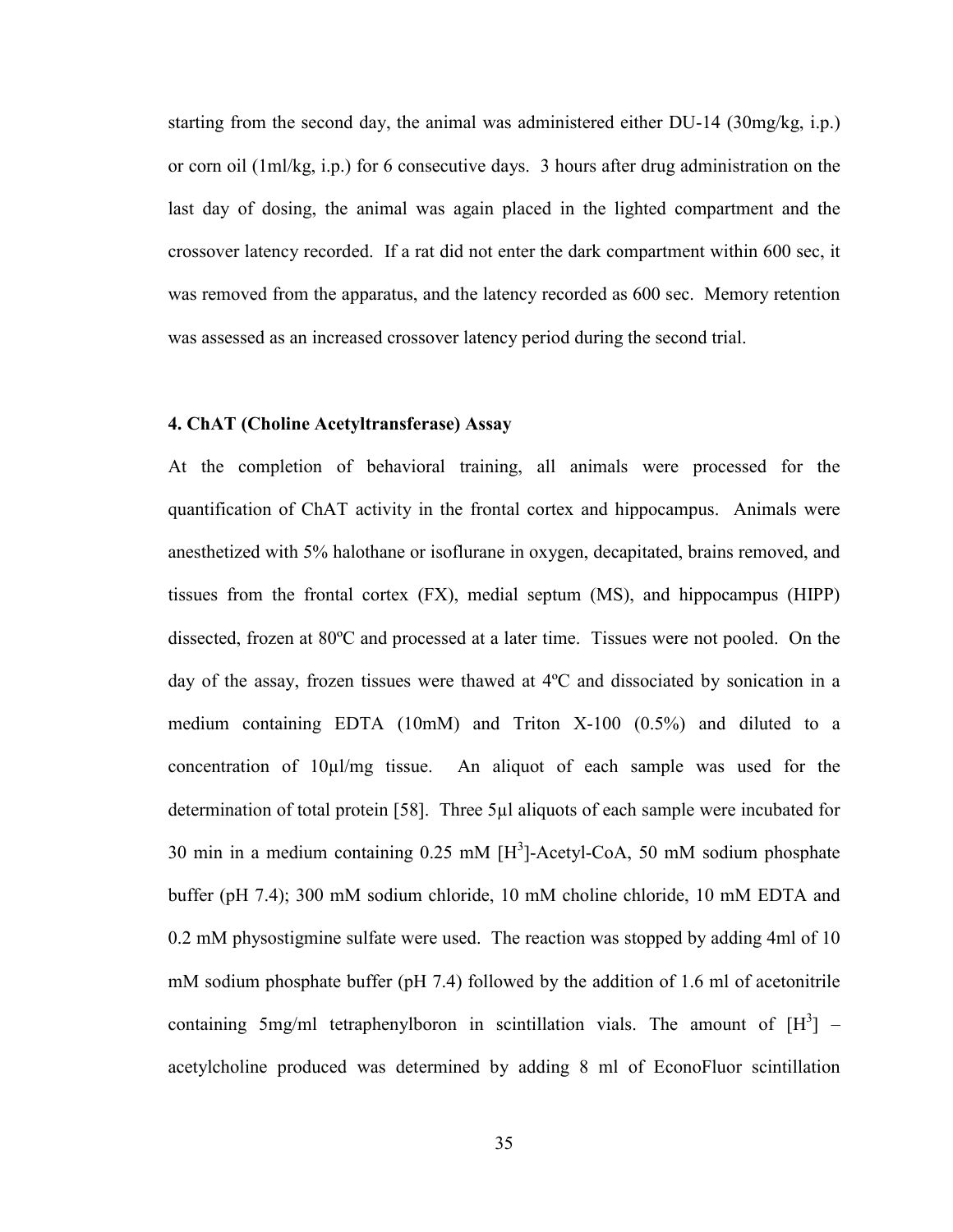cocktail and counting total cpm in the organic phase using an LKB beta-counter. Background was determined using identical tubes to which no sample was added. For each sample, the three reaction tubes containing sample were averaged and the difference between total cpm and background cpm was used to estimate the total amount of ACh produced per sample. The ChAT enzyme activity was expressed as pmol acetylcholine production/h/µg protein. All results obtained from rats associated with values either below 62.5% mean normal ChAT activity in the frontal cortex (CSF/FX), or above 62.5% mean normal ChAT activity in the hippocampus (CSF/HIPP) were excluded from the entire study.

### 5. Statistical Analysis

All analyses were performed using the GraphPad Prism 3.02 version while all graphs were drawn using GraphPad Prism 5.01 version. Differences in ChAT activity in the HIPP and FX of SAP treated and control animals were compared using the one-way ANOVA with a Neuman-Keuls post-hoc test. Differences in crossover latency were determined by statistical analysis utilizing the Student's t-test, Kruskal-Wallis analysis with a Dunnett's test post-hoc or a two-way ANOVA with surgery and footshock intensity as parameters. Significant differences were interpreted as *p*<0.05*.* The effect of frontal cortex lesioning on acclimation crossover latency was examined using the correlation analysis.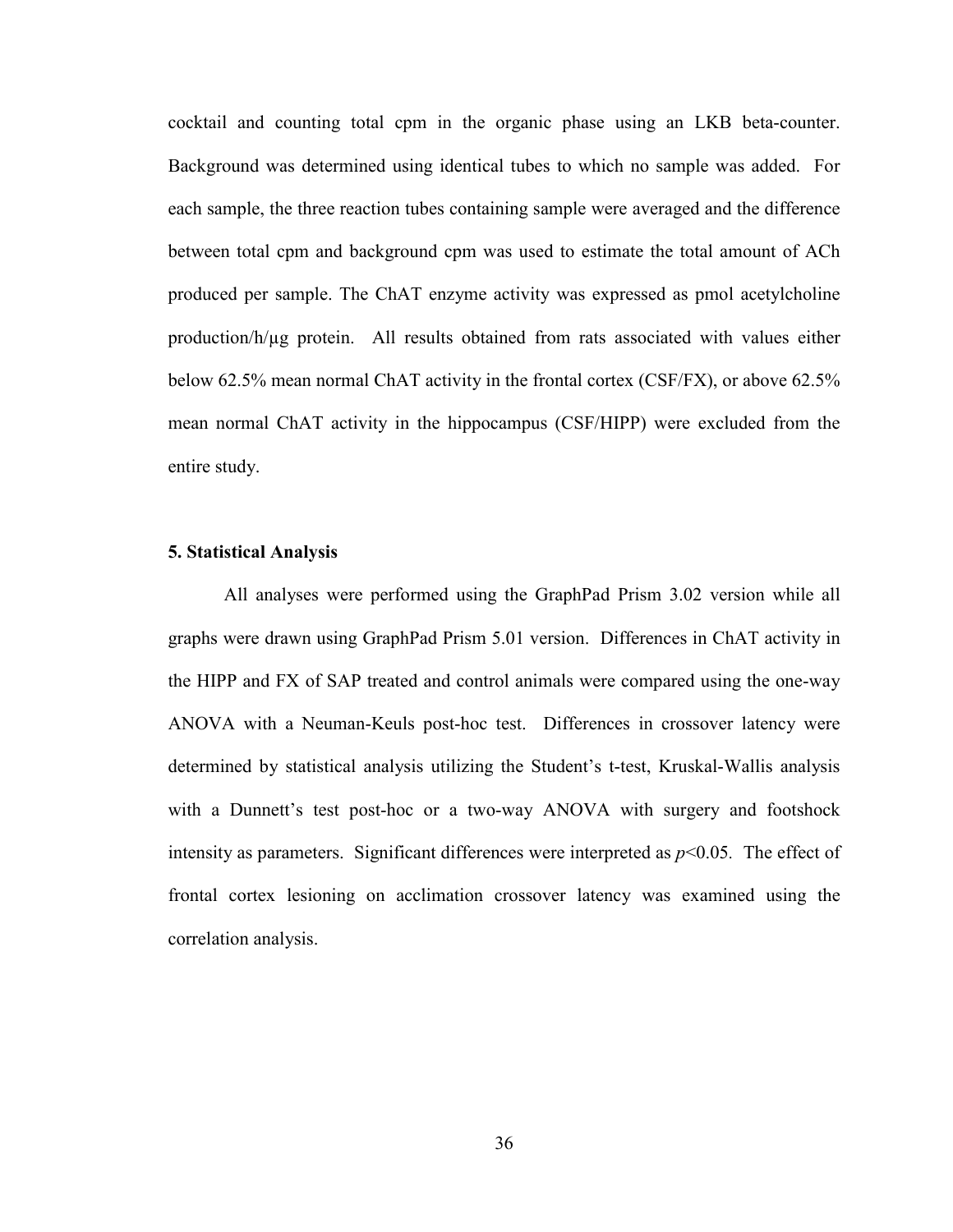## 6. Preparation and Administration of Drugs

DU-14 was prepared by suspending 30mg of crystals in 1 ml of corn oil. Ibuprofen solutions were prepared by dissolving 1g in 100mls of deionized water. The route of administration for all drugs was intraperitoneal (IP) using a 23 or 21 gauge needle for the administration of DU-14 and a 26 gauge needle for the administration of corn oil, pentobarbital and Ibuprofen. 5% halothane or isoflurane in oxygen was administered via inhalation.

## 7. Animal Studies

- a. Effect of footshock on memory retention
- b. Effect of DU-14 on memory retention
- c. Effect of DU-14 on locomotor activity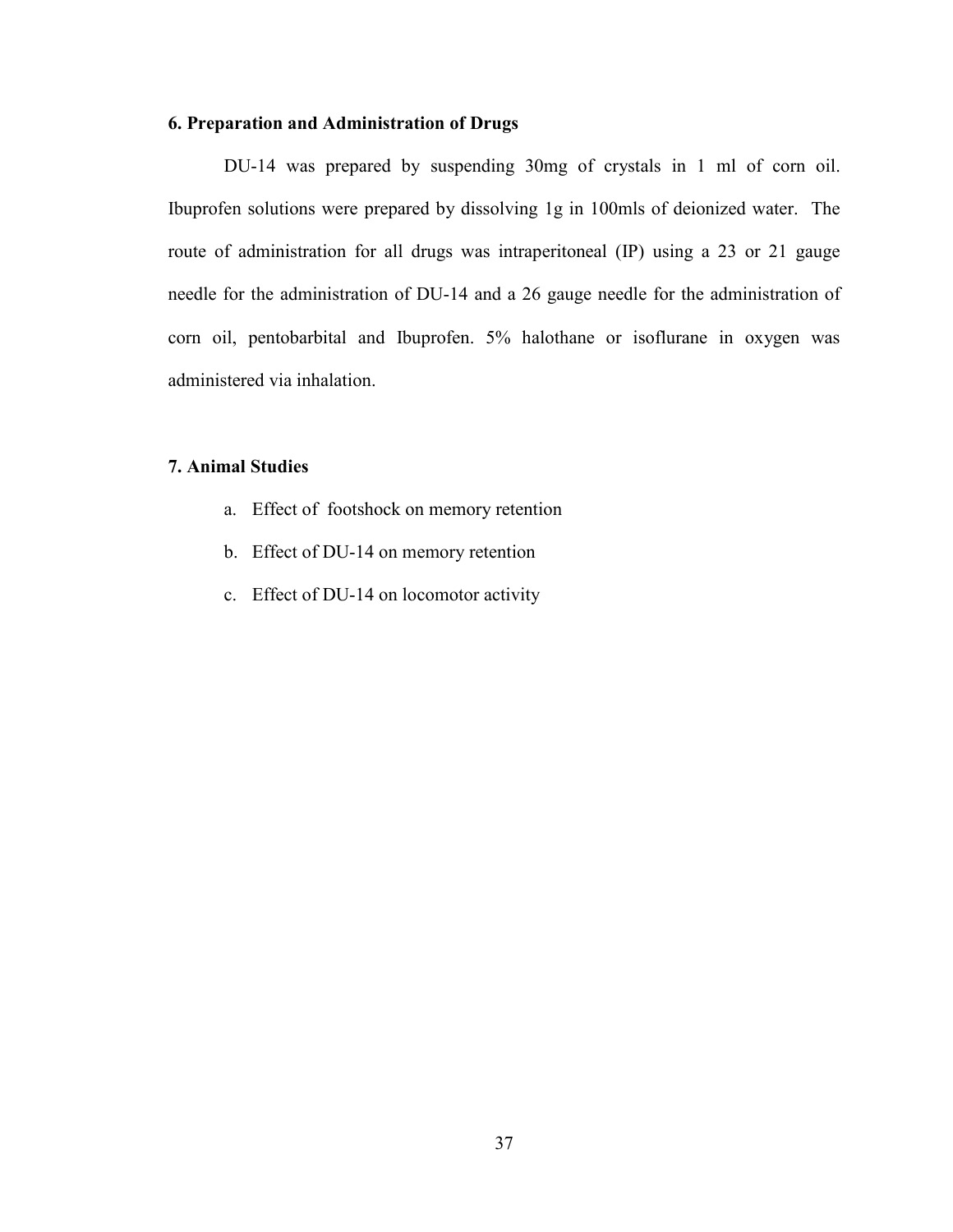# III. RESULTS AND DISCUSSION

# A. Results

# 1. The effect of 192 IgG-Saporin (SAP) infusion on choline acetyltransferase enzyme (ChAT) activity in frontal cortex and hippocampus

 After behavioral studies, rats were anesthetized and decapitated. One frontal cortex and two hippocampal tissues were collected from each rat brain. The tissues were immediately frozen and later analyzed for ChAT activity. ChAT activity was measured to determine presence or absence of cholinergic neurons in the frontal cortex and hippocampal tissues after SAP infusion. A significant decrease in enzyme activity was observed in hippocampal tissues from rats infused with SAP compared to control animals  $(p<0.0001$ ; Figure 8). There was no significant change in ChAT activity in frontal cortex tissues in SAP treated animals  $(p>0.05)$ . All results obtained from rats associated with values either below 62.5% mean normal ChAT activity in the frontal cortex (CSF/FX), or above 62.5% mean normal ChAT activity in the hippocampus (CSF/HIPP) were excluded from the entire study.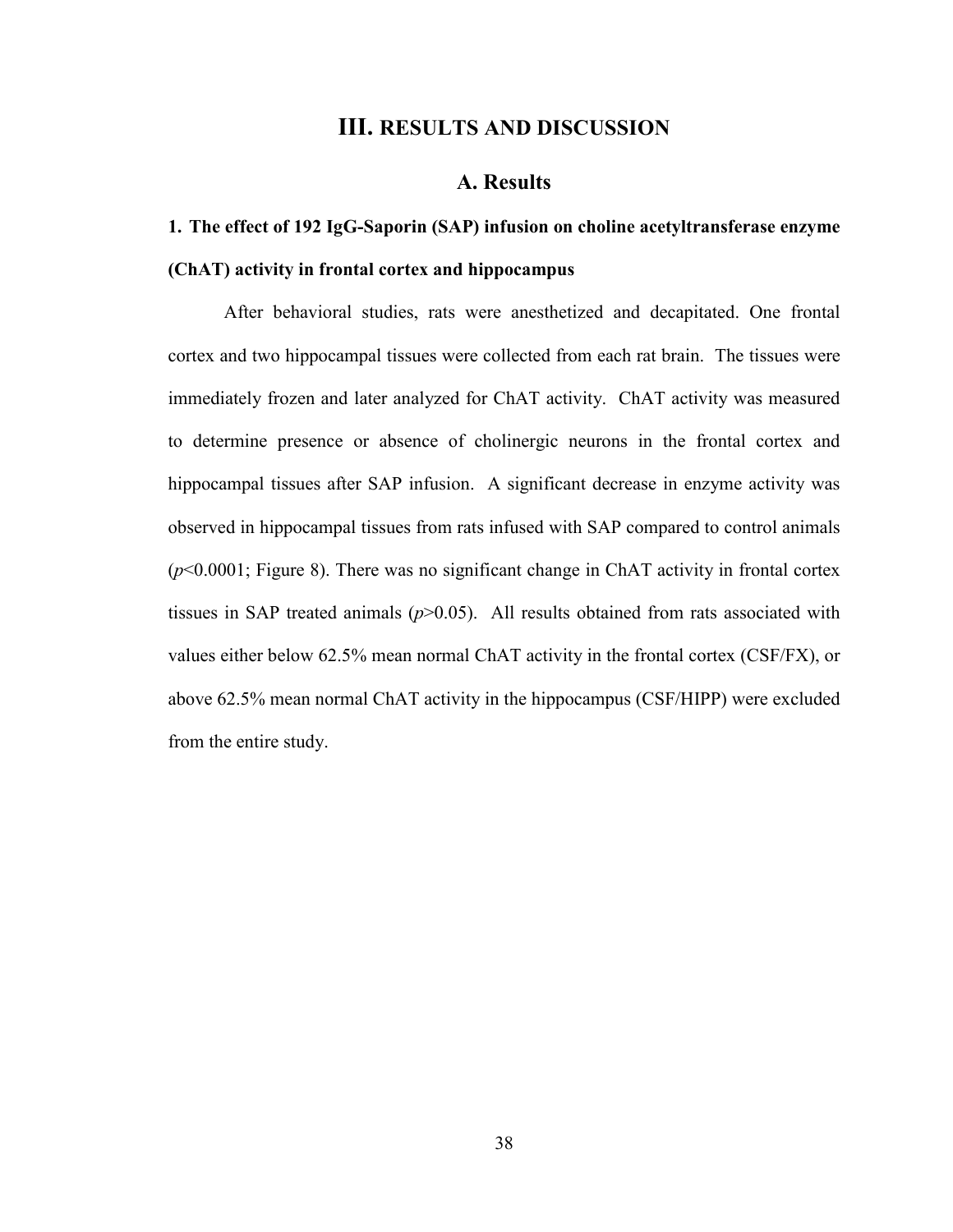#### Figure 8: ChAT activity (Corn oil treated rats)



## *Figure 8: ChAT activity (Corn oil treated rats)*

 Scatter plots show the effect of SAP lesions on ChAT activity in the frontal cortex (SAP/FX) and hippocampus (SAP/HIPP) relative to control (CSF/FX and CSF/SAP). Infusion of 192 IgG-Saporin produced a significant decrease in ChAT activity in neurons projecting to the hippocampus but not the frontal cortex. Lines show group mean + SEM. Individual data points are also shown. All data were analyzed by one-way ANOVA (F= 63.15; 3, 109 df; *p*<0.0001) followed by a Newman-Keuls Multiple Comparison test where significance was defined as  $p<0.001$ , and \*\*\* represents a significant decrease in the SAP/HIPP group from all other treatment groups. There was an 80.3% decrease in ChAT activity in hippocampus of SAP versus CSF rats  $(7.07 + 0.98)$ versus  $35.90 \pm 1.26$  pmol ACh produced/hr/ $\mu$ g protein;  $p<0.001$ ).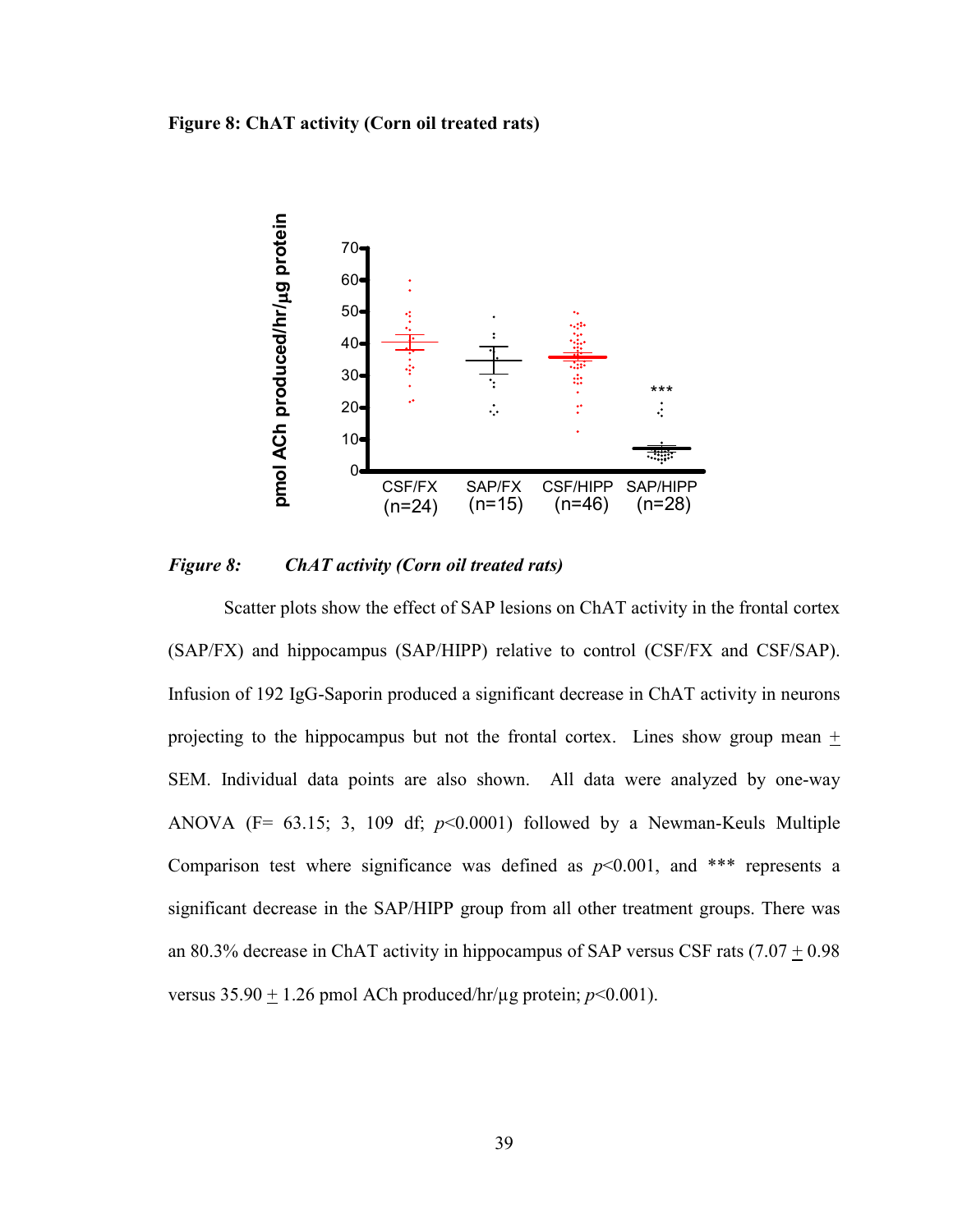## 2. The effect of SAP lesioning on acclimation/ locomotion

 To assess whether SAP lesioning had an effect on exploratory behavior or locomotor activity, seven days following intraseptal infusion of either SAP or CSF control, rats acclimated to a standard passive avoidance apparatus. There was a significant increase in the acclimation crossover latency in SAP treated animals (Figure 9).

#### Figure 9: Effect of SAP lesioning on acclimation



#### *Figure 9: Effect of SAP lesioning on acclimation*

 Graph shows the crossover latency in seconds versus the treatment groups. A significant increase in crossover latency was seen for SAP treated animals. Bars represent the mean  $+$  SEM. All data were analyzed using the Student's t-test ( $p$ <0.0001).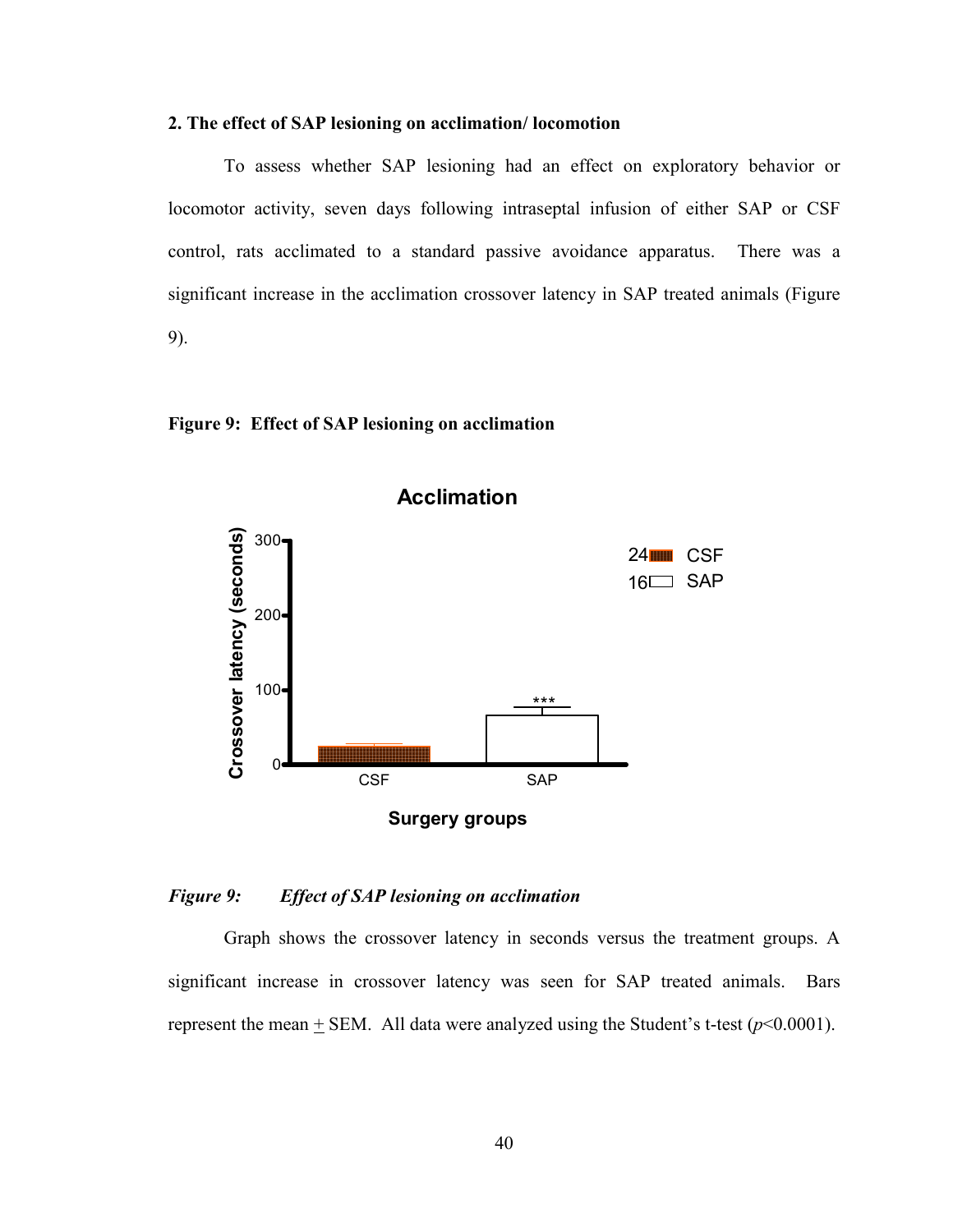### 3. Effect of shock intensity on memory acquisition

 In this set of experiments, animals acquired memory for footshock of different intensities. This test was also carried out to determine the optimal shock intensity for the study and the effect of shock intensity on the acquisition and retention phases of the passive avoidance test. Following acclimation, rats were randomly assigned to three different groups (0 mA (no shock), 1.0 mA, and 1.25 mA). The criterion for selection is stated in the methods section. Figure 10 shows the number of trials to reach criterion for control and SAP rats from the 1.0 mA and 1.25 mA shock levels. Since there was no memory to acquire at 0 mA, no representative graphs were shown. The results show no significant difference in acquisition of memory between SAP and control rats for footshock at either 1.0 mA or 1.25 mA shock intensities (Figure 10). However, no animal in the SAP/1.25 mA group required more than a single shock to reach criterion.

#### Figure 10: Effect of shock intensity on memory acquisition



41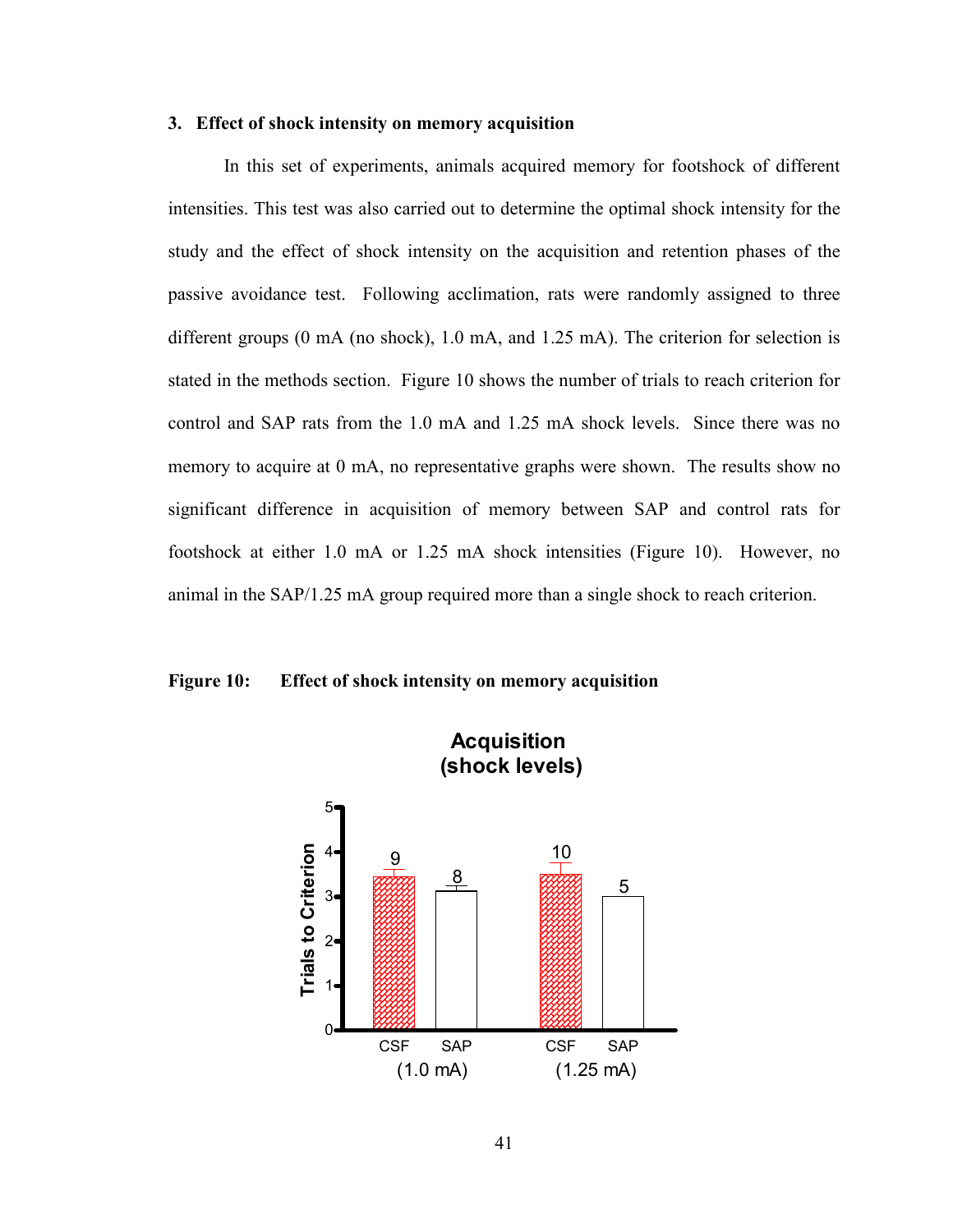## *Figure 10: Effect of shock intensity on memory acquisition*

 The number of trials to reach criterion was compared for two different shock intensities: 1.0 mA and 1.25 mA. Bars represent the mean + SEM. A two-way ANOVA found neither a SAP nor a shock intensity effect on acquisition of footshock memory (Surgery  $p = 0.066$ ; Shock intensity  $p \le 0.87$ ; interaction  $p = 0.68$ ).

## 4. Effect of footshock on retention

 CSF and SAP rats from the acquisition phase were dosed for six days with corn oil, and then tested on the sixth day of dosing for retention of footshock memory. Rats assigned to the 0 mA footshock group also learned the maze without exposure to footshock. They were passed through the apparatus in a similar fashion as the other groups allowing for five minute inter-trial intervals for a maximum of 3 trials. During the retention test, all rats in the 0mA footshock intensity group crossed over in less than 100 sec similar to results observed during the acclimation phase. There was a non-significant increase in retention crossover latency in SAP rats at all shock levels, 0 mA, 1.0 mA and 1.25 mA with *p* values of 0.07, 0.1672 and .00992 respectively. An increase in shock intensity produced an increase in retention crossover latency in both CSF and SAP rats. In both groups however, there were no significant differences in crossover latency between rats administered 1.0mA and 1.25mA footshock (Figure 11).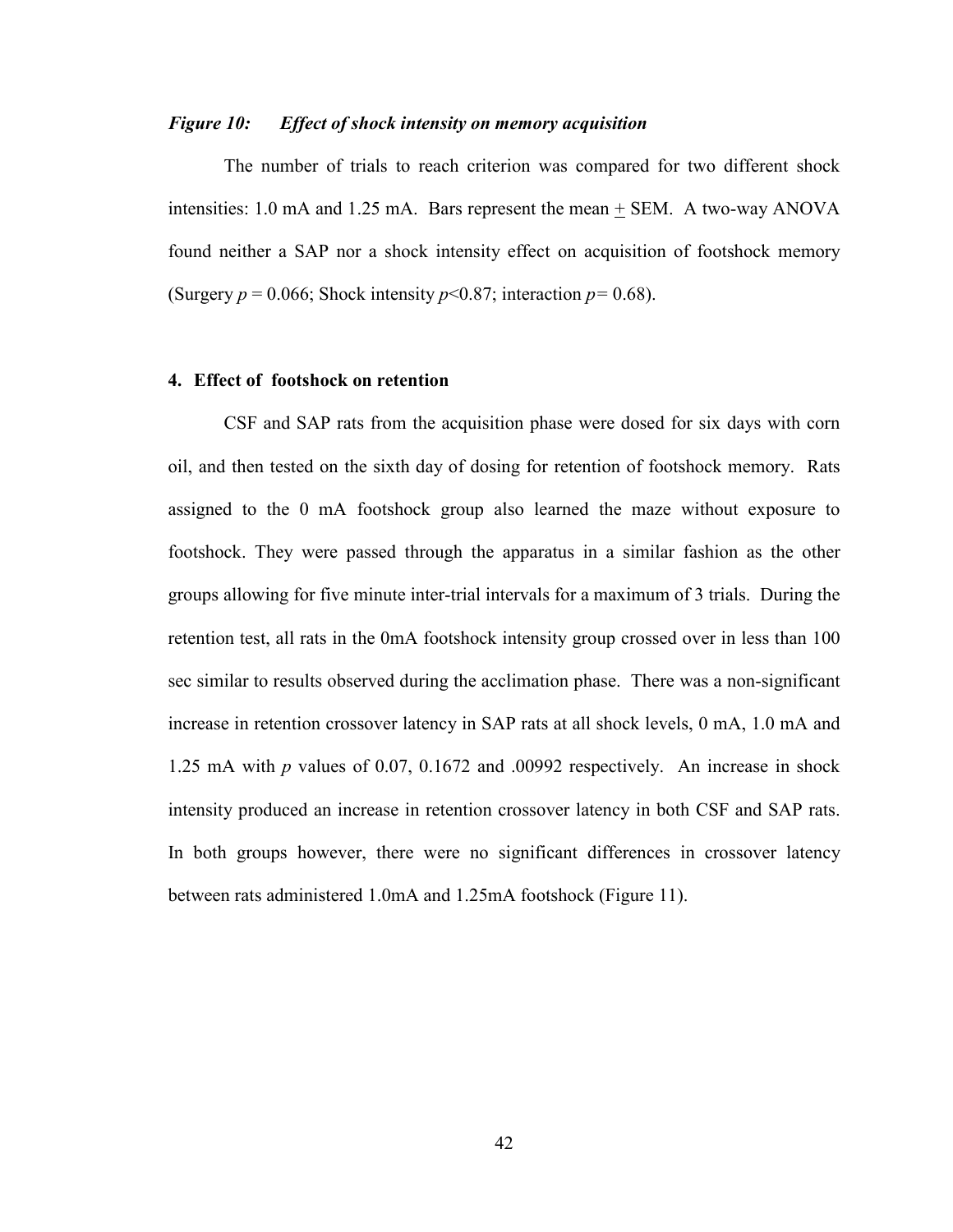# Figure 11:



#### Effect of footshock intensity on retention (corn oil treated rats)

## *Figure 11: Effect of footshock intensity on retention*

 Scatter dot plots show the effect of footshock intensity on memory retention. Lines show the median with interquartile range. Individual data points are also shown. All data were analyzed by a Kruskal-Wallis non-parametric test  $(p<0.0005)$  followed by a Dunn's multiple comparison test where \* and \*\* represent significant differences from CSF/0mA;  $p$ <0.05 and  $p$ <0.05 respectively and  $\#$  represents a significant difference from SAP/0mA;  $p < 0.01$ .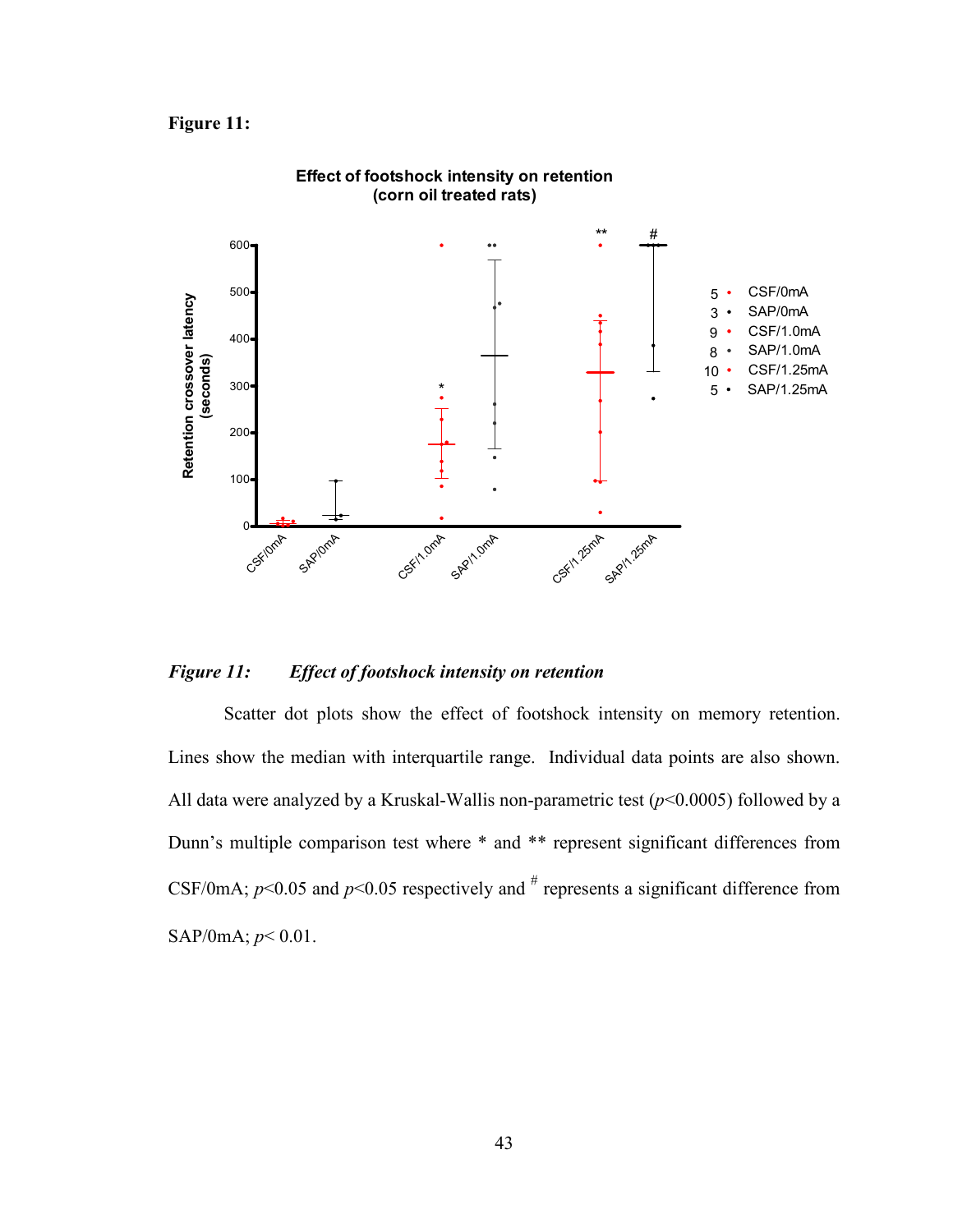5. The effect of 192 IgG-Saporin (SAP) infusion on choline acetyltransferase enzyme (ChAT) activity on rats' frontal cortex and hippocampal tissues (DU-14 rats)

 ChAT activity was measured in DU-14 treated rats to assess the degree of cholinergic innervation of the frontal cortex and hippocampus following SAP infusion. One frontal cortex and two hippocampal tissues were collected from each rat brain. SAP infusion into the medial septum produced a significant decrease in enzyme activity in the brain hippocampal tissues (*p*<0.0001*;* Figure 12). There was also a significant effect of SAP lesion on frontal cortex ChAT activity when compared to CSF frontal cortex group  $(p< 0.05)$ . All results obtained from rats associated with values either below 62.5% mean normal ChAT activity in the frontal cortex (CSF/FX), or above 62.5% mean normal ChAT activity in the hippocampus (CSF/HIPP) were excluded from the entire study.

 Figure 12: Effect of 192 SAP infusions on ChAT activity in frontal cortex and hippocampal tissues (DU-14 rats)

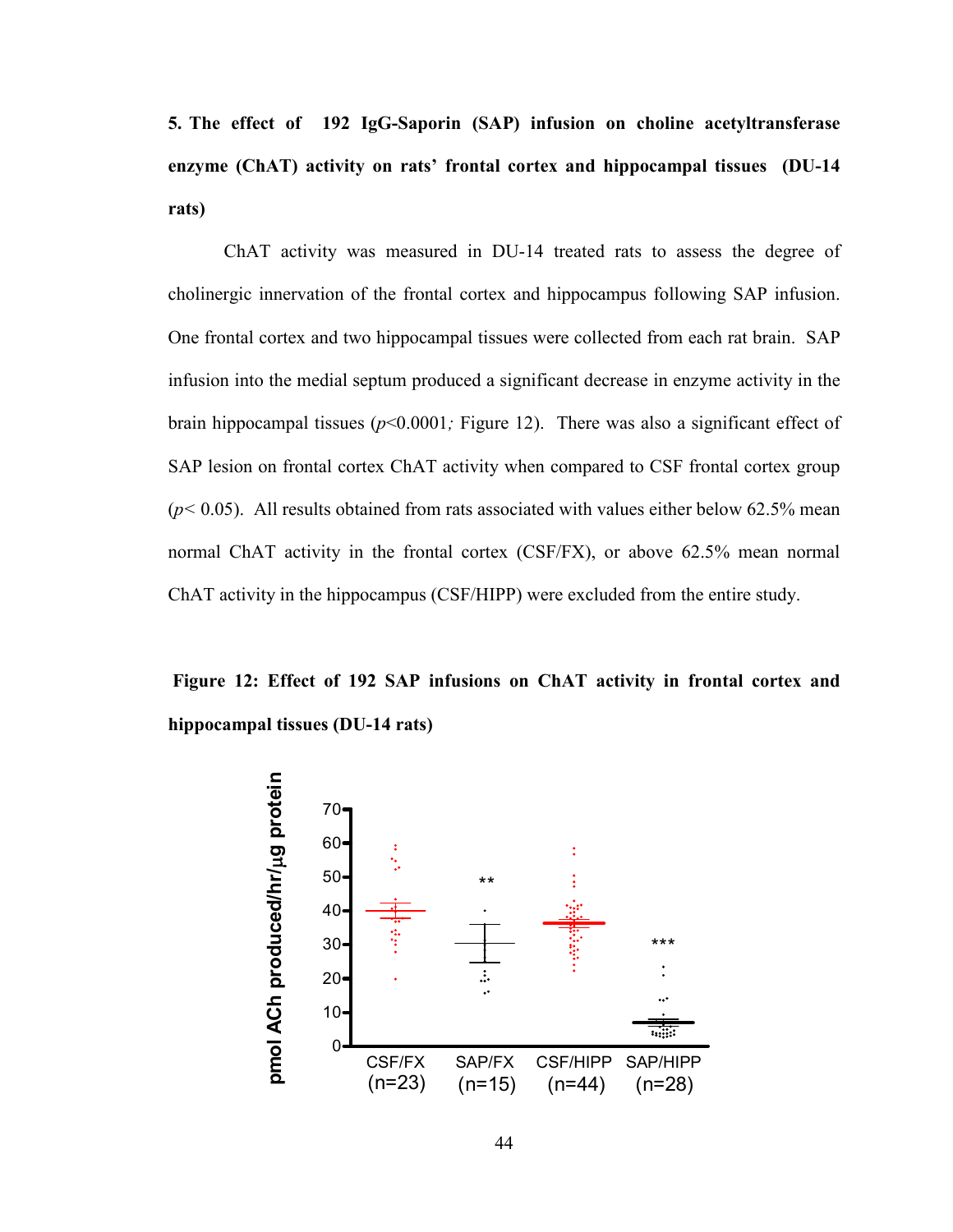# *Figure 12: Effect of 192 IgG-Saporin (SAP) infusions on choline acetyltransferase enzyme (ChAT) on rats' frontal cortex and hippocampal tissues (DU-14 rats)*

 Scatter dot plots show the effect of SAP lesions on ChAT activity in the frontal cortex (SAP/FX) and hippocampus (SAP/HIPP) relative to control (CSF/FX and CSF/SAP). Infusion of 192 IgG-Saporin produced a significant decrease in ChAT activity in neurons projecting to the hippocampus but not the frontal cortex. Lines show group mean + SEM. Individual data points are also shown. All data were analyzed by one-way ANOVA  $(F=52.02; 3, 106$  df;  $p<0.0001)$  followed by a Newman-Keuls Multiple Comparison test where significance was defined as  $p<0.001$ , and \*\*\* represents a significant decrease in the SAP/HIPP group from all other treatment groups. There was an 80.9% decrease in ChAT activity in hippocampi of SAP versus CSF rats  $(6.95 + 1.02)$ versus  $36.31 + 1.20$  pmol ACh produced/hr/ $\mu$ g protein;  $p < 0.001$ ). There was also a 24.1% decrease in ChAT activity in the frontal cortex of SAP rats when compared to similar tissues in CSF rats (30.07  $\pm$  5.70 versus 40.41  $\pm$  2.22 pmol ACh produced/hr/µg protein;\*\* *p*< 0.001).

### 6. Effect of frontal cortex lesion on acclimation/ locomotion in rats

 A significant decrease was seen in the frontal cortex of SAP treated animals when compared to those of CSF infused rats. Thus, there was a possibility for the loss of cholinergic tone in the frontal cortex that could affect rat's locomotor activity. A spearman's correlation analysis was performed to predict the relationship between cholinergic denervations of specific regions of the brain and behavioral performance. All SAP rats were first examined and then further grouped based on lesioned region. Groups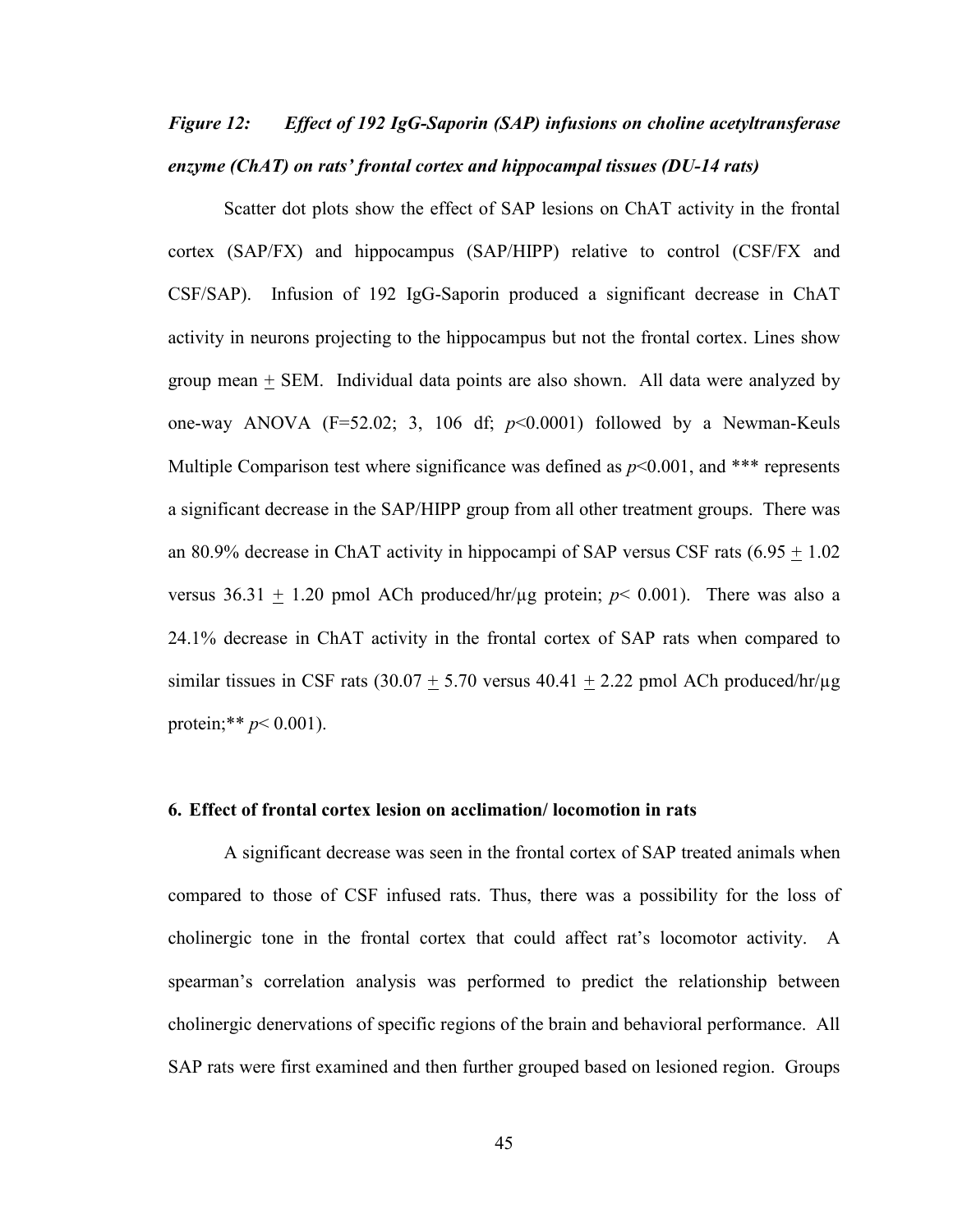were SAP infused rats with lesions in the hippocampus but not the frontal cortex (No FX lesion) and SAP infused rats with lesions in both the hippocampus and frontal cortex (FX+HC lesion). SAP lesioning in the frontal cortex or hippocampus was defined as 62.5% below mean normal ChAT activity of CSF/FX or CSF/SAP groups respectively (Figure 12). Extent of lesioning showed no correlation to acclimation crossover latency (sr=0.1036, 0.2000 and -0.4524; Figure 13).

Figure 13: Effect of Frontal cortex lesion on acclimation/locomotion



A

B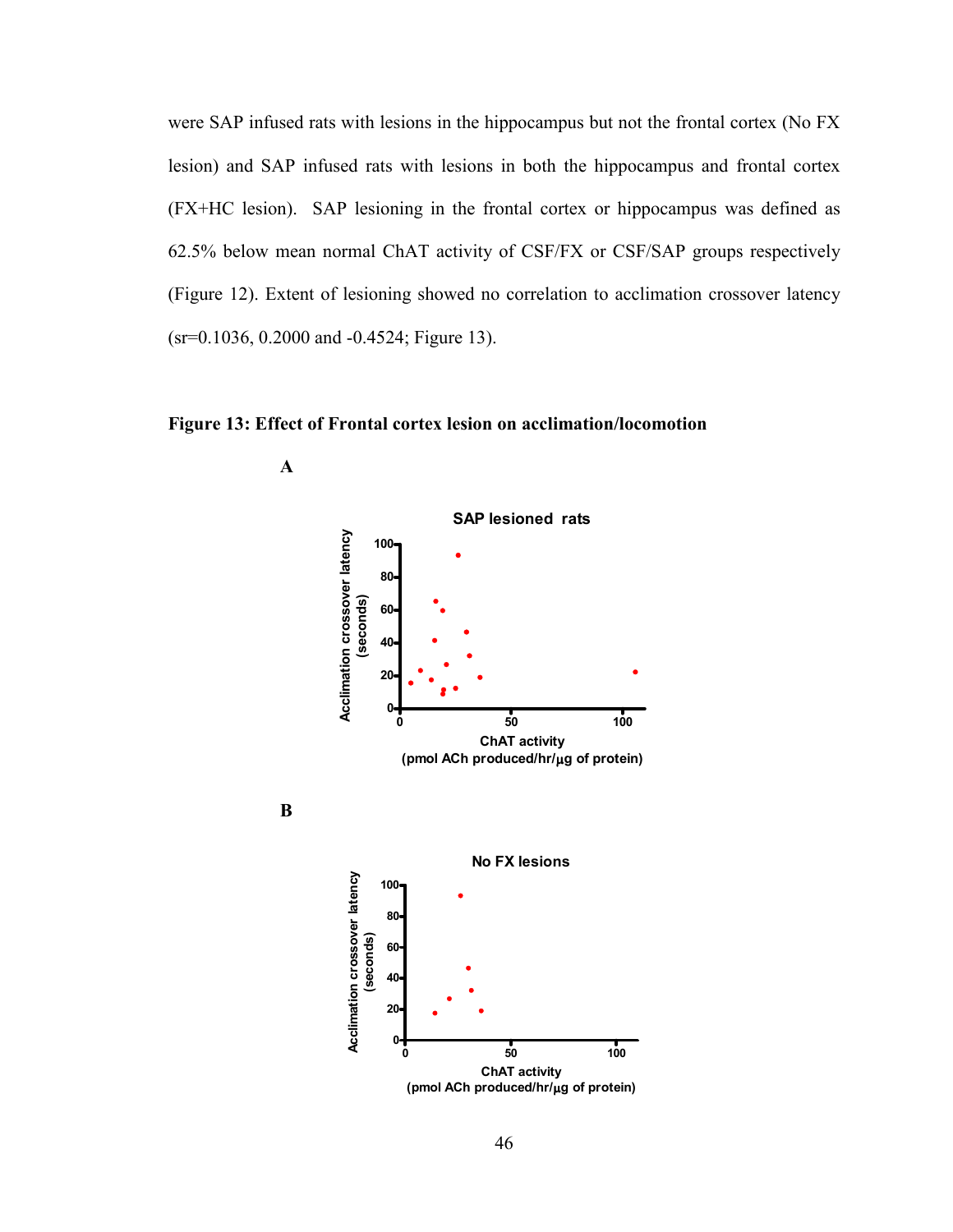

*Figure 13: Effect of frontal cortex lesion on acclimation/ locomotion in rats* 

 Scatter plots show relationship between the ChAT activity and acclimation crossover latency. All data were analyzed by the Spearman's Rho non-parametric correlation analysis. A: In all SAP treated rats, there was an insignificant correlation seen; (sr=0.1036, *p*=0.7134). With rats further divided based lesioned region of the brains, B: In rats No FX lesion rats an insignificant correlation was observed (sr=0.2000, *p*=0.7139). Likewise in rats with lesions in both the frontal cortex and the hippocampus, C: an insignificant correlation was observed (sr=-0.4524, *p*=0.2675).

#### 7. Effect of DU-14 on memory retention after 1.0mA footshock administration

 To determine the effect of DU-14 on retention memory, rats were tested using passive avoidance as described previously. Rats were tested for memory retention after 6 days of DU-14 dosing. As seen in Figure 14, treatment with DU-14 significantly increased crossover latency in SAP treated animals  $(p=0.0476)$ . There was also a non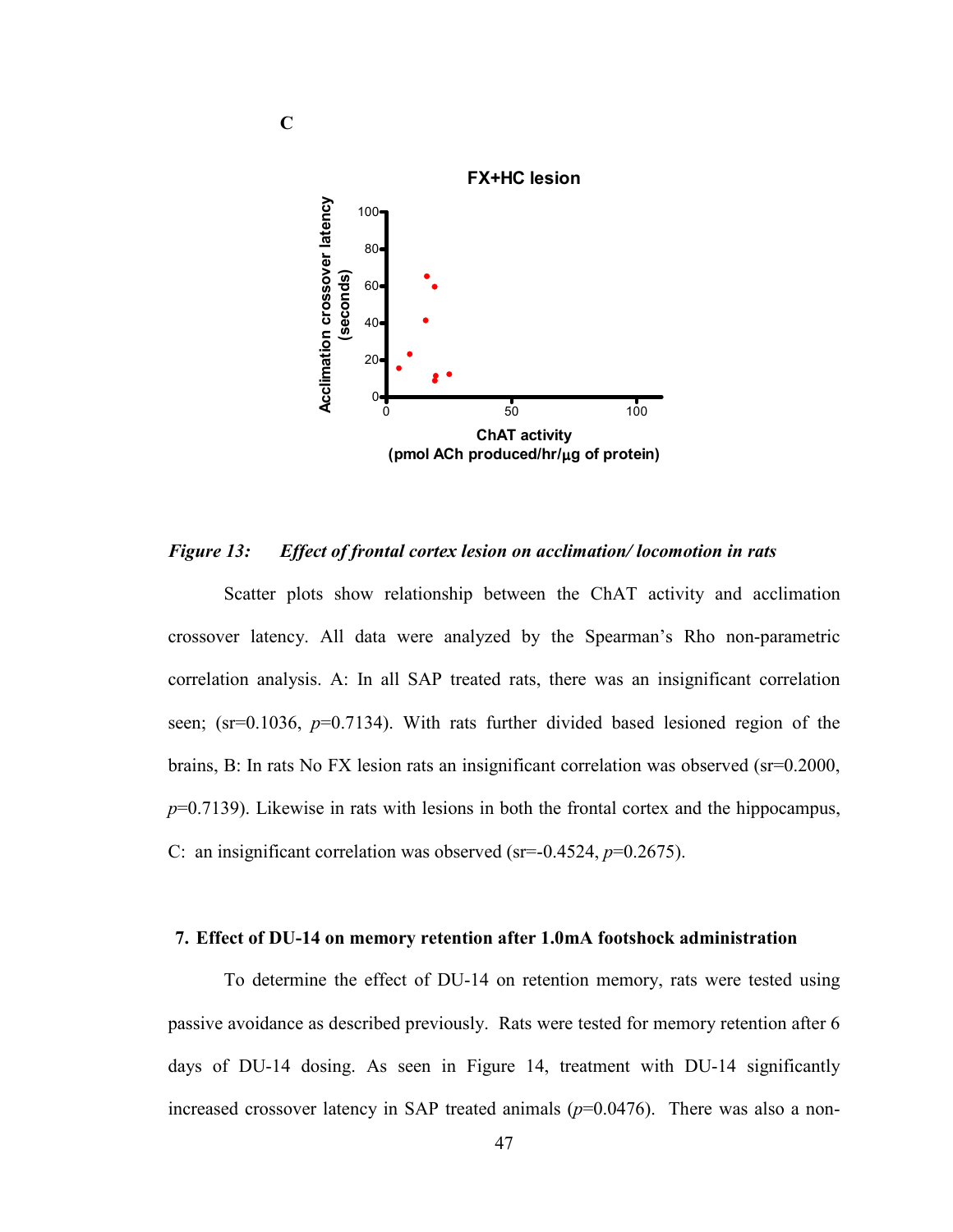significant increase in the crossover latency in control animals treated with DU-14  $(p=0.1563)$ .

Figure 14:





# *Figure 14: Effect of DU-14 on memory retention after administration of 1.0mA footshock*

 Scatter dot plot shows the effect of DU-14 administration on memory. Lines show the median with interquartile range. Individual data points were also shown. All data were analyzed by a Kruskal-Wallis non-parametric test (*p*=0.0476) followed by a Dunn's multiple comparison test where \* represents a significant difference from SAP/Co; *p*<0.05.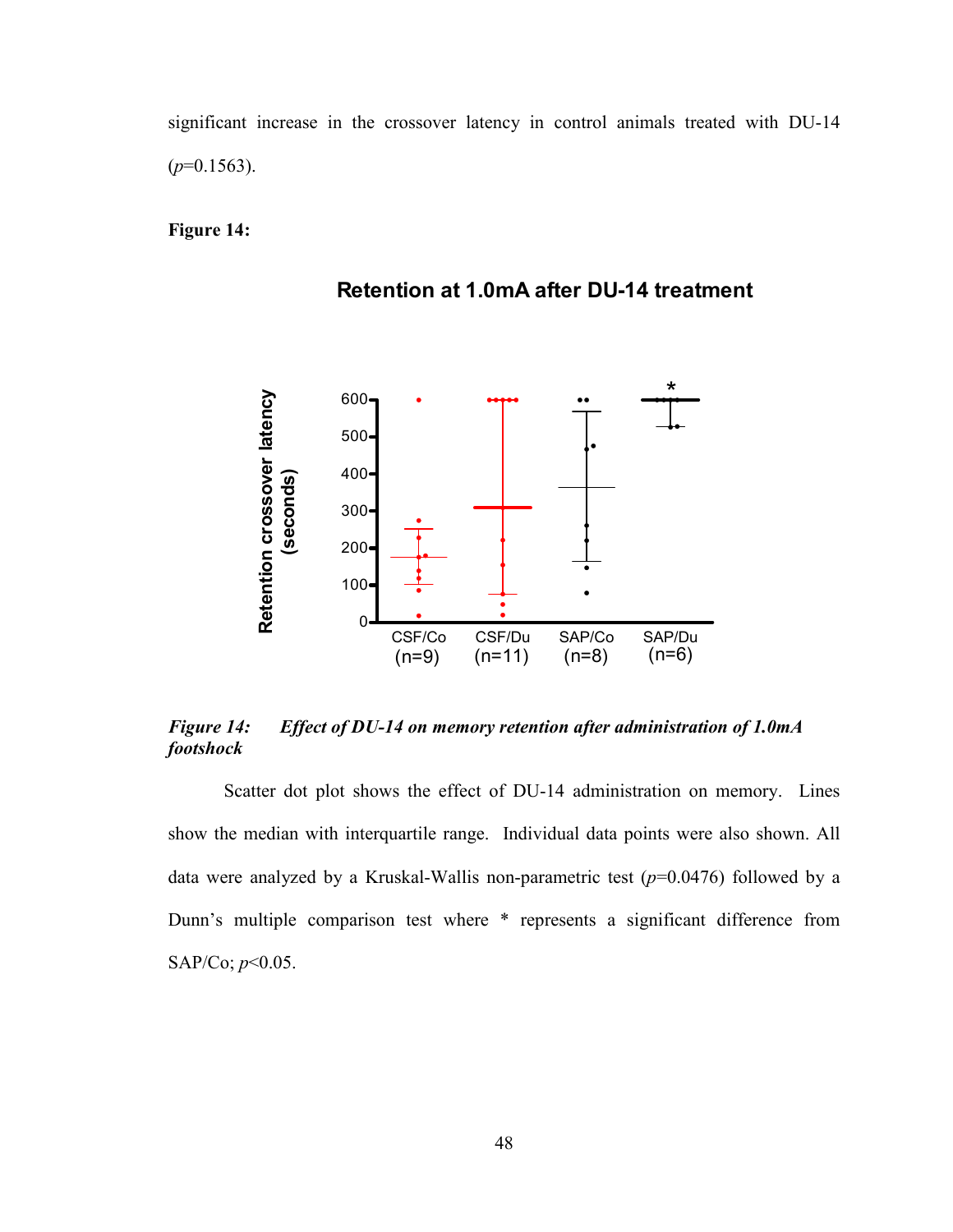#### 8. Effect of DU-14 on memory retention after 1.25mA footshock administration

 The effect of DU-14 on memory retention was also tested in rats after 1.25mA footshock administration. Rats were tested for memory retention after six days of DU-14 dosing. DU-14 produced no significant change in the crossover latency in either control or SAP animals.

# Figure 15: Effect of DU-14 on memory retention after administration of 1.25mA footshock



Retention at 1.25mA after DU-14 treatment

# *Figure 15: Effect of DU-14 on memory retention after administration of 1.25mA footshock*

 Scatter dot plot shows the effect of DU-14 administration on memory. Lines show the median with interquartile range. Individual data points were also shown. All data were analyzed by a Kruskal-Wallis non-parametric test (*p*=0.4029). No significances were seen among groups.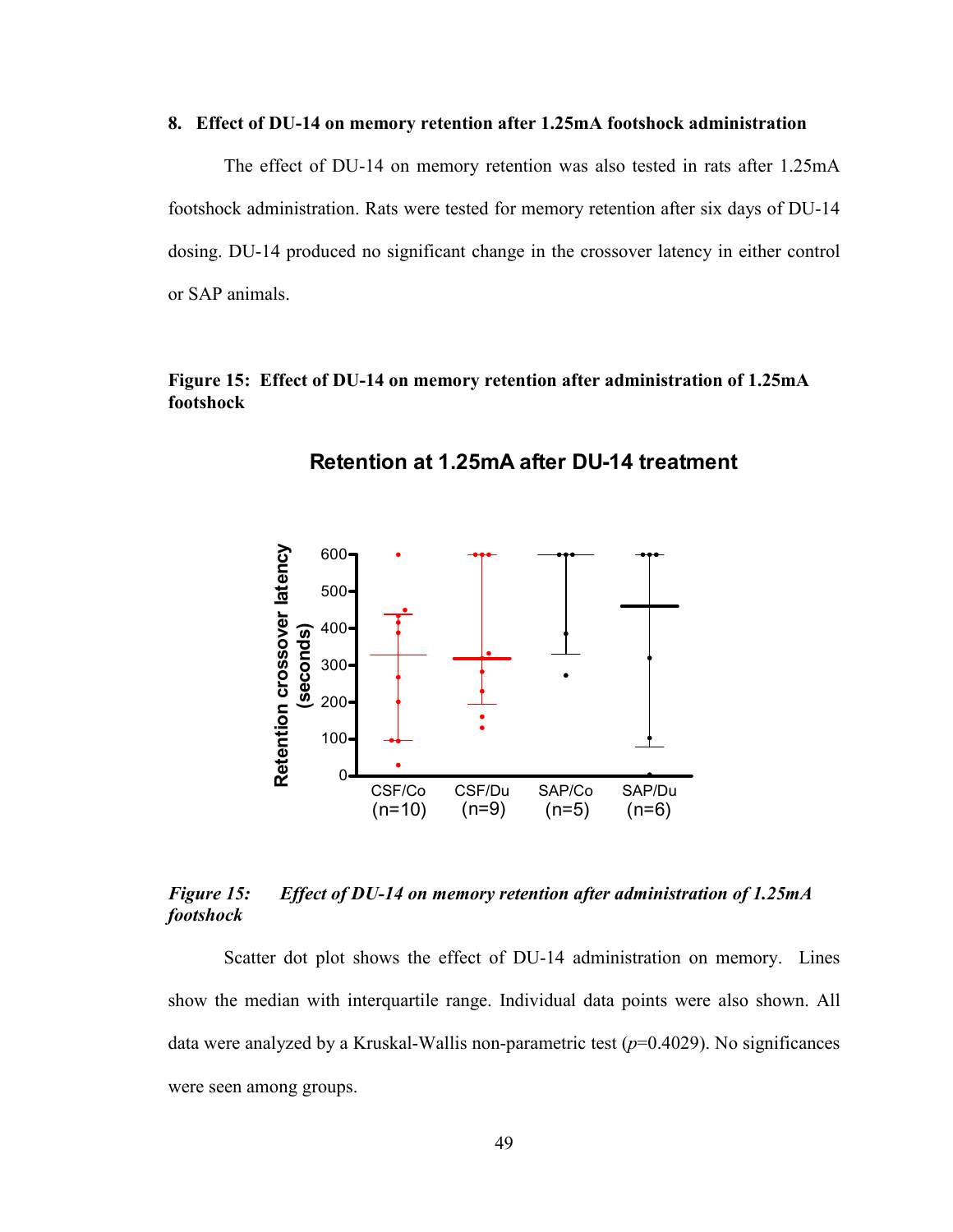#### 9. Effect of DU-14 on locomotion

 One possible explanation for the DU-14 effect seen in Figure 14 was a possible effect of the drug on locomotor activity. Perhaps after 6 days of dosing, rather than enhance memory retention, DU-14 treatment affected locomotor activity. It was therefore necessary to perform the acclimation test with a separate group of rats after dosing with DU-14. Rats (CSF and SAP) dosed with DU-14 for 6 days one week after surgery showed no significant differences from untreated rats (CSF and SAP) in crossover latency when tested during the acclimation phase, before acquisition of footshock. No DU-14 effect was seen on spontaneous locomotor activity (Figure 16a). Another set of experiment was carried out to determine the effect of DU-14 on locomotion after the retention phase. Rats administered no footshock during the acquisition phase were tested for 0 mA footshock memory retention after six day of dosing with either DU-14 or corn oil (vehicle). There was no significant difference between rats treated with DU-14 and corn oil (Figure 16b).

## Figure 16a: Effect of DU-14 on locomotion (acclimation phase)



#### Effect of DU-14 on initial crossover latency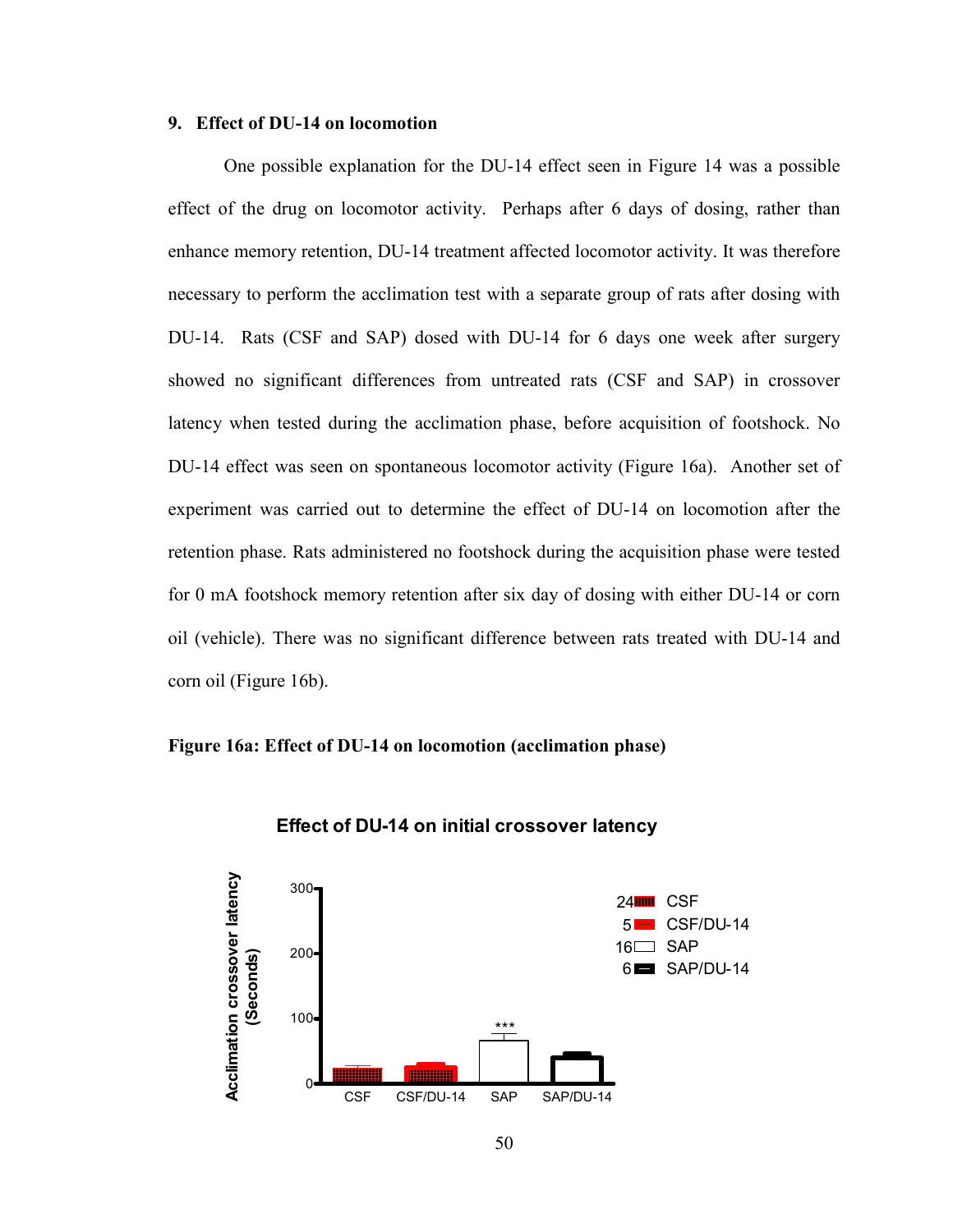## *Figure 16a: Effect of DU-14 on locomotion (acclimation phase)*

 Each bar represent the mean + SEM. There was no significant DU-14 effect on spontaneous locomotor activity. All data were analyzed Kruskal-Wallis test (*p* = 0.0003) followed by a Dunn's multiple comparison test where \*\*\* represents a significant difference from CSF;  $p < 0.0001$ . The significant difference seen between CSF and SAP groups has previously been established in Figure 9.

## Figure 16b: Effect of DU-14 on locomotion (retention phase)



#### *Figure 16b: Effect of DU-14 on locomotion (retention phase)*

Each bar represent the mean  $\pm$  SEM. There was no significant difference in crossover latency between rats treated with DU-14 and corn oil. All data were analyzed Kruskal-Wallis test  $(p=0.1468)$ .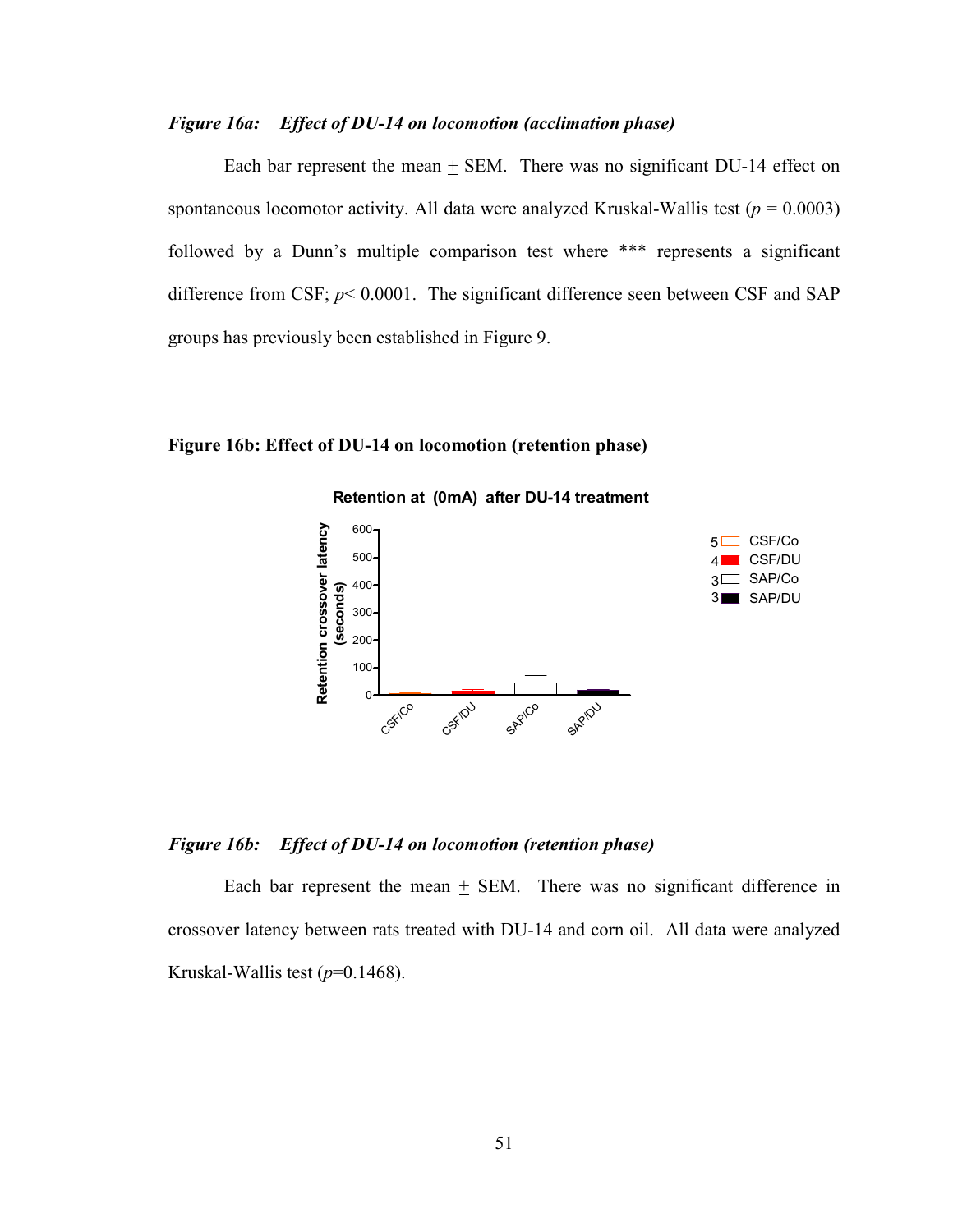#### B. Discussion

In this study, we showed that infusion of SAP decreased cholinergic innervation of the hippocampus, a model that has been used in the past to mimic memory impairment as seen in Alzheimer's disease [54, 56]. We also showed that SAP lesioning affected spontaneous locomotor/exploratory behavior, an effect that has not been previously reported. Nevertheless, the change in locomotor activity did not totally impair exploratory behavior because rats crossed over to the darkened chamber in less than 100 seconds during the acclimation phase of the experiments.

In the past, various footshock intensities ranging from 0.2 to 1.0 mA had been used in passive avoidance experiments [5, 47-49, 59, 60]. Therefore, it was necessary to determine the effect of footshock intensity on memory acquisition and retention, and how increased shock intensity would affect retention crossover latency. There was a nonsignificant decrease in the number of footshocks required by SAP rats to acquire the task in both the 1.0mA and 1.25mA groups compared to CSF rats. It was, however, interesting that, without exception, all SAP, but not all control 1.25mA rats required no more than a single footshock to reach criterion. The effect observed with the SAP rats requiring fewer footshocks to reach criterion, though statistically insignificant, nonetheless suggests the possibility of either heightened sensitivity to the footshock or enhanced aversion if the perceived intensity was the same as for control animals. In addition, since SAP treatment significantly increased crossover latency, both responses to SAP treatment might have a synergistic effect to increase crossover latency at the higher shock intensity.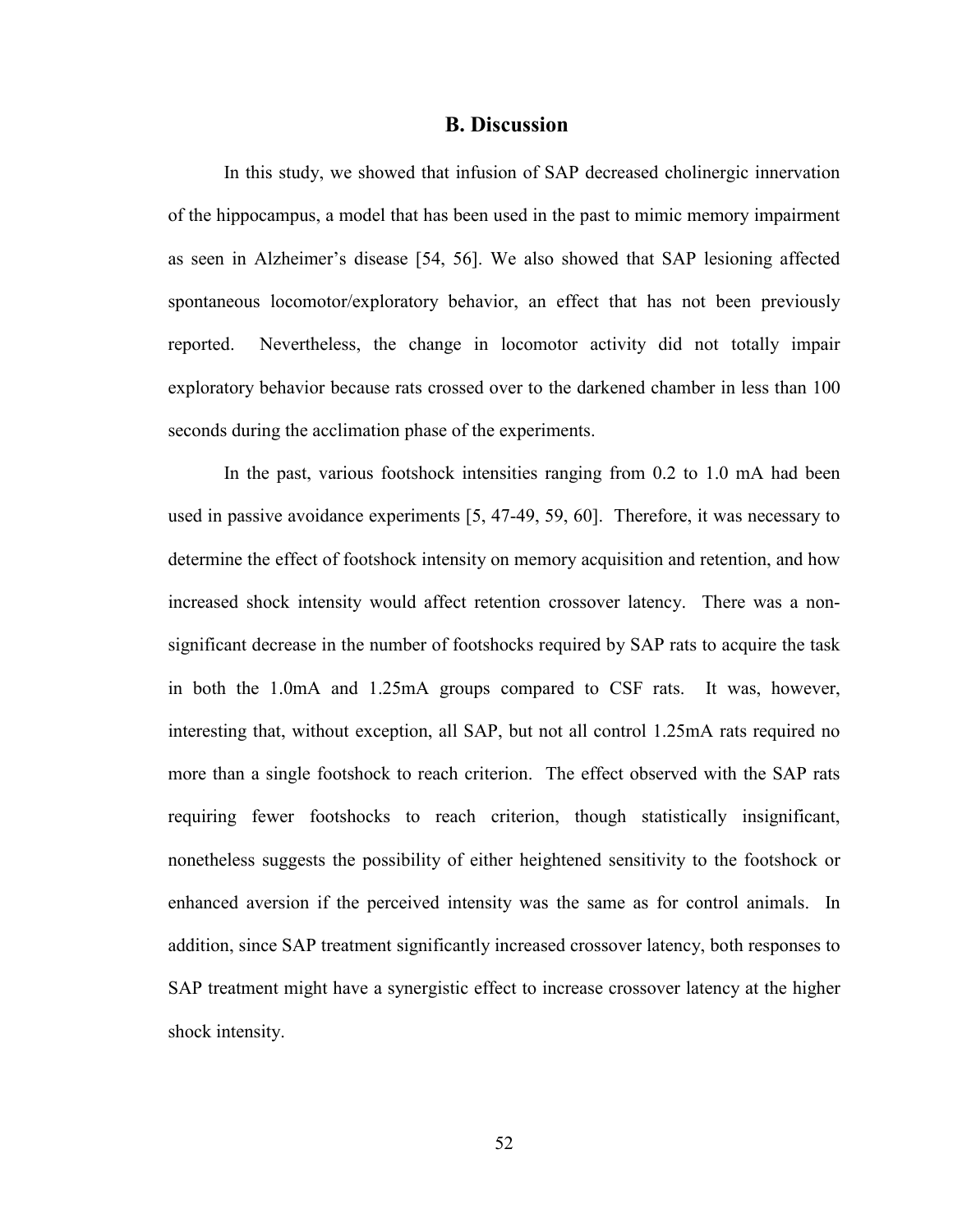To determine the effect of footshock on memory retention, following the acquisition phase, rats were tested for retention of footshock memory on the sixth (6th) day of dosing with corn oil. Rats administered 0 mA footshock exhibited no significant difference in the retention (figure 11) and the crossover latency remained similar to latencies observed during acclimation phase. This suggests that any increase in retention crossover latency after shock (1.0/ 1.25 mA) administration was as a result of memory for actual shock.

Rats in the 1.0 mA footshock group had over a five fold increase in retention crossover latency when compared to the acclimation phase in both CSF and SAP lesioned rats. There was also an increase in retention crossover latency in the SAP/1.0mA group when compared to the CSF/1.0mA. This increase was however, not significant. Surprisingly, the results of these experiments were inconsistent with previous findings. Samreen Arshad in her study reported that intraseptal infusion of SAP into the medial septum produced a significant reduction in retention crossover latency in rats [61]. Several factors, however, may have contributed to the differing results. First, the rats in Ms. Arshad's study did not receive daily injections. Intra-peritioneal injection is an aversive stimulus and thus may have attenuated the expected impairment in retention in the passive avoidance experiment [58]. Stress is known to cause elevations in neuroactive steroid levels, in particular a derivative of corticosterone, the neurosteroid tetrahydrodeoxycorticosterone (THDOC), as well as alloprenanolone [62]. Belz et al. [63] demonstrated that daily stimulation with an IP injection of saline would act as a mild stressor and induce elevations of plasma corticosterone. Moreover, Fitz et al. [58] reported that IP injection prior to training eliminated the impairment induced by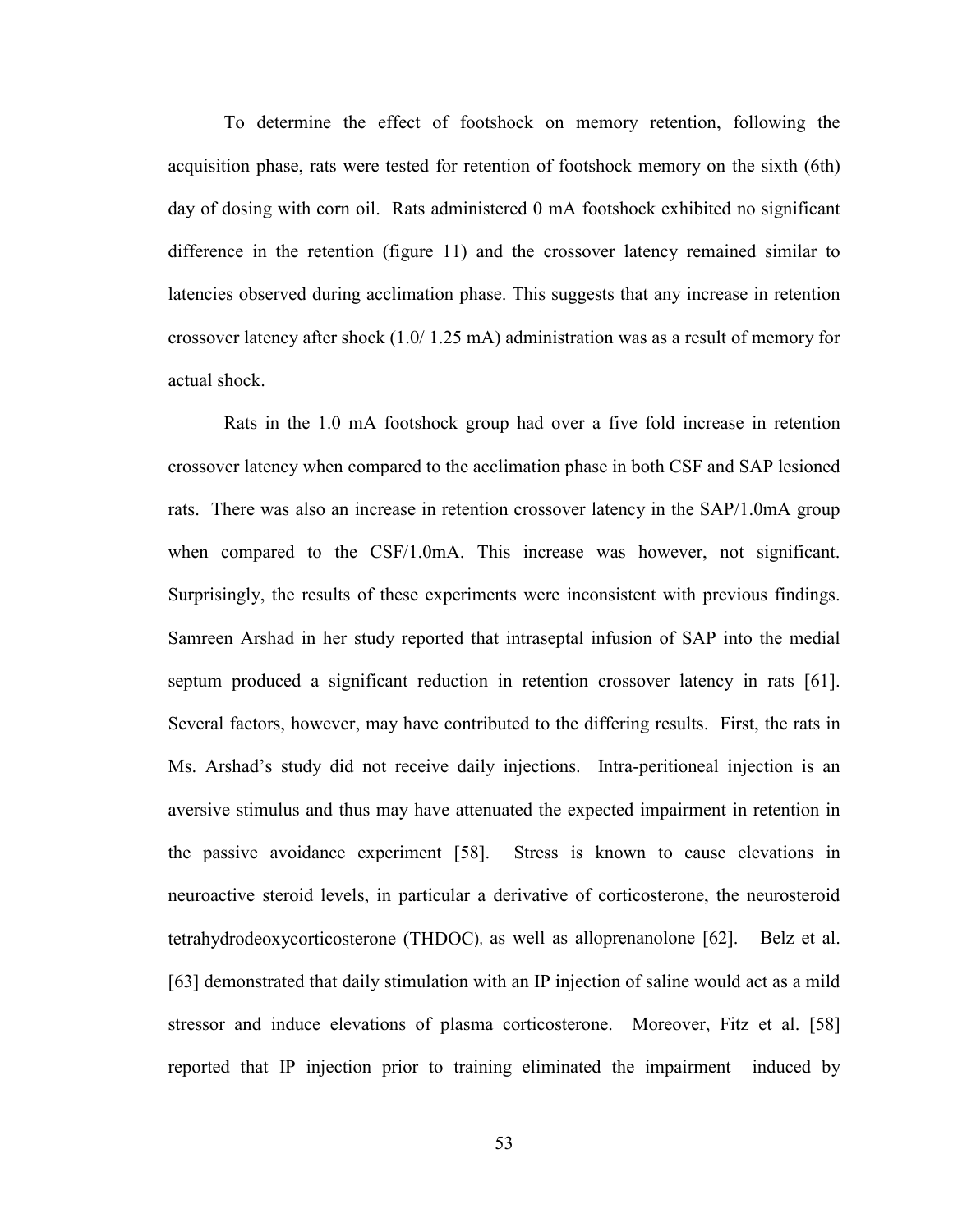hippocampal cholinergic lesion on acquisition of a DMP task. These authors concluded that the introduction of a mild stressor reduced impairment produced by the hippocampal cholinergic lesion. These results were consistent with the relative lack of effect of hippocampal SAP lesion on acquisition of the more stressful MWM task [64]. The study demonstrated that an aversive stimulus consisting of daily injection would mask expected memory impairment caused by SAP infusion [58]. Similarly, for rats administered a higher footshock intensity of 1.25 mA, there was over a 10 fold increase in retention crossover latency (Figure 11) when compared to acclimation crossover latency (Figure 9). The increase seen in SAP/1.25mA rats when compared to the CSF/1.25mA rats was not significant, which again may have been due to the daily injection of rats over six days.

Considering the capacity of the brain to adjust for alterations in neuronal activity, it is possible that with a chronic loss of cholinergic tone in the hippocampus following SAP infusion, neuronal remodeling may compensate to support GABAergic and/or glutamertergic neurotransmission to levels that preserve memory function at normal or near normal levels [65]. Thus an alternative explanation for the SAP effect and/or trend observed in these experiments may be due to the possibility that damage to one memory system might enhance learning mediated by another [66] as demonstrated by Matthew and Best where they showed that fimbria/fornix lesion facilitated learning in a nonspatial task compared to non-lesioned rats. Such that the intact animal is biased to process space because of functioning spatial cognitive map whereas the lesioned animal suffers no such bias, relying on the intact region in the brain. This explanation supports the view that multiple memory systems compete and are integrated to form a cognitive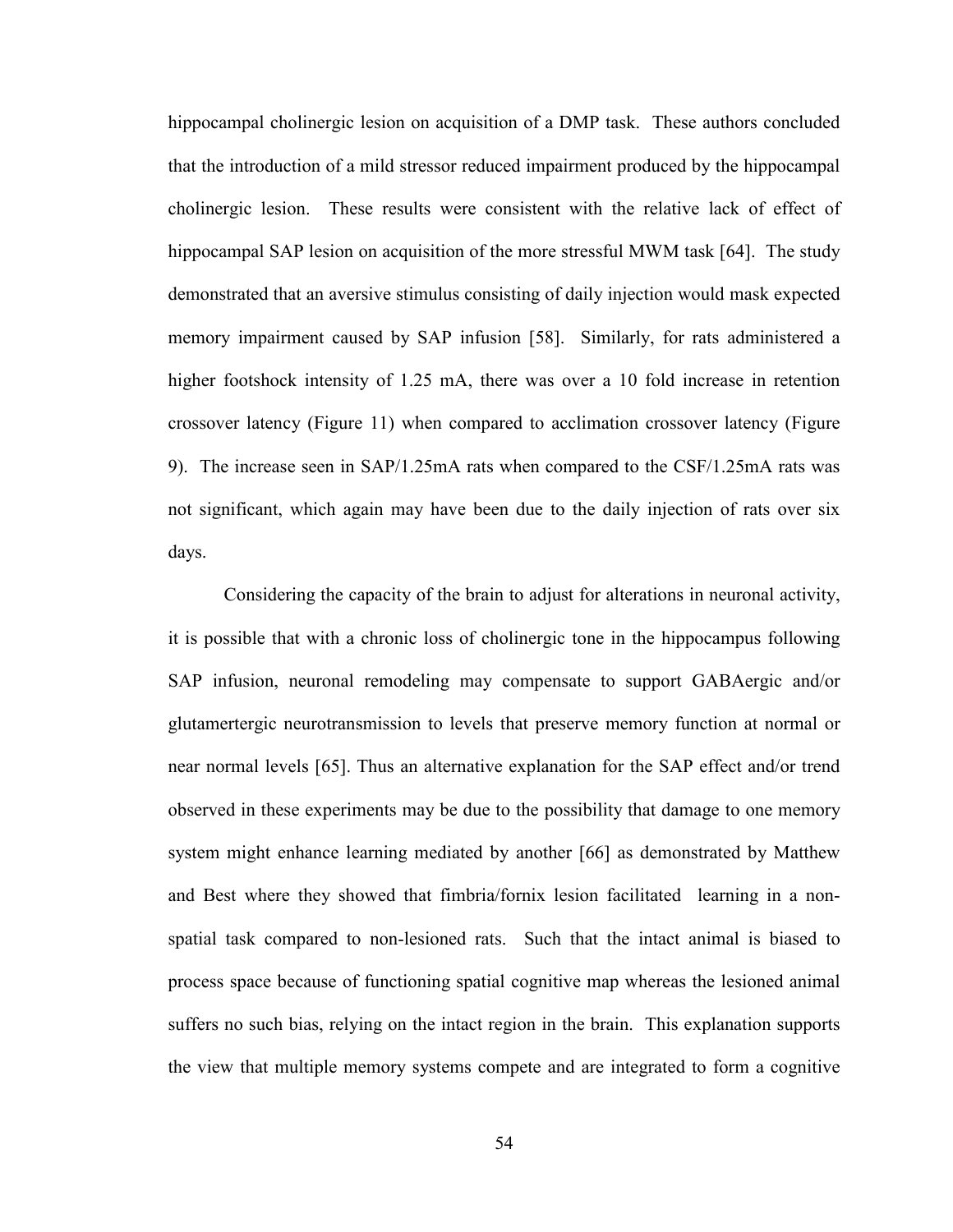response [67], and as an example, regions of the brain such as the amygdala play a role in fear memory retention in the passive avoidance paradigm.

It may be worthwhile in the future, in order to eliminate the aversive aspect of IP drug administration, to design a study that would use a less stressful route to administer the drugs such as a single depot injection.

The increase in footshock intensity from 0 mA to 1.0 mA produced a significant increase in retention crossover latency. There was a further increase in latency with administration of 1.25 mA footshock. However, the increase in retention crossover latency from 1.0 mA to 1.25 mA was not significant. A similar trend was seen with SAP treated rats with increased footshock intensity resulting in a corresponding increase in crossover latency. Since there was no significant impairment of ChAT activity in the frontal cortex in corn oil treated rats, our data support the role of the hippocampus in spatial learning and working memory as opposed to fear learning in our study [68, 69].

The next set of experiments was carried out in order to determine the effect of DU-14 on footshock memory retention. An assay for the ChAT enzyme was performed on the hippocampi and frontal cortex from rats in this group to determine whether cholinergic lesion was successful in those specific regions of the brain. Results demonstrated appropriate lesion in the hippocampus, however, there was a significant 24.1% reduction in ChAT activity in the frontal cortex as well. This finding suggests the possibility that retention latency may have been affected as a result of impairment of frontal cortical function in addition to the hippocampus. After examining the correlation between the frontal cortex lesion and acclimation crossover latency (Figure 13), the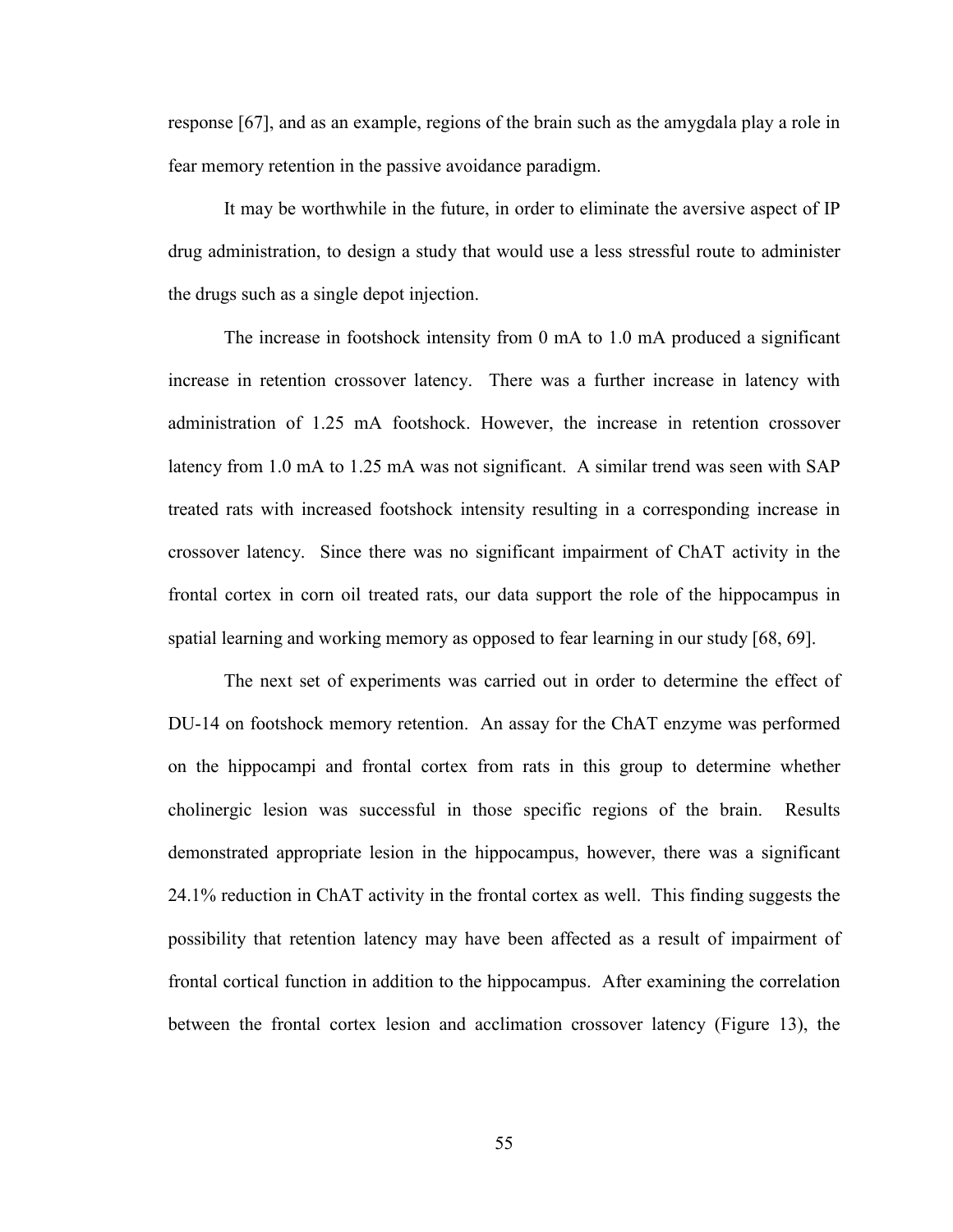decrease in mean ChAT activity in the frontal cortex tissues of SAP treated rats did not seem to affect rats' exploratory behavior (Figure 13).

After 1.0mA footshock, SAP treated rats administered DU-14 had a significant increase in crossover latency when compared to control rats. Previous articles have demonstrated that animals chronically treated with DU-14 had increased plasma DHEAS and enhanced hippocampal acetylcholine release. There was also a reduction of scopolamine induced amnesia utilizing a passive avoidance paradigm [70, 71]. The steroid sulfatase inhibitor effect had previously been demonstrated in rats with scopolamine induced amnesia but not untreated animals [70, 72]. By inhibiting the metabolism of DHEAS to DHEA, DU-14 could increase endogenous levels of DHEAS which would then decrease GABAergic inhibitory tone on cholinergic neurons of the basal forebrain [5]. This could explain the increase in hippocampal ACh and the observed decrease in scopolamine induced amnesia observed in previous studies [70]. Similarly, Arshad in her study showed that DHEAS at 10mg/kg would diminish memory deficits in rats after selective lesion to the hippocampus but had no effect in control rats [61]. This result further suggests and supports the finding that DU-14 has the potential to enhance memory function in patients with cholinergic deficits e.g. in Alzheimer's disease. A possible advantage of DU-14 administration over DHEAS is that it not only elevates the endogenous DHEAS levels but other steroids such as estrone sulfate, pregnenolone sulfate and cholesterol sulfate which have also been implicated in memory enhancement. DU-14 may be an effective therapeutic tool when co-administered with other memory enhancing medications which differ in their mechanism of action. This would lower individual medication dose as well as minimize observable side effects.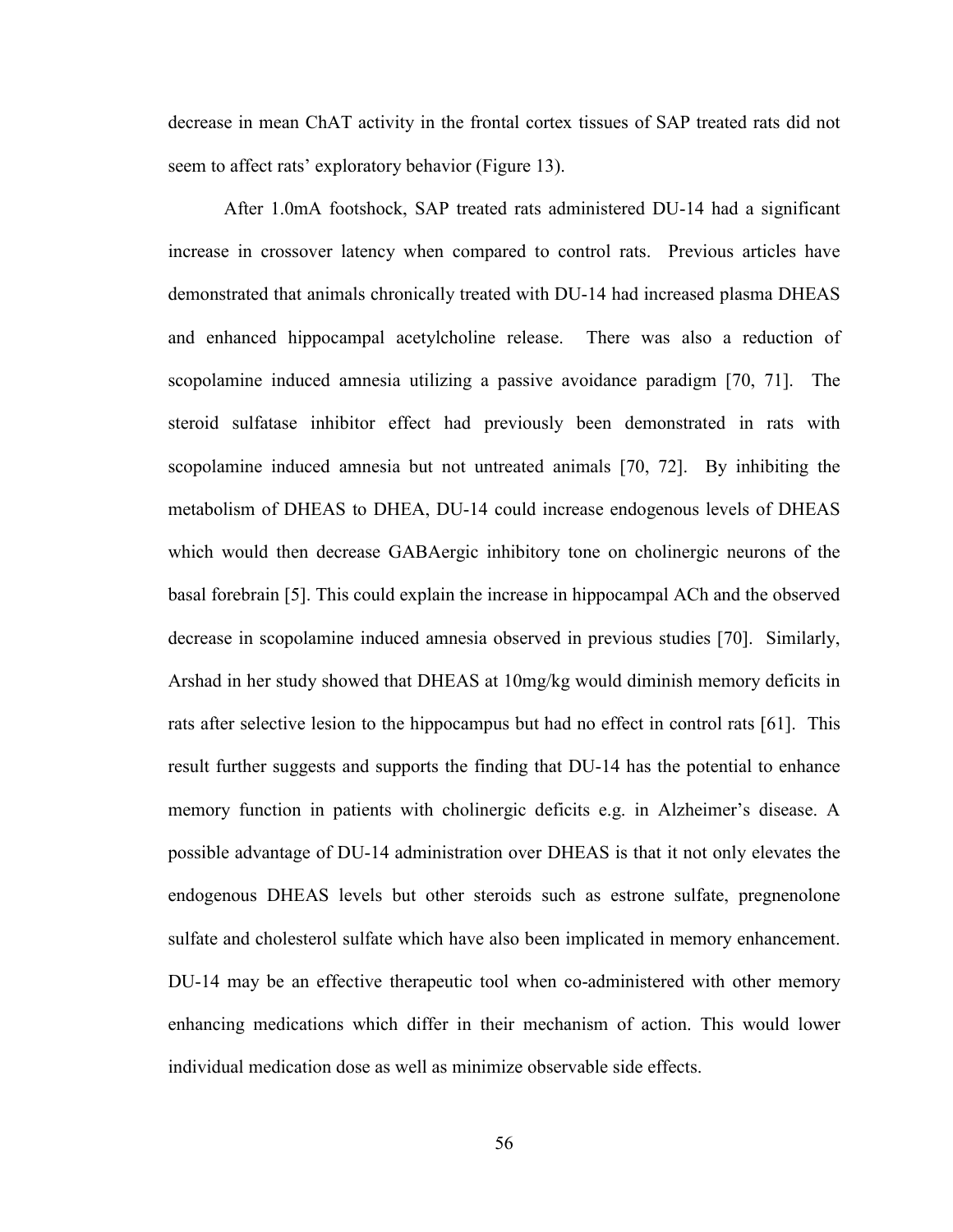At the 1.25 mA footshock level, DU-14 had no significant effect on retention crossover latency in either control or SAP animals. This result suggests that the level of shock intensity in addition to daily injections may induce a degree of arousal above a level to produce a differential effect in control and SAP treated animals. Interestingly, a similar suggestion was proposed by Carmen Sandi stating that interference with longterm memory formation by the blockade of brain glucocorticoid receptors (GRs) might be effective only for learning situations that involve a moderate stress component, but ineffective when dealing with more traumatic experiences [60]. Consistent with this finding, there are a number of studies in the literature that report different intensities of stressful stimuli can induce either impairment or facilitation of memory [60, 73, 74]. Activation of the physiological stress response results in an elevation of glucocorticoid levels. Given the lipophilic nature of glucocorticoids, they can easily cross the bloodbrain barrier and enter the brain where they can influence brain function and behavior via binding to different receptor types [60]. Thus, consistent with the results of the Fitz study, the 1.25mA shock in addition to the daily IP injections could act synergistically to attenuate the SAP effect expected.

Finally, this study demonstrated that DU-14 delayed crossover latency via enhancement of retention, since DU-14 administration was found to neither affect acclimation nor retention crossover latency (Figures 16a  $\&$  16b) when footshock was not administered during the experiment.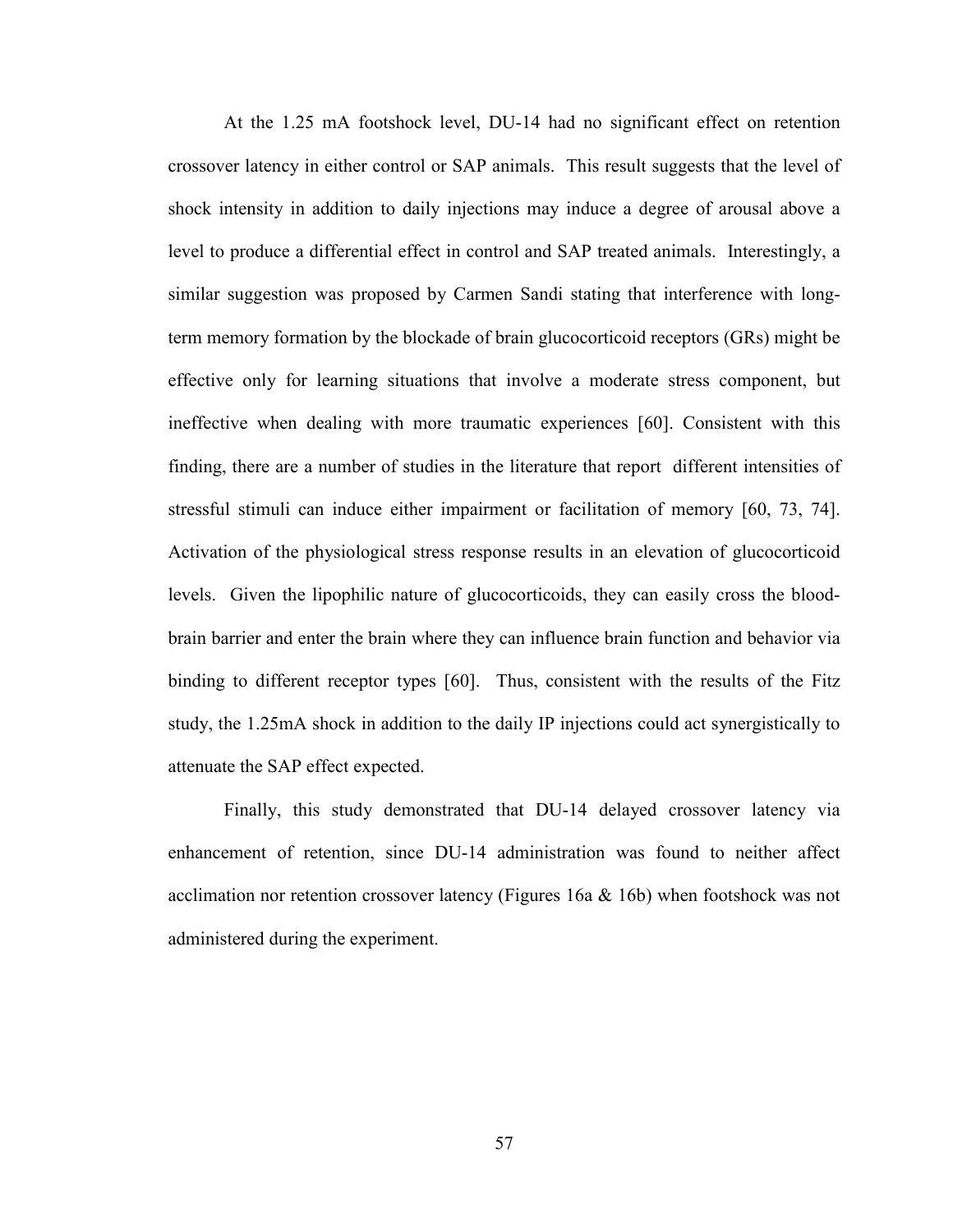#### IV. CONCLUSIONS

The results of these experiments support previous findings that chronic DU-14 administration enhances memory function in rats with cholinergic impairment of the CNS. The memory enhancing properties of DU-14 may potentially enhance memory function in patients with dementia e.g. Alzheimer's disease. DU-14 has the potential to become a therapeutic tool when co-administered with other memory enhancing medication with a different mechanism of action. This would not only lower individual medication dose but minimize observable side effect.

A finding from this study was that SAP had a small but significant effect on locomotor activity. While SAP did not decrease the rats' exploratory behavior, it was shown that SAP treatment decreased spontaneous locomotor activity. Thus, in addition to memory function, the hippocampus may have an effect on motivation and/or spontaneous exploration in rats. The effect of SAP could possibly also be attributed to sensitization of sensory receptors in the footpads.

Finally, aversive stimuli either in the form of daily injection in rats, or by administration of specific footshock intensity (in this case, 1.25mA footshock intensity) was found to attenuate memory differences between SAP and control animals. While these results support previous findings in our laboratory, it would be worthwhile in future research to study SAP treated rats using a passive avoidance paradigm without the aversion produced by daily injections either by administering a single depot injection of DU-14, or a less aversive method of administration such as oral administration.

58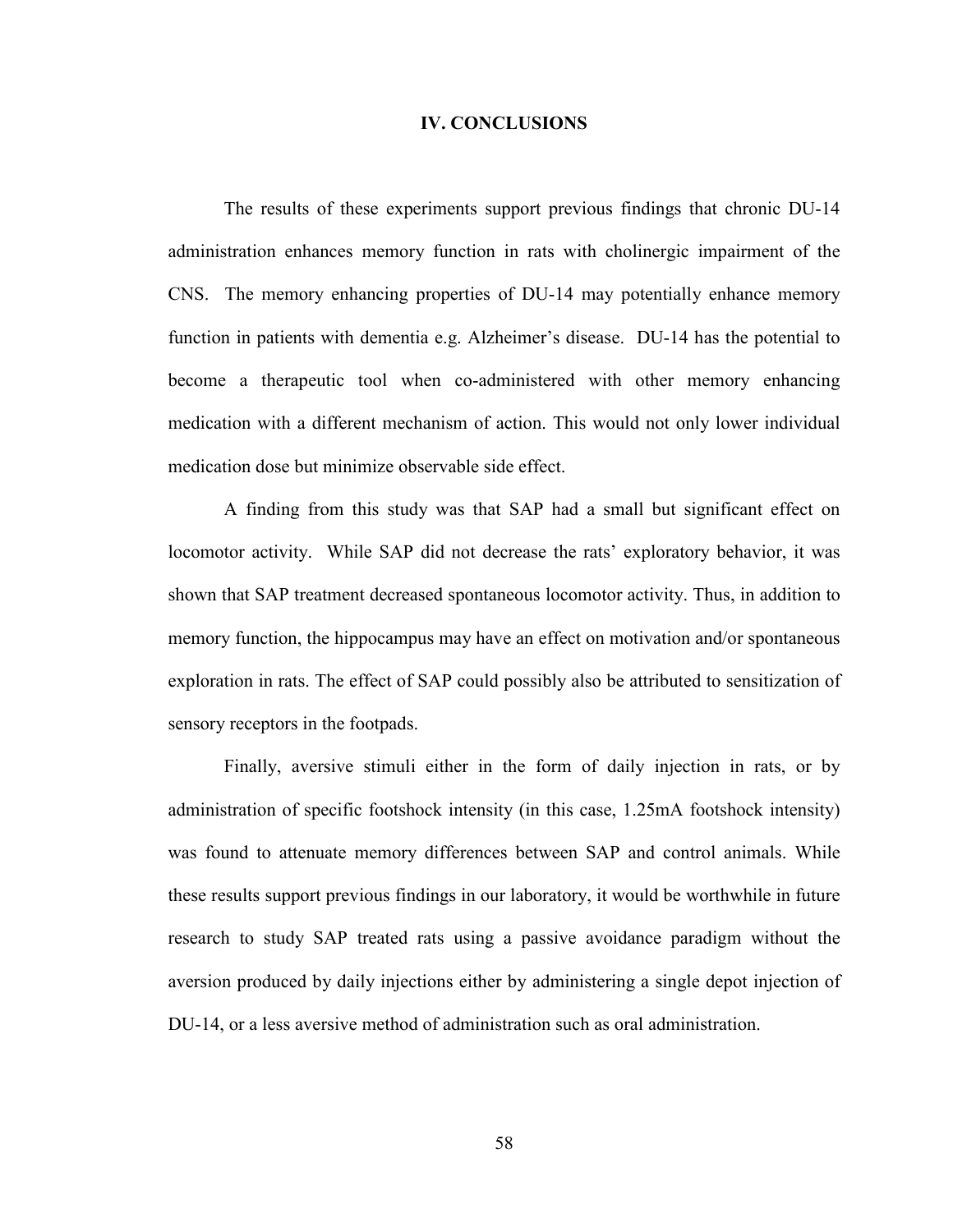## V. REFERENCES

- 1. Sloane, P.D., Advances in the treatment of Alzheimer's disease*. Am Fam Physician*, 1998. 58(7): p. 1577-86, 1589-90.
- 2. Goodman, L.S., A. Gilman, et al., *Goodman & Gilman's the pharmacological basis of therapeutics*. 11th ed. 2005, New York ; London: McGraw-Hill. xxiii, 2021.
- 3. Flood, J.F., Morley, J.E, and Roberts, E, Memory-enhancing effects in male mice of pregnenolone and steroids metabolically derived from it*. Proc. Natrl. Acad. Sci.*, 1992. 89: p. 1567-1571.
- 4. Flood, J.F., Smith G.E and Roberts E., Dehydroepiandrosterone Sulfate improves memory in aging mice*. Brain Res*, 1988. 447: p. 269-278.
- 5. Pui-kai Li, M.E.R., Sharada Jagannathan, David A. Johnson, Reversal of Scopolamine induced amnesia in rats by the steroid sulfatase inhibitor estrone-3-O-Sulfamate*. Congnitive brain Research*, 1995. 2: p. 251-254.
- 6. Ellis, H.C., Fundamentals of human learning and cognition*.* 1972.
- 7. Hideyuki Okano, T.H., and Evan Balaban, Learning and memory*. PNAS*, 2000. 97(23): p. 12403-12404.
- 8. Becker, J.B., *Behavioral endocrinology*. 2002.
- 9. Purves, D.A., George.J.; Fitzpatrick, David; Katz, Lawrence.C.; LaMantia, Anthony-Samuel.;, *Neuroscience*. second edition ed, ed. J.O.W. McNamara, S. Mark, editors. 2001, sunderland (MA): Sinauer Associates, Inc.
- 10. Robert Jean Campbell, M., *Campbell's Psychiatric Dictionary*. 2004.
- 11. Neves, G., S.F. Cooke, and T.V. Bliss, Synaptic plasticity, memory and the hippocampus: a neural network approach to causality*. Nat Rev Neurosci*, 2008. 9(1): p. 65-75.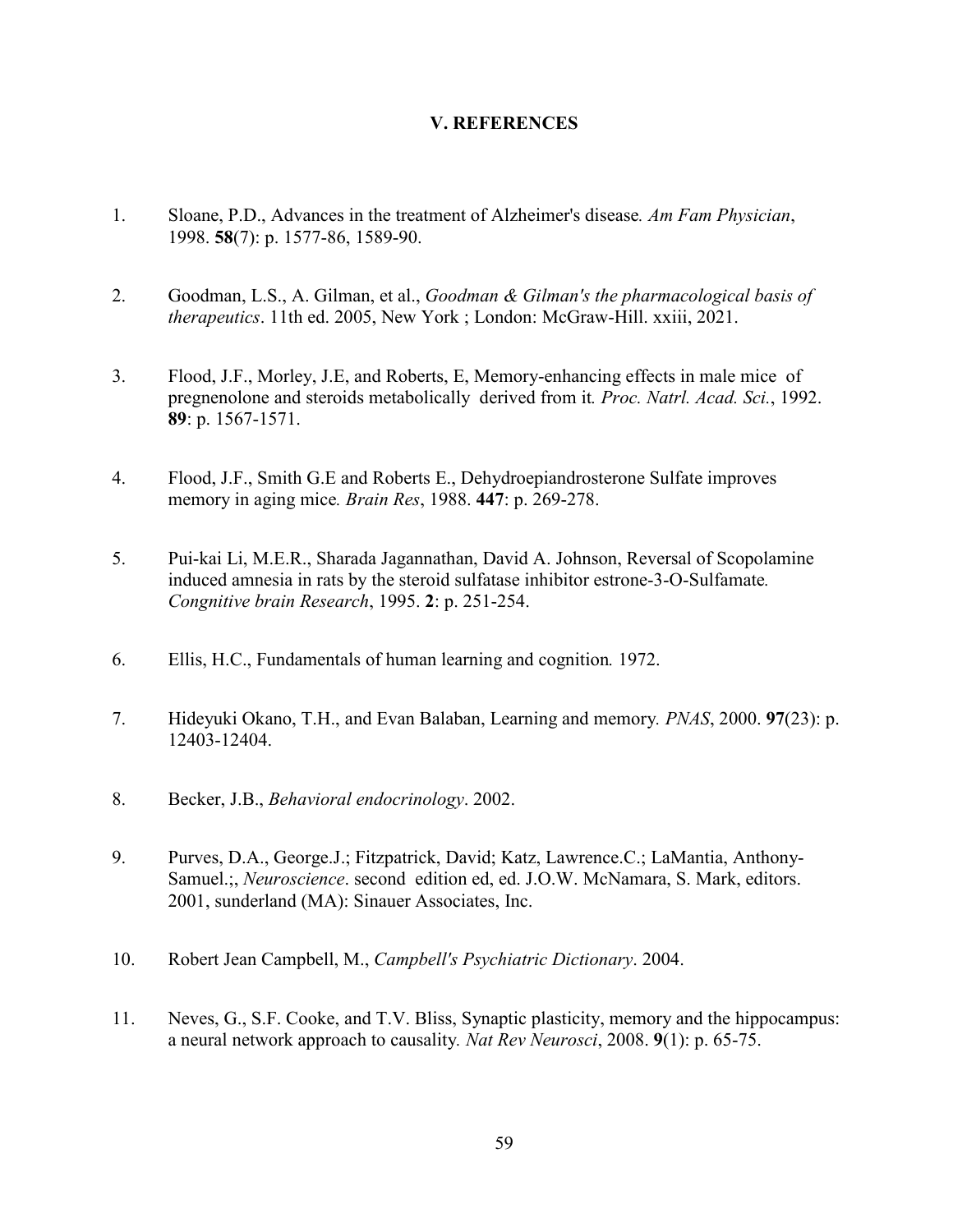- 12. Martin, K.C., Local protein synthesis during axon guidance and synaptic plasticity*. Curr Opin Neurobiol*, 2004. 14(3): p. 305-10.
- 13. Martin, K.C., M. Barad, and E.R. Kandel, Local protein synthesis and its role in synapsespecific plasticity*. Curr Opin Neurobiol*, 2000. 10(5): p. 587-92.
- 14. Martin, S.J., P.D. Grimwood, and R.G. Morris, Synaptic plasticity and memory: an evaluation of the hypothesis*. Annu Rev Neurosci*, 2000. 23: p. 649-711.
- 15. Foster, A.C. and J.A. Kemp, Glutamate- and GABA-based CNS therapeutics*. Curr Opin Pharmacol*, 2006. 6(1): p. 7-17.
- 16. Clayton, E.C. and C.L. Williams, Adrenergic activation of the nucleus tractus solitarius potentiates amygdala norepinephrine release and enhances retention performance in emotionally arousing and spatial memory tasks*. Behav Brain Res*, 2000. 112(1-2): p. 151- 8.
- 17. Kasa, P., Z. Rakonczay, and K. Gulya, The cholinergic system in Alzheimer's disease*. Prog Neurobiol*, 1997. 52(6): p. 511-35.
- 18. Pain, L., H. Jeltsch, et al., Central cholinergic depletion induced by 192 IgG-saporin alleviates the sedative effects of propofol in rats*. Br J Anaesth*, 2000. 85(6): p. 869-73.
- 19. Hunter, C.L., E.M. Quintero, et al., Minocycline protects basal forebrain cholinergic neurons from mu p75-saporin immunotoxic lesioning*. Eur J Neurosci*, 2004. 19(12): p. 3305-16.
- 20. Ferrari, R., P. Pedrazzi, et al., Subunit and region-specific decreases in nicotinic acetylcholine receptor mRNA in the aged rat brain*. Neurobiol Aging*, 1999. 20(1): p. 37- 46.
- 21. Wu, M., M. Shanabrough, et al., Cholinergic excitation of septohippocampal GABA but not cholinergic neurons: implications for learning and memory*. J Neurosci*, 2000. 20(10): p. 3900-8.
- 22. Shinoe, T., M. Matsui, et al., Modulation of synaptic plasticity by physiological activation of M1 muscarinic acetylcholine receptors in the mouse hippocampus*. J Neurosci*, 2005. 25(48): p. 11194-200.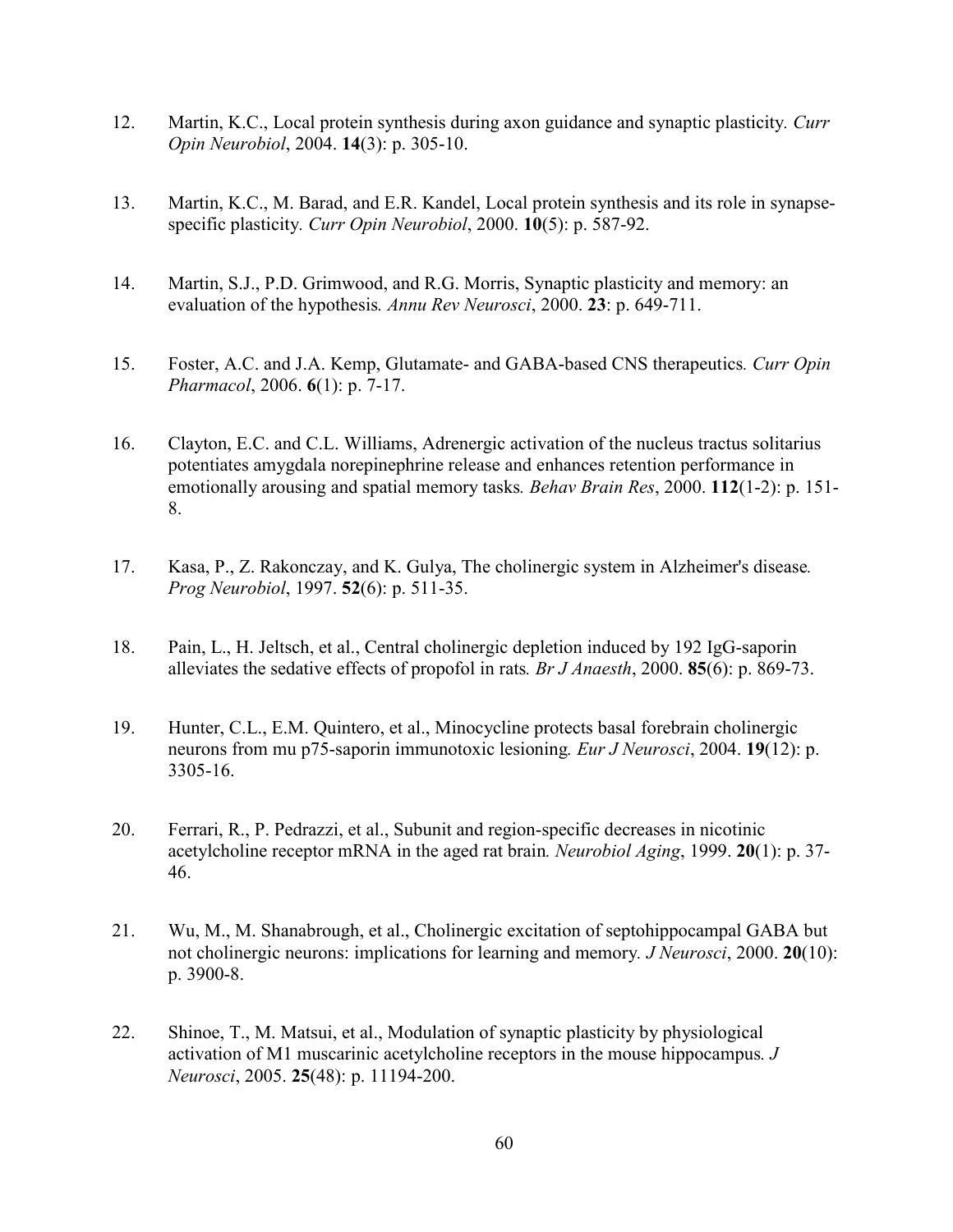- 23. Jack R. Cooper, F.E.B., Robert H. Roth, *The biochemical basis of neuropharmacology*. sixth edition ed. 1996.
- 24. Charles R. Craig, R.E.S., *Modern Pharmacology with clinical application*. Fifth edition ed. 1997, Boston, Massachusetts 02108: little, Brown and Company.
- 25. Jackson, W.J., *Learning and Memory*.
- 26. Seeger, T., I. Fedorova, et al., M2 muscarinic acetylcholine receptor knock-out mice show deficits in behavioral flexibility, working memory, and hippocampal plasticity*. J Neurosci*, 2004. 24(45): p. 10117-27.
- 27. Rosenblum, K., M. Futter, et al., ERKI/II regulation by the muscarinic acetylcholine receptors in neurons*. J Neurosci*, 2000. 20(3): p. 977-85.
- 28. Ouirion, R., A. Wilson, et al., Facilitation of acetylcholine release and cognitive performance by an M(2)-muscarinic receptor antagonist in aged memory-impaired*. J Neurosci*, 1995. 15(2): p. 1455-62.
- 29. Tripathi, K.D., *Essential of Medical Pharmacology*. 2003, Jitendar P Vij: New Delhi.
- 30. Stedman's, *Stedman's medical dictionary: Ilustrated in color*. 28 ed. 2006: Lippincott Williams & Wilkins/wolters Kluwer.
- 31. Gibbs, M.E. and G.A. Johnston, Opposing roles for GABAA and GABAC receptors in short-term memory formation in young chicks*. Neuroscience*, 2005. 131(3): p. 567-76.
- 32. Jack R. Cooper, F.E.B.a.R.H.R., *The Biochemical Basis of Neuropharmacology*. Eighth edition ed. 2003: Oxford university press.
- 33. Amin, Z., G.F. Mason, et al., The interaction of neuroactive steroids and GABA in the development of neuropsychiatric disorders in women*. Pharmacol Biochem Behav*, 2006. 84(4): p. 635-43.
- 34. Dubrovsky, B., Neurosteroids, neuroactive steroids, and symptoms of affective disorders*. Pharmacol Biochem Behav*, 2006. 84(4): p. 644-55.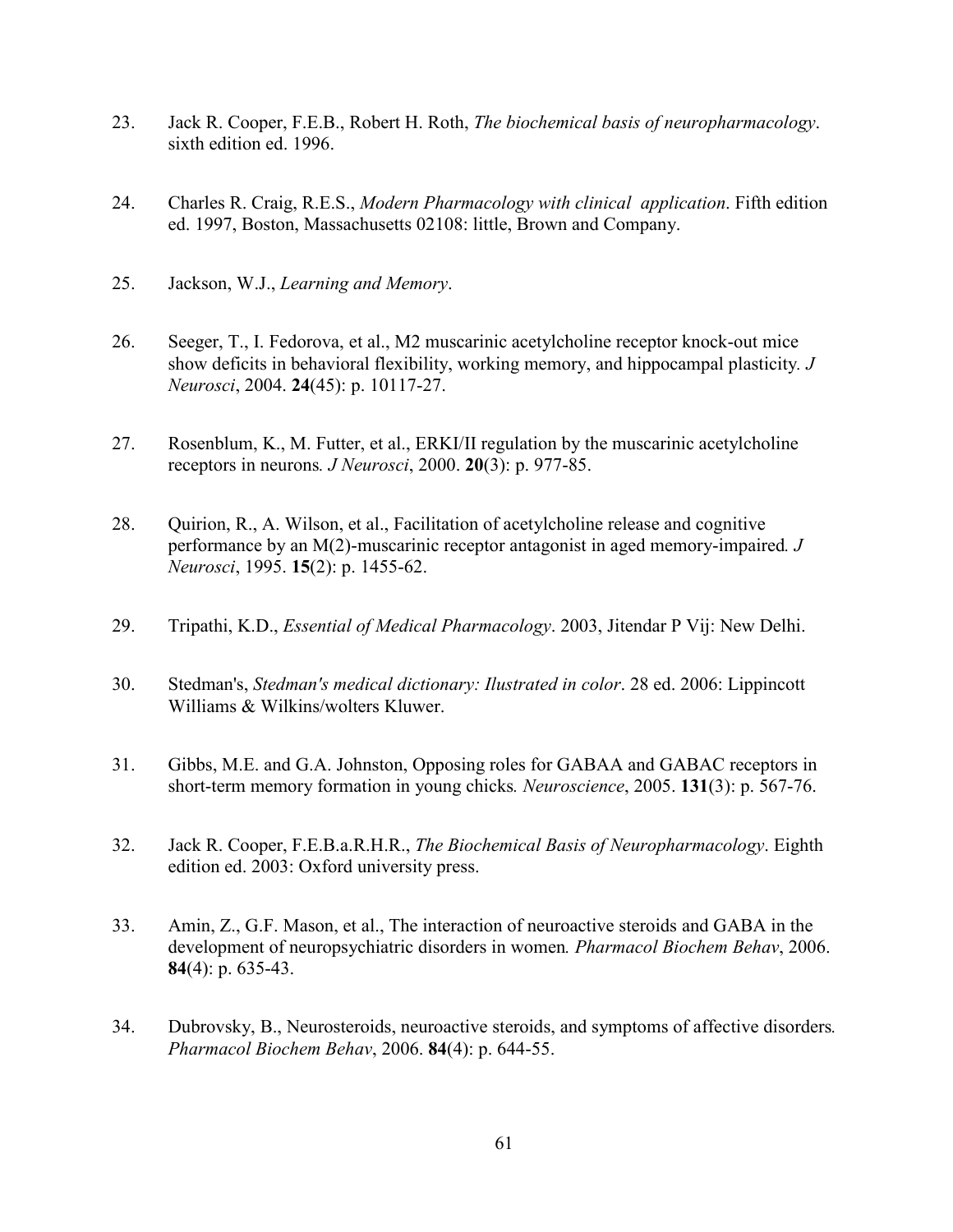- 35. Dubrovsky, B., A paracrine component of salient symptoms of depression in Cushing's of diencephalic origin, and in perimenstrual syndromes: a hypothesis*. Med Hypotheses*, 2006. 66(5): p. 936-8.
- 36. Kriz, L., M. Bicikova, et al., Steroid sulfatase and sulfuryl transferase activity in monkey brain tissue*. Steroids*, 2005. 70(14): p. 960-9.
- 37. Le Bail, J.C., H. Lotfi, et al., Conversion of dehydroepiandrosterone sulfate at physiological plasma concentration into estrogens in MCF-7 cells*. Steroids*, 2002. 67(13- 14): p. 1057-64.
- 38. Li, P.K., M.E. Rhodes, et al., Memory enhancement mediated by the steroid sulfatase inhibitor (p-O-sulfamoyl)-N-tetradecanoyl tyramine*. Life Sci*, 1997. 60(3): p. PL45-51.
- 39. Rhodes, M.E., P.K. Li, et al., Enhancement of hippocampal acetylcholine release by the neurosteroid dehydroepiandrosterone sulfate: an in vivo microdialysis study*. Brain Res*, 1996. 733(2): p. 284-6.
- 40. Wolff, B., A. Billich, et al., Microtiter plate cellular assay for human steroid sulfatase with fluorescence readout*. Anal Biochem*, 2003. 318(2): p. 276-84.
- 41. Hejaz, H.A., A. Purohit, et al., Synthesis and biological activity of the superestrogen (E)- 17-oximino-3-O-sulfamoyl-1,3,5(10)-estratriene: x-ray crystal structure of (E)-17 oximino-3-hydroxy-1,3,5(10)-estratriene*. J Med Chem*, 1999. 42(16): p. 3188-92.
- 42. Purohit, A., G.J. Williams, et al., Inactivation of steroid sulfatase by an active sitedirected inhibitor, estrone-3-O-sulfamate*. Biochemistry*, 1995. 34(36): p. 11508-14.
- 43. Santner, S.J., P.D. Feil, and R.J. Santen, In situ estrogen production via the estrone sulfatase pathway in breast tumors: relative importance versus the aromatase pathway*. J Clin Endocrinol Metab*, 1984. 59(1): p. 29-33.
- 44. Li, P.K., R. Pillai, et al., Synthesis and biochemical studies of estrone sulfatase inhibitors*. Steroids*, 1993. 58(3): p. 106-11.
- 45. Kolli, A., G.H. Chu, et al., Development of (p-O-sulfamoyl)-N-alkanoyl-phenylalkyl amines as non-steroidal estrone sulfatase inhibitors*. J Steroid Biochem Mol Biol*, 1999. 68(1-2): p. 31-40.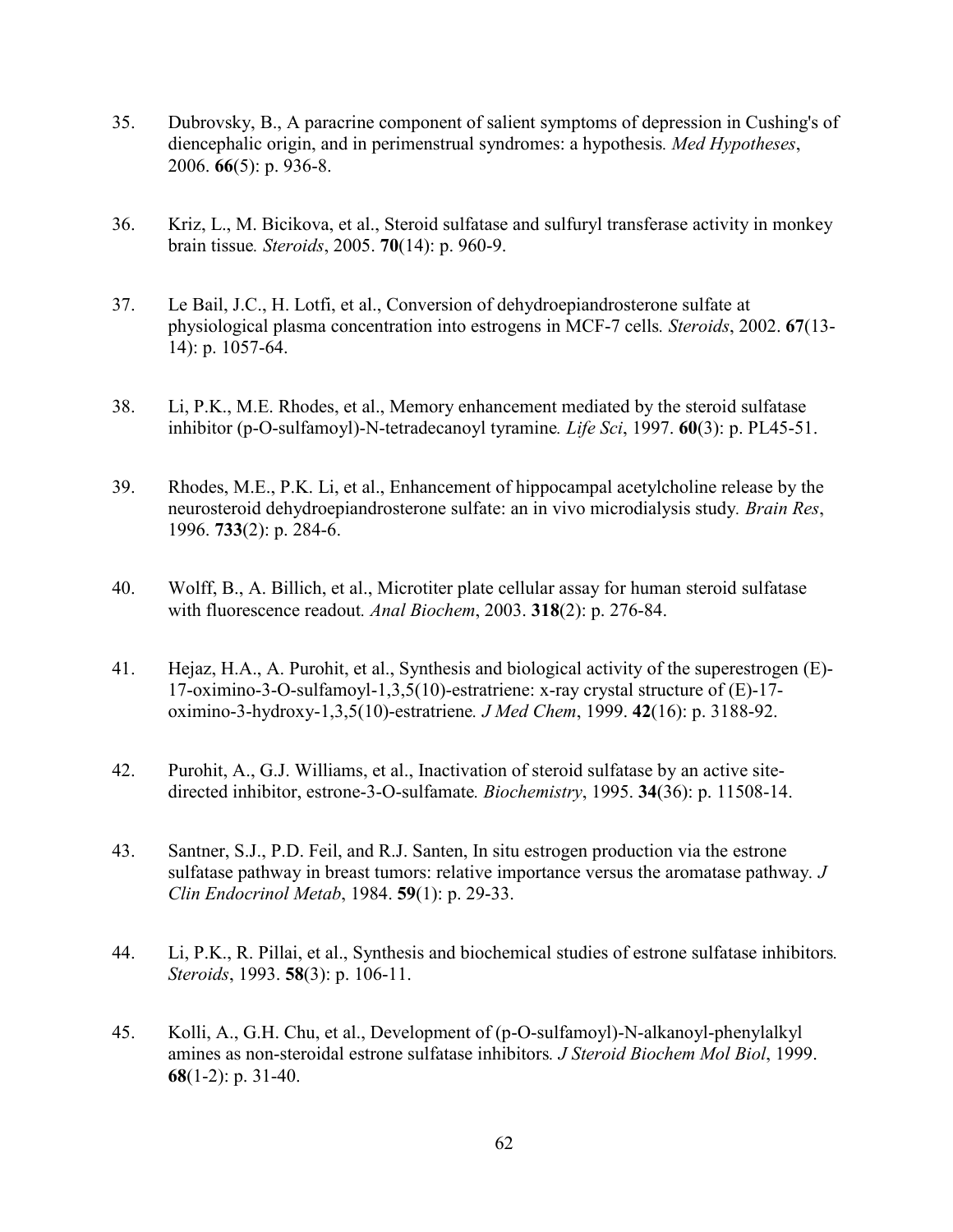- 46. Selcer, K.W., P.V. Hegde, and P.K. Li, Inhibition of estrone sulfatase and proliferation of human breast cancer cells by nonsteroidal (p-O-sulfamoyl)-N-alkanoyl tyramines*. Cancer Res*, 1997. 57(4): p. 702-7.
- 47. Buccafusco, J.J., ed. *Methods of behavior analysis in neuroscience*. Methods & new frontiers in neuroscience series. 2001, CRC Press: Boca Raton. 329.
- 48. Crawley, J.N., *What's wrong with my mouse? : behavioural phenotyping of transgenic and knockout mice*. 2000.
- 49. Cimadevilla, J.M., Y. Kaminsky, et al., Passive and active place avoidance as a tool of spatial memory research in rats*. J Neurosci Methods*, 2000. 102(2): p. 155-64.
- 50. Kofler, J., K. Hattori, et al., Histopathological and behavioral characterization of a novel model of cardiac arrest and cardiopulmonary resuscitation in mice*. J Neurosci Methods*, 2004. 136(1): p. 33-44.
- 51. Stirpe, F., A. Gasperi-Campani, et al., Ribosome-inactivating proteins from the seeds of Saponaria officinalis L. (soapwort), of Agrostemma githago L. (corn cockle) and of Asparagus officinalis L. (asparagus), and from the latex of Hura crepitans L. (sandbox tree)*. Biochem J*, 1983. 216(3): p. 617-25.
- 52. Wenk, G.L., J.D. Stoehr, et al., Behavioral, biochemical, histological, and electrophysiological effects of 192 IgG-saporin injections into the basal forebrain of rats*. J Neurosci*, 1994. 14(10): p. 5986-95.
- 53. Schliebs, R., S. Rossner, and V. Bigl, Immunolesion by 192IgG-saporin of rat basal forebrain cholinergic system: a useful tool to produce cortical cholinergic dysfunction*. Prog Brain Res*, 1996. 109: p. 253-64.
- 54. Rossner, S., R. Schliebs, et al., 192IGG-saporin-induced selective lesion of cholinergic basal forebrain system: neurochemical effects on cholinergic neurotransmission in rat cerebral cortex and hippocampus*. Brain Res Bull*, 1995. 38(4): p. 371-81.
- 55. Rossner, S., R. Schliebs, et al., Differential changes in cholinergic markers from selected brain regions after specific immunolesion of the rat cholinergic basal forebrain system*. J Neurosci Res*, 1995. 40(1): p. 31-43.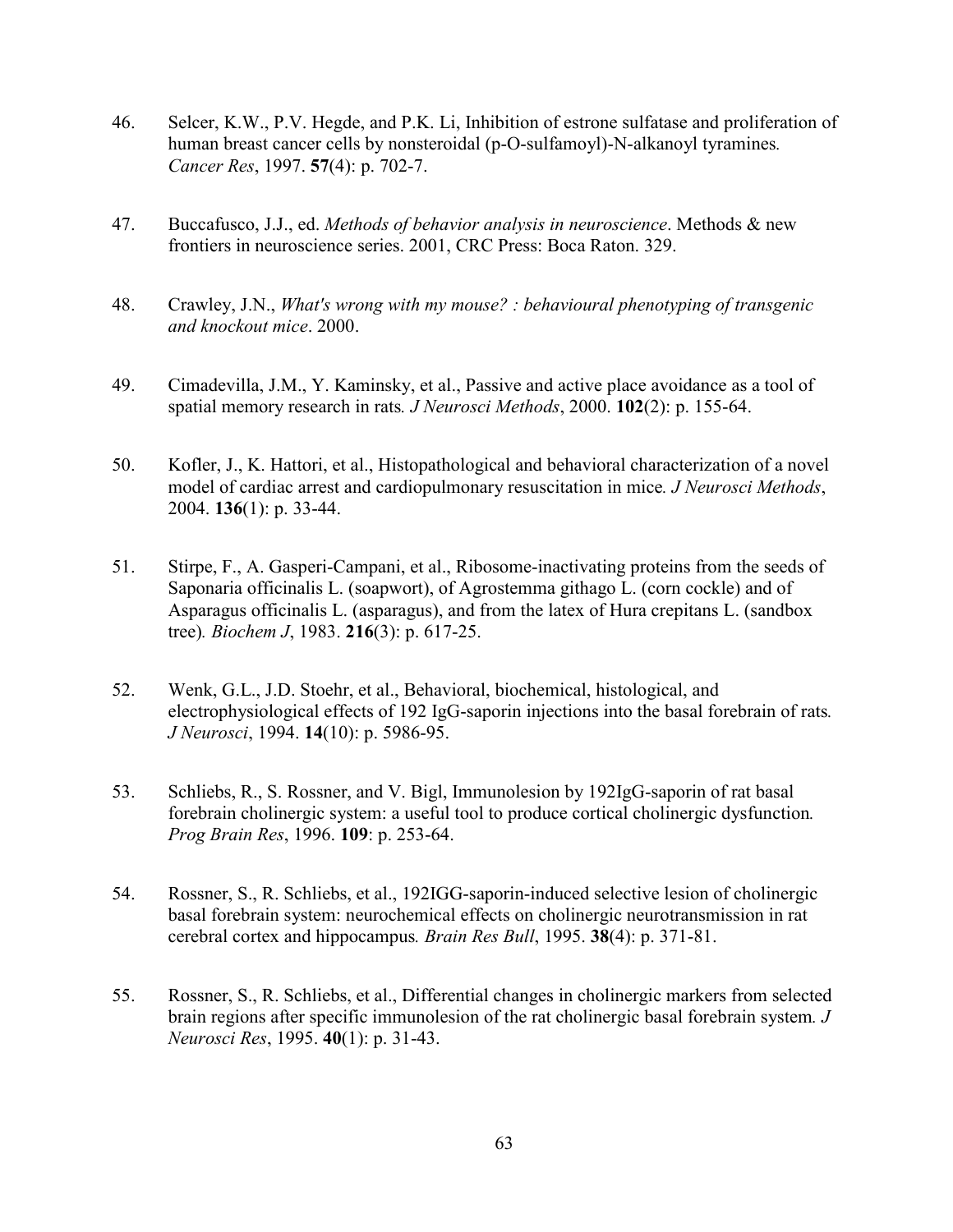- 56. Johnson, D.A., N.J. Zambon, and R.B. Gibbs, Selective lesion of cholinergic neurons in the medial septum by 192 IgG-saporin impairs learning in a delayed matching to position T-maze paradigm*. Brain Res*, 2002. 943(1): p. 132-41.
- 57. Quinlivan, M., S. Chalon, et al., Decreased vesicular acetylcholine transporter and alpha(4)beta(2) nicotinic receptor density in the rat brain following 192 IgG-saporin immunolesioning*. Neurosci Lett*, 2007. 415(2): p. 97-101.
- 58. Fitz, N.F., R.B. Gibbs, and D.A. Johnson, Aversive stimulus attenuates impairment of acquisition in a delayed match to position T-maze task caused by a selective lesion of septo-hippocampal cholinergic projections*. Brain Res Bull*, 2006. 69(6): p. 660-5.
- 59. Schneider, A.M., E. Wilkins, et al., Enhanced retention in the passive-avoidance task by 5-HT (1A) receptor blockade is not associated with increased activity of the central nucleus of the amygdala*. Learn Mem*, 2003. 10(5): p. 394-400.
- 60. Sandi, C., The role and mechanisms of action of glucocorticoid involvement in memory storage*. Neural Plast*, 1998. 6(3): p. 41-52.
- 61. Arshad, S., *The Effect of the Excitatory Neurosteroid Dehydroepiandrosterone Sulfate In Rat Model for Dementia*, in *Pharmacology and Toxicology*. 2007, Duquesne University: Pittsburgh.
- 62. Maguire, J. and I. Mody, Neurosteroid synthesis-mediated regulation of GABA (A) receptors: relevance to the ovarian cycle and stress*. J Neurosci*, 2007. 27(9): p. 2155-62.
- 63. Belz, E.E., J.S. Kennell, et al., Environmental enrichment lowers stress-responsive hormones in singly housed male and female rats*. Pharmacol Biochem Behav*, 2003. 76(3- 4): p. 481-6.
- 64. Sandi, C. and M.T. Pinelo-Nava, Stress and memory: behavioral effects and neurobiological mechanisms*. Neural Plast*, 2007: p. 78970.
- 65. David A. Johnson, V.N.P., Rajesh A. Nagle, Markus A. Liberatore, Paula A. Witt-Enderby, Robert B. Gibbs and Timothy J. Maher, Selective cholinergic lesion of the medial septum alters acetylcholine extracellular fluid concentration and muscarinic receptor binding in rat hippocampus, but produces no lasting changes in GABAergic or glutametergic Markers*. Journal of Neurochemistry*, Submitted.